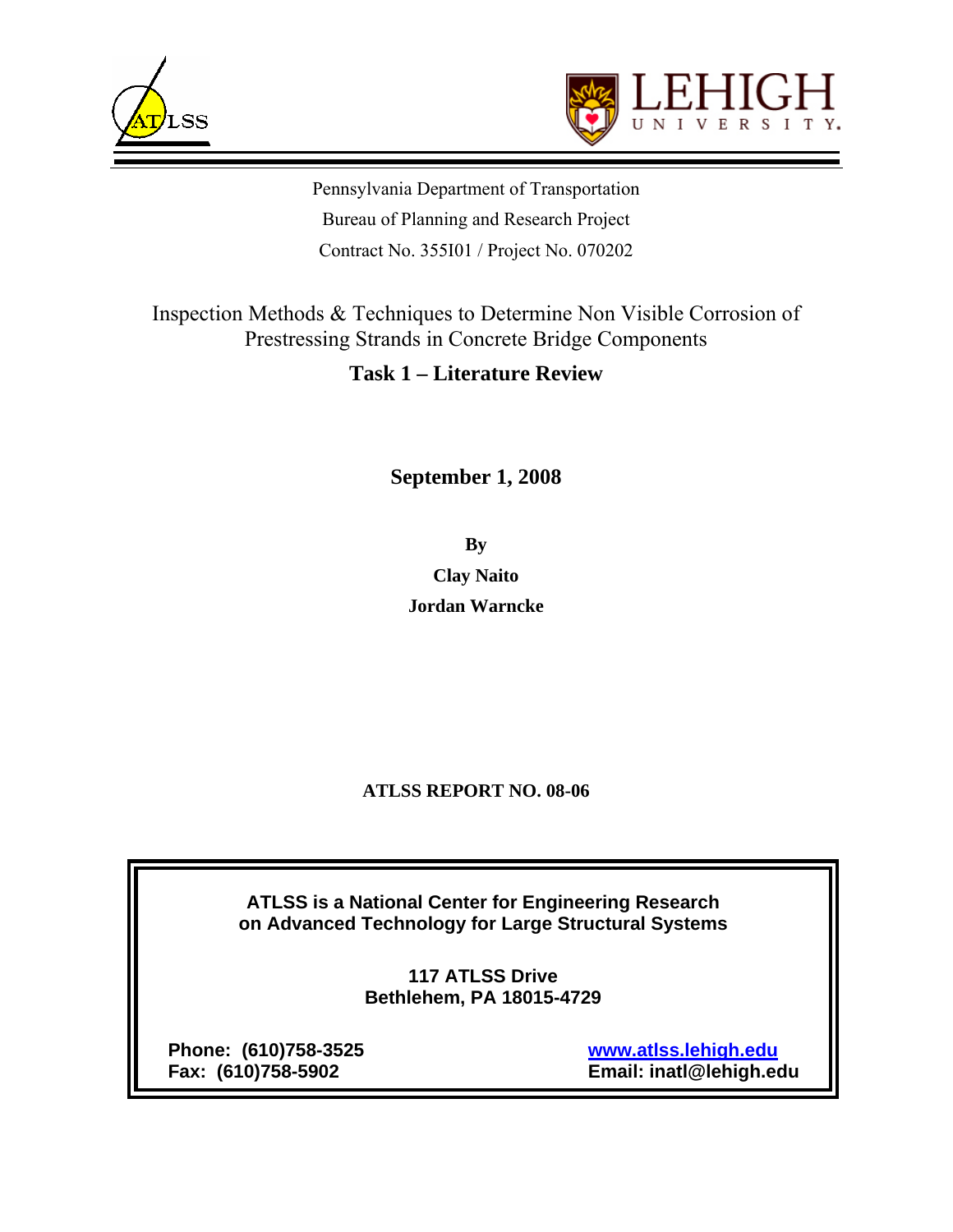# **Table of Contents**

| 2.3. Design and Construction Practices to Mitigate Corrosion of Reinforcement in Concrete                                                                     |
|---------------------------------------------------------------------------------------------------------------------------------------------------------------|
| 2.4. Guide for Making a Condition Survey of Concrete in Service (ACI 201.1R-92)  10                                                                           |
| 3. National Cooperative Highway Research Program (NCHRP) Reports 11                                                                                           |
| 3.1. Manual on Service Life of Corrosion-Damaged Reinforced Concrete Bridge                                                                                   |
| 3.2. Nondestructive Methods for Condition Evaluation of Prestressing Steel Strands in                                                                         |
| 3.3. Ongoing Research - Adjacent Precast Box Beam Bridges: Connection Details  12                                                                             |
|                                                                                                                                                               |
| 4.1. SHRP-S-665 Concrete Bridge Protection and Rehabilitation: Chemical and Physical<br>Techniques - Feasibility Studies of New Rehabilitation Techniques  14 |
| 4.2. SHRP-S-360 Concrete Bridge Protection, Repair, and Rehabilitation Relative to                                                                            |
| 4.3. Recording and Coding Guide for the Structure Inventory and Appraisal of the Nation's                                                                     |
|                                                                                                                                                               |
|                                                                                                                                                               |
| 4.6. Guide Manual for Condition Evaluation and Load and Resistance Factor Rating (LRFR)                                                                       |
| 4.7. Condition Evolution in Bridge Management Systems and Corrosion-Induced                                                                                   |
|                                                                                                                                                               |
| 5.1. AASHTO T259-02: Standard Method of Test for Resistance of Concrete to Chloride Ion                                                                       |
| 5.2. AASHTO T 260-97 (2005): Standard Method of Test for Sampling and Testing for                                                                             |
| 5.3. AASHTO T277-05: Standard Method of Test for Electrical Indication of Concrete's                                                                          |
| 5.4. ASTM C 114 - 07: Standard Test Methods for Chemical Analysis of Hydraulic Cement                                                                         |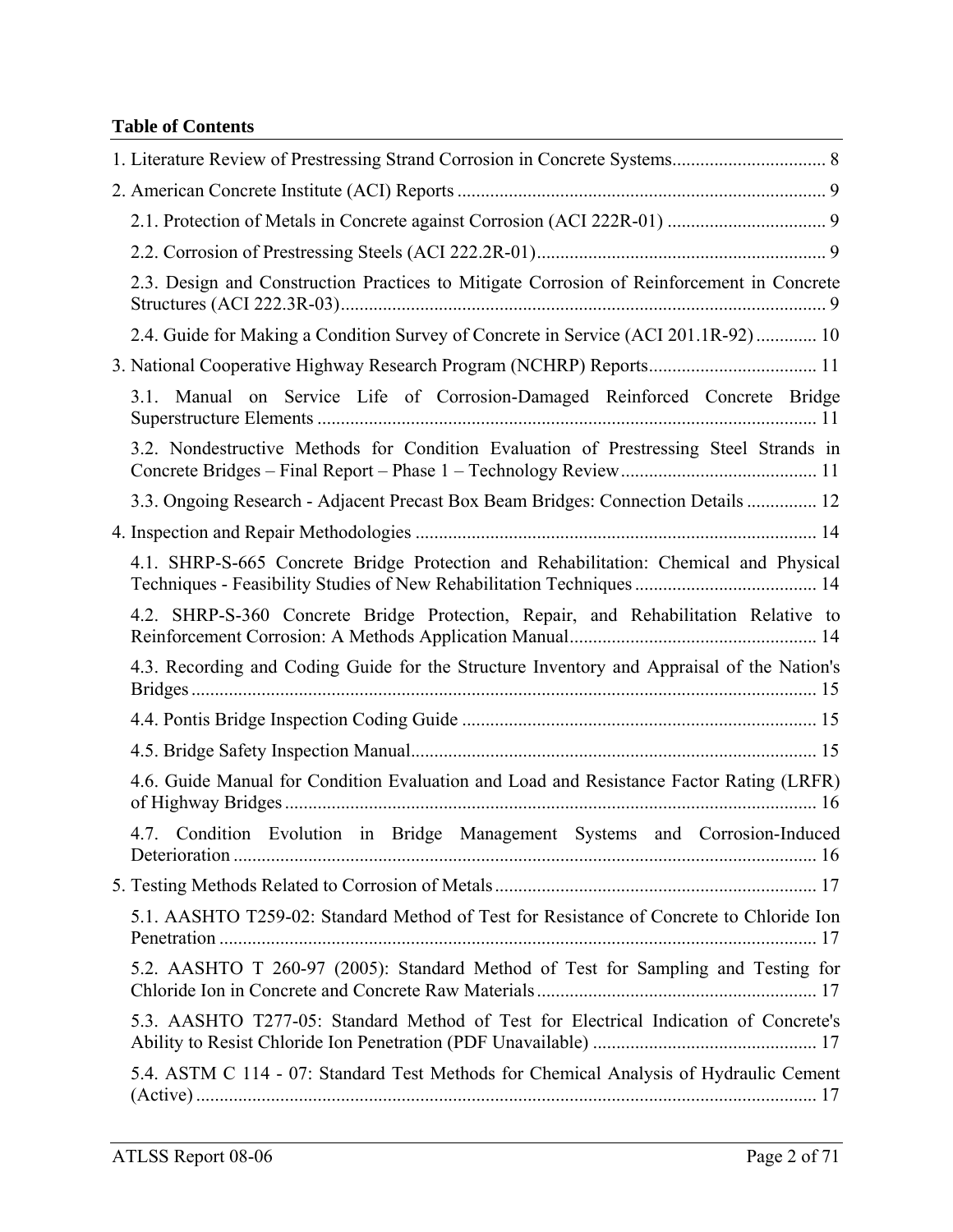5.5. ASTM C 597-02: Standard Test Method for Pulse Velocity Through Concrete (Active) 18 5.6. ASTM C 856- 04 Standard Practice for Petrographic Examination of Hardened Concrete (Active) ..................................................................................................................................... 18 5.7. ASTM C 876 – 91 (1999): Standard Test Method for Half-Cell Potentials of Uncoated Reinforcing Steel in Concrete (Active)..................................................................................... 18 5.8. ASTM C 1152/C 1152M – 04 e1: Standard Test Method for Acid-Soluble Chloride in Mortar and Concrete (Active)................................................................................................... 18 5.9. ASTM C 1202 - 07: Standard Test Method for Electrical Indication of Concrete's Ability to Resist Chloride Ion Penetration (Active).............................................................................. 18 5.10. ASTM C 1218 – 99(2008): Standard Test Method for Water-Soluble Chloride in Mortar and Concrete (Active)............................................................................................................... 18 5.11. ASTM C 1383 – 04: Standard Test Method for Measuring the P-Wave Speed and the Thickness of Concrete Plates Using the Impact-Echo Method (Active) .................................. 18 5.12. ASTM D 4580 – 03(2007) Standard Practice for Measuring Delaminations in Concrete Bridge Decks by Sounding (Active)......................................................................................... 18 5.13. ASTM D 6087 – 07 Standard Test Method for Evaluating Asphalt-Covered Concrete Bridge Decks Using Ground Penetrating Radar (Active)......................................................... 19 5.14. ASTM G 1 - 03: Standard Practice for Cleaning and Evaluating Corrosion Test Specimens. ................................................................................................................................ 19 5.15. ASTM G 4 - 01 (2008): Standard Guide for Conducting Corrosion and Coupon Tests in Field Applications..................................................................................................................... 19 5.16. ASTM G 5 – 94 (1999) e1: Standard Reference Test Method for Making Potentiostatic and Potentiodynamic Anodic Polarization Measurements ....................................................... 19 5.17. ASTM G 15 - 08: Standard Terminology Relating to Corrosion and Corrosion Testing 19 5.18. ASTM G 16 - 95 (2004): Standard Guide for Applying Statistics to Analysis of Corrosion Data.......................................................................................................................... 19 5.19. ASTM G 46 – 94 (2005): Standard Guide for Examination and Evaluation of Pitting Corrosion................................................................................................................................... 20 5.20. ASTM G 48 - 03: Standard Test Methods for Pitting and Crevice Corrosion Resistance of Stainless Steels and Related Alloys By Use of Ferric Chloride Solution ............................ 20 5.21. ASTM G 49 - 85 (2005): Standard Practice for Preparation and Use of Direct Tension Stress Corrosion........................................................................................................................ 20 5.22. ASTM G 61 – 86 (2003) e1: Standard Test Method for Conducting Cyclic Potentiodynamic Polarization Measurements for Localized Corrosion Susceptibility of Iron-, Nickel or Cobalt Based Alloys ................................................................................................. 20 5.23. ASTM G 102 – 89 (2004) e1: Standard Practice for Calculation of Corrosion Rates and Related Information from Electrochemical Measurements ...................................................... 20 5.24. ASTM G 108 – 94 (2004) e1: Standard Test Method for Electrochemical Reactivation (EPR) For Detecting Sensitization Of AISI Type 304 And 304L Stainless Steel.................... 20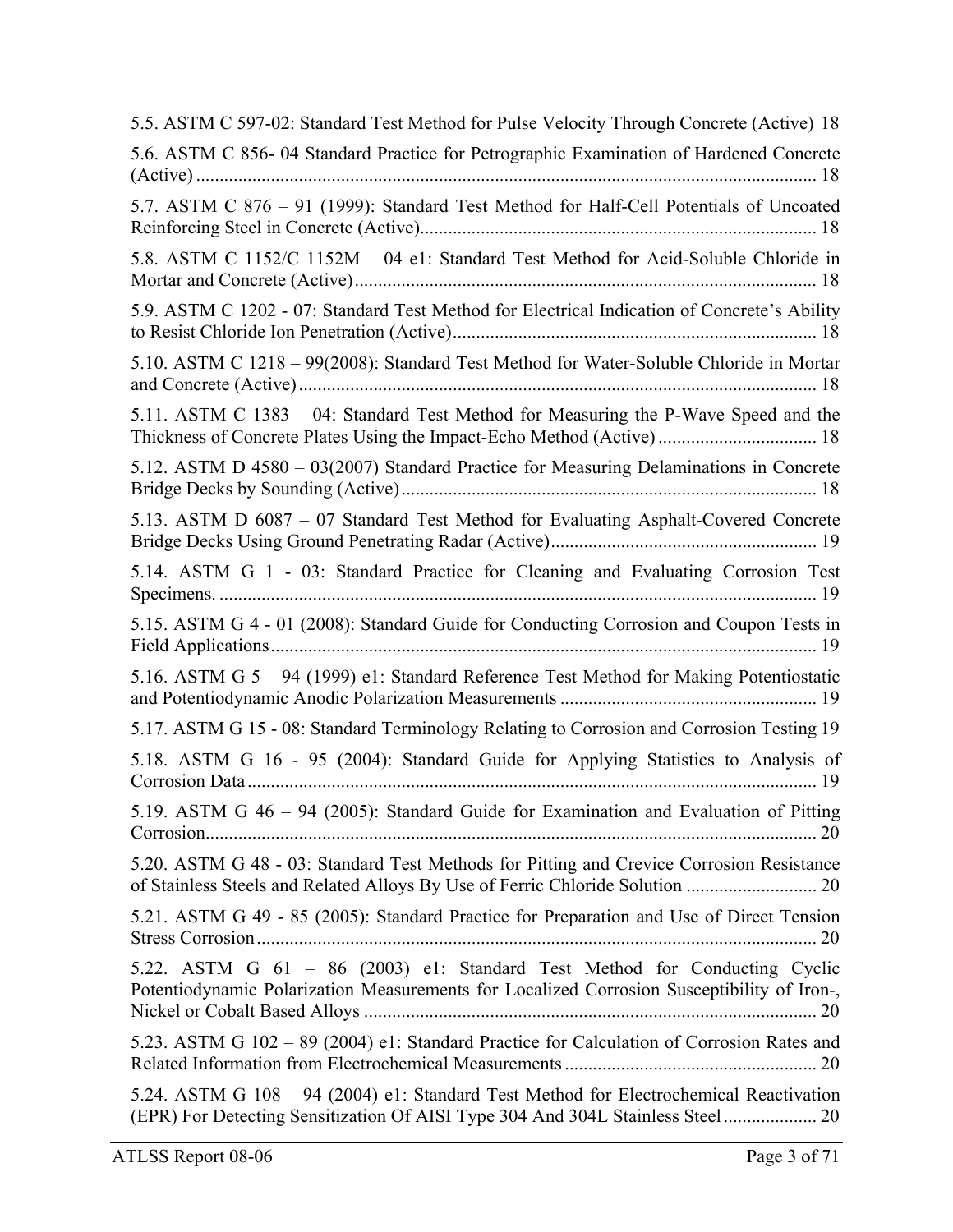| 5.25. ASTM G 109 - 07: Standard Test Method for Determining the Effects of Chemical<br>Admixtures on the Corrosion of Embedded Steel Reinforcement in Concrete Exposed to       |  |
|---------------------------------------------------------------------------------------------------------------------------------------------------------------------------------|--|
| 5.26. ASTM G 142 – 98 (2004): Standard Test Method for Determination of Susceptibility of<br>Metals to Embrittlement in Hydrogen Containing Environments at High Pressure, High |  |
|                                                                                                                                                                                 |  |
| 6.1. Evaluation of Keyway Grout Test Methods for Precast Concrete Bridges  22                                                                                                   |  |
| 6.2. Full-Scale Testing of Shear Keys for Adjacent Box Girder Bridges 22                                                                                                        |  |
| 6.3. Test to Failure of a 54ft. Deteriorated Pretensioned Precast Concrete Deck Beam  22                                                                                        |  |
| 6.4. Structural Condition Assessment and Service Load Performance of Deteriorated                                                                                               |  |
| 6.5. Field Inspection and Forensic Investigation of the SR 1014 Lake View Drive Bridge over                                                                                     |  |
| 6.6. Full-scale Testing Program on De-Commissioned Girders from the Lake View Drive                                                                                             |  |
| 6.7. Forensic Evaluation of Prestressed Box Beams from the Lake View Drive Bridge Over I-                                                                                       |  |
|                                                                                                                                                                                 |  |
|                                                                                                                                                                                 |  |
|                                                                                                                                                                                 |  |
|                                                                                                                                                                                 |  |
|                                                                                                                                                                                 |  |
|                                                                                                                                                                                 |  |
|                                                                                                                                                                                 |  |
| 7.4. Corrosion Cracking in Relation to Bar Diameter, Cover, and Concrete Quality  28                                                                                            |  |
|                                                                                                                                                                                 |  |
| 7.6. The Inhibitive Effects of Electrochemical Treatment Applied To Steel in Concrete 29                                                                                        |  |
| 7.7. Synergistic Effect of Corrosion Inhibitor and Inorganic Coating on Reinforcement                                                                                           |  |
| 7.8. Evaluation of Corrosion Protection for Internal Prestressing Tendons in Precast Segmental                                                                                  |  |
| 7.9. Life-Cycle Modeling of Corrosion-Affected Concrete Structures: Propagation 30                                                                                              |  |
|                                                                                                                                                                                 |  |
| 7.11. Reliability Based Service Life Prediction of Corrosion Affected Concrete Structures 31                                                                                    |  |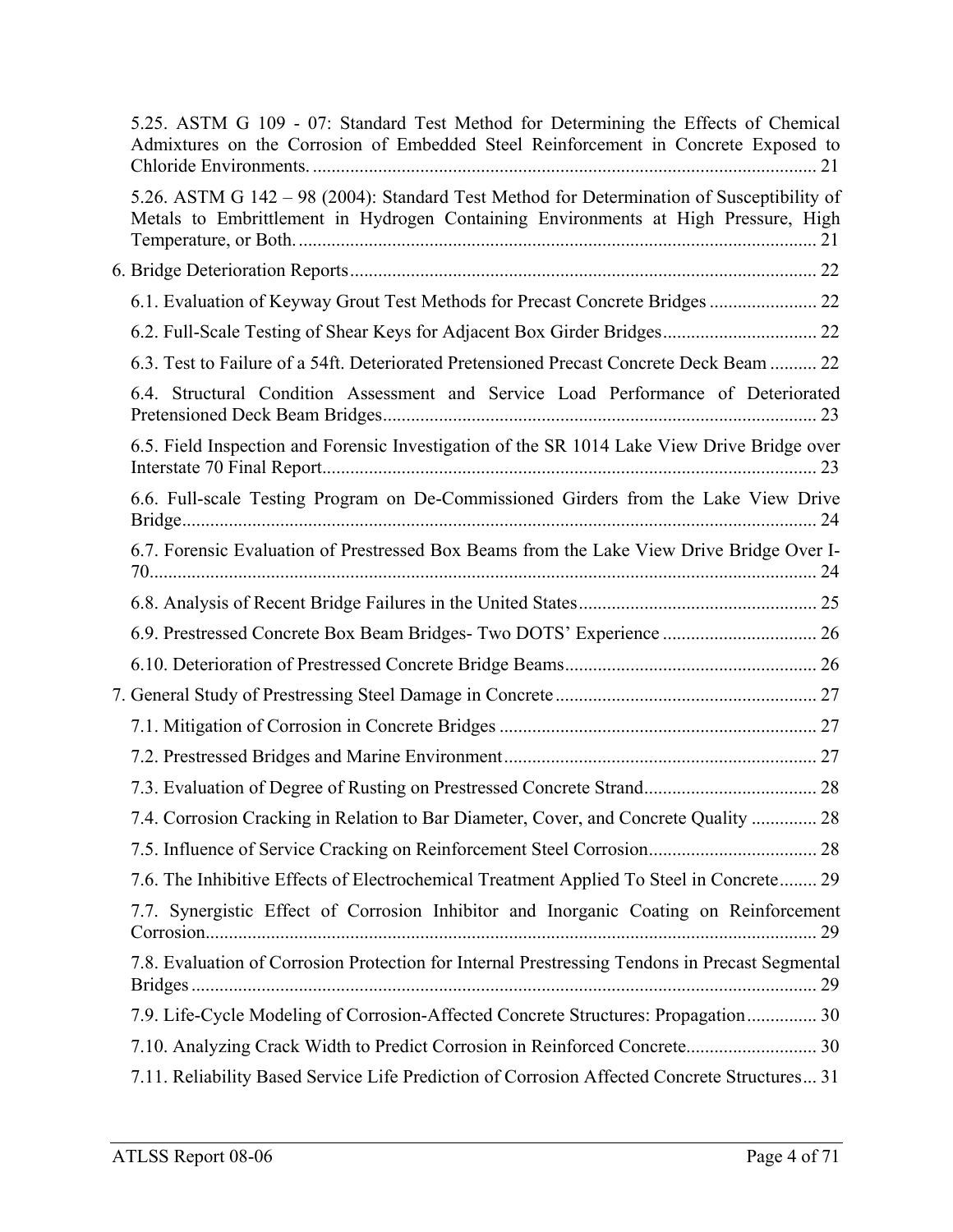| 7.12. Deterioration of Reinforced Concrete Structures due to Chemical–Physical Phenomena:    |  |
|----------------------------------------------------------------------------------------------|--|
| 7.13. Performance of Coated Reinforcing Bars in Cracked Bridge Decks 31                      |  |
| 7.14. Corrosion of Reinforcement in Relation to Presence of Defects at the Interface Between |  |
| 7.15. Finite element analysis of corrosion-induced cracking, spalling and delamination of RC |  |
| 7.16. Effect of Cement Type on the Corrosion of Reinforcing Steel Bars Exposed to Acidic     |  |
| 7.17. Mechanical Model for Unbonded Seven-Wire Tendon with Symmetric Wire Breaks 33          |  |
| 7.18. Finite Element Analysis of the Effects of Radial Expansion of Corroded Reinforcement   |  |
| 7.19. Analytical Model for Corrosion-Induced Crack Width in Reinforced Concrete Structures   |  |
| 7.20. Electro-chemical Chloride Extraction: Influence of C3A of the Cement on Treatment      |  |
| 7.21. Mechanical Model for Unbonded Seven-Wire Tendon with Single Broken Wire 35             |  |
| 7.22. Corrosion Inhibiting Systems for Concrete Bridges - 10 Years of Field Performance      |  |
| 7.23. Corrosion Process and Structural Performance of a 17 Year Old Reinforced Concrete      |  |
|                                                                                              |  |
| 7.25. Corrosion-Inhibiting Systems for Durable Concrete Bridges. I: Five-Year Field          |  |
| 7.26. Corrosion-Inhibiting Systems for Durable Concrete Bridges. II: Accelerated Laboratory  |  |
| 7.27. Prediction of Reinforcement Corrosion in Concrete and Its Effects on Concrete Cracking |  |
|                                                                                              |  |
| 8.1. An Assessment of Four Methods of Determining the Free Chloride Content of Concrete39    |  |
|                                                                                              |  |
| 8.3. Factors Affecting Threshold Chloride for Reinforcement Corrosion in Concrete  39        |  |
| 8.4. The Prediction of Corrosion Rates of Reinforcing Steels in Concrete  40                 |  |
|                                                                                              |  |
| 8.6. Testing the Chloride Penetration Resistance of Concrete: A Literature Review 40         |  |
| 8.7. The Presentation of the Chloride Threshold Level for Corrosion of Steel in Concrete  41 |  |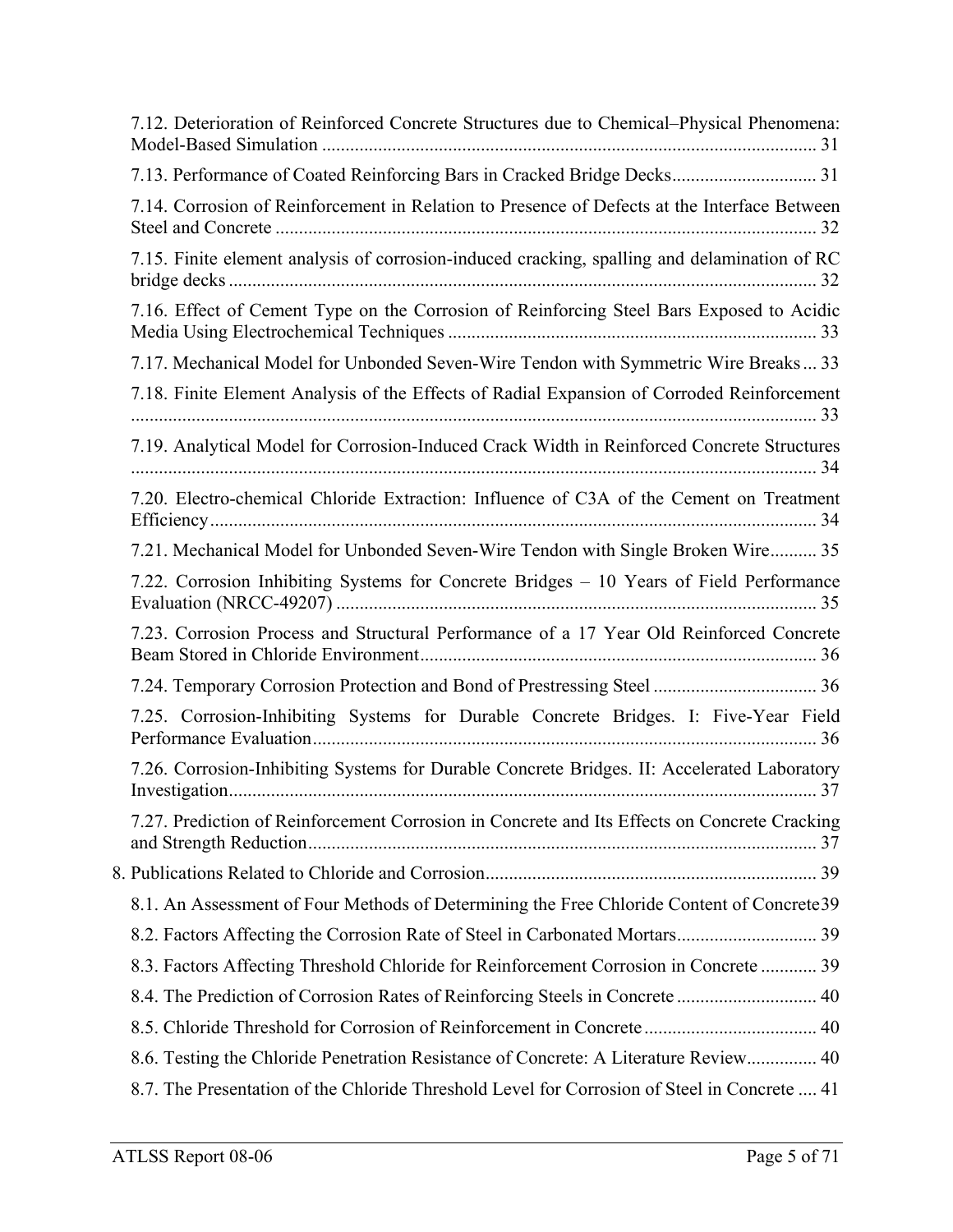| 8.8. Modeling the Dynamic Corrosion Process in Chloride Contaminated Concrete Structures      |
|-----------------------------------------------------------------------------------------------|
| 8.9. Structural Reliability of Concrete Bridges Including Improved Chloride Induced Models    |
| 8.10. The Influence of Chloride Binding on the Chloride Induced Corrosion Risk in             |
| 8.11. Corrosion Inhibition in Concrete Arising From Its Acid Neutralisation Capacity 42       |
| 8.12. The Participation of Bound Chloride in Passive Film Breakdown on Steel in Concrete 43   |
| 8.13. Round-Robin Test on Chloride Analysis in Concrete-Part I: Analysis of Total Chloride    |
| 8.14. Round-Robin Test on Chloride Analysis in Concrete-Part II: Analysis of Water Soluble    |
| 8.15. A Method of Ranking the Aggressive Nature of Chloride Contaminated Concrete  44         |
| 8.16. Chloride-Induced Corrosion of Reinforced Concrete Bridge Decks 44                       |
| 8.17. Analysis of Total Chloride Content in Concrete Recommendation  45                       |
| 8.18. Analysis of Water Soluble Chloride Content in Concrete Recommendation 45                |
| 8.19. Prediction of Chloride Ions Ingress in Uncracked and Cracked Concrete  46               |
| 8.20. A Method for Measuring the Chloride Threshold Level Required to Initiate                |
| 8.21. Potentiostatic Study of Reinforcing Steel in Chloride Contaminated Concrete Powder      |
| 8.22. Round-Robin Test on Methods for Determining Chloride Transport Parameters in            |
| 8.23. Methods of Obtaining Pore Solution from Cement Pastes and Mortars for Chloride          |
| 8.24. Chloride-Induced Corrosion in Insufficiently Grouted Post Tensioned Concrete Beams47    |
|                                                                                               |
|                                                                                               |
| 9.2. Nonlinear Coupling of Carbonation and Chloride Diffusion in Concrete 49                  |
|                                                                                               |
| 9.4. Performance of a Penetrating Corrosion Inhibitor in Concrete Affected by Carbonation-    |
| 9.5. Accelerated Protocol for Measurement of Carbonation Through a Crack Surface  50          |
| 9.6. Permeability Characteristics of Carbonated Concrete Considering Capillary Pore Structure |
| 9.7. Measurement Methods of Carbonation Profiles in Concrete: Thermogravimetry, Chemical      |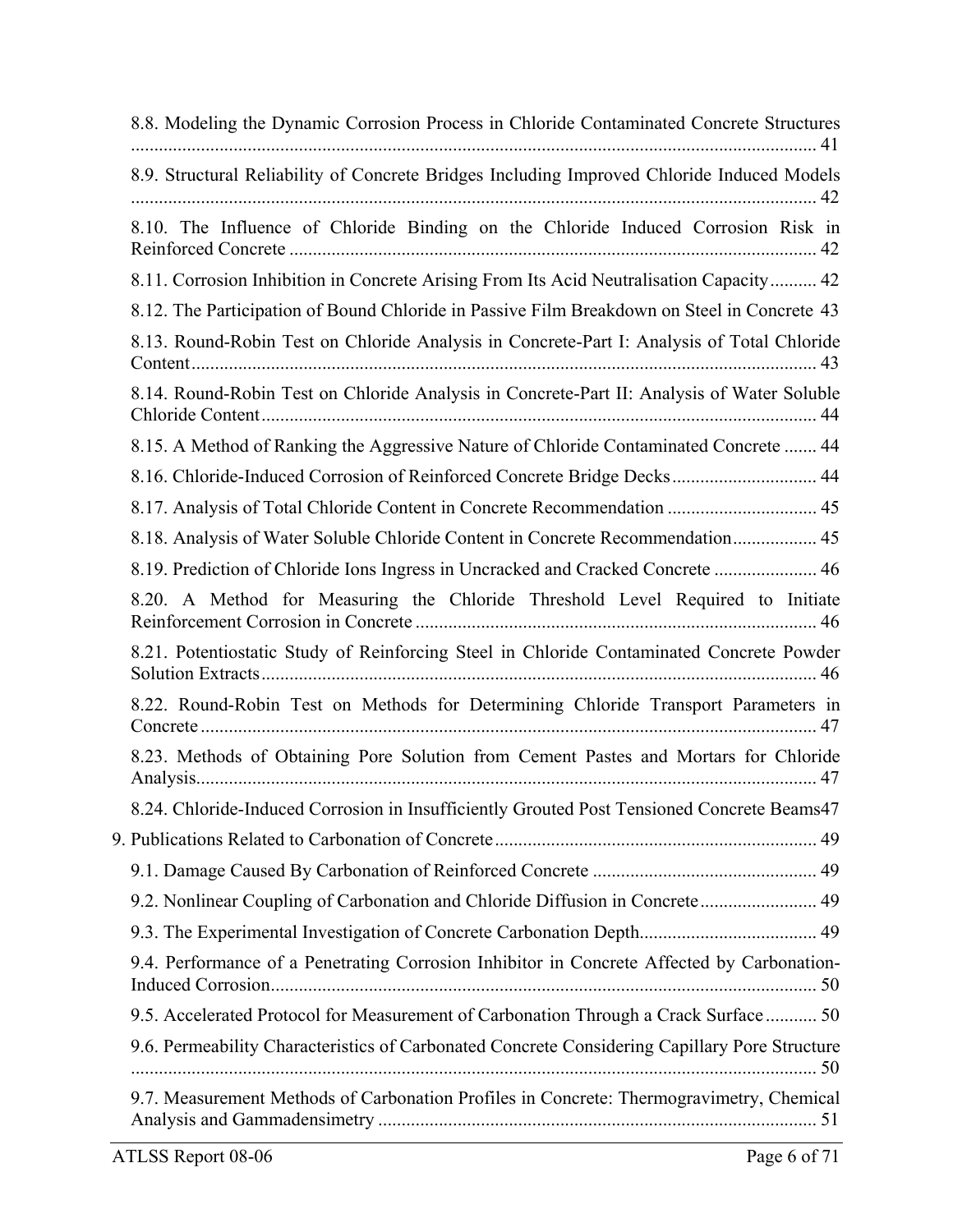| 10.1. Nondestructive Techniques to Investigate Corrosion Status in Concrete Structures  53 |
|--------------------------------------------------------------------------------------------|
| 10.2. Corrosion Detection of Steel Cables using Time Domain Reflectometry 53               |
|                                                                                            |
| 10.4. Pro's and Con's of Half-Cell Potentials and Corrosion Rate Measurements  54          |
| 10.5. Half-Cell Potential Measurements - Potential Mapping on Reinforced Concrete          |
|                                                                                            |
|                                                                                            |
|                                                                                            |
|                                                                                            |
|                                                                                            |
| 12. PennDOT- Non-Composite Adjacent Prestressed Concrete Box Beam Bridges Survey 62        |
|                                                                                            |
|                                                                                            |
|                                                                                            |
|                                                                                            |
|                                                                                            |
|                                                                                            |
|                                                                                            |
|                                                                                            |
|                                                                                            |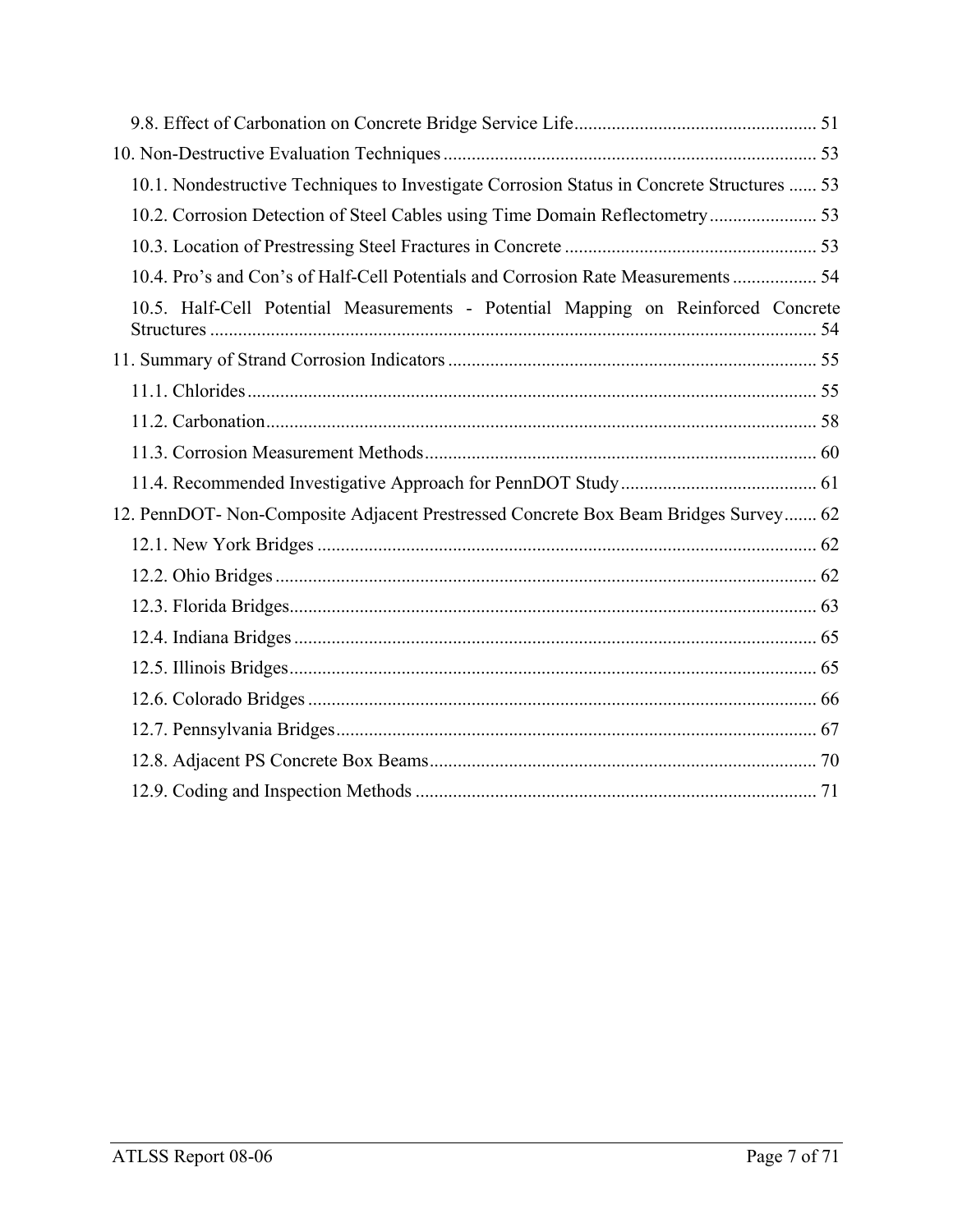### **1. Literature Review of Prestressing Strand Corrosion in Concrete Systems**

Included in this report is a summary of published literature relating to corrosion of prestressing strands in pre-tensioned bridge applications. The summary includes published reports from reputable organizations and refereed journal papers. The references are summarized in sections 2 through 10 of the report. Within each of these sections the title, author, and brief abstract of the publication is provided. In Section 11 a brief summary of some of the causes of corrosion in concrete (i.e. carbonation, chloride, etc) is provided. Within this section brief recommendations are made on chloride threshold values and appropriate testing methods. Section 12 summarizes the results of a PennDOT survey on Non-Composite Adjacent Prestressed Concrete Box Beam Bridges conducted in 2006. Included in this section is a brief description of failures that have occurred, the prevalence of PS adjacent box beams and the visual inspection methods used by a number of DOTs.

The goal of this report is to summarize the published literature on the subject of corrosion of prestressing steel in bridges. This report is not meant to be a guideline or recommendation on how to inspect bridge beams. Non-destructive and destructive inspection methodologies will be assessed based on forensic evaluation of recently decommissioned bridge beams from PennDOT. The outcome of this study and recommendations will be based on the findings presented in a subsequent report.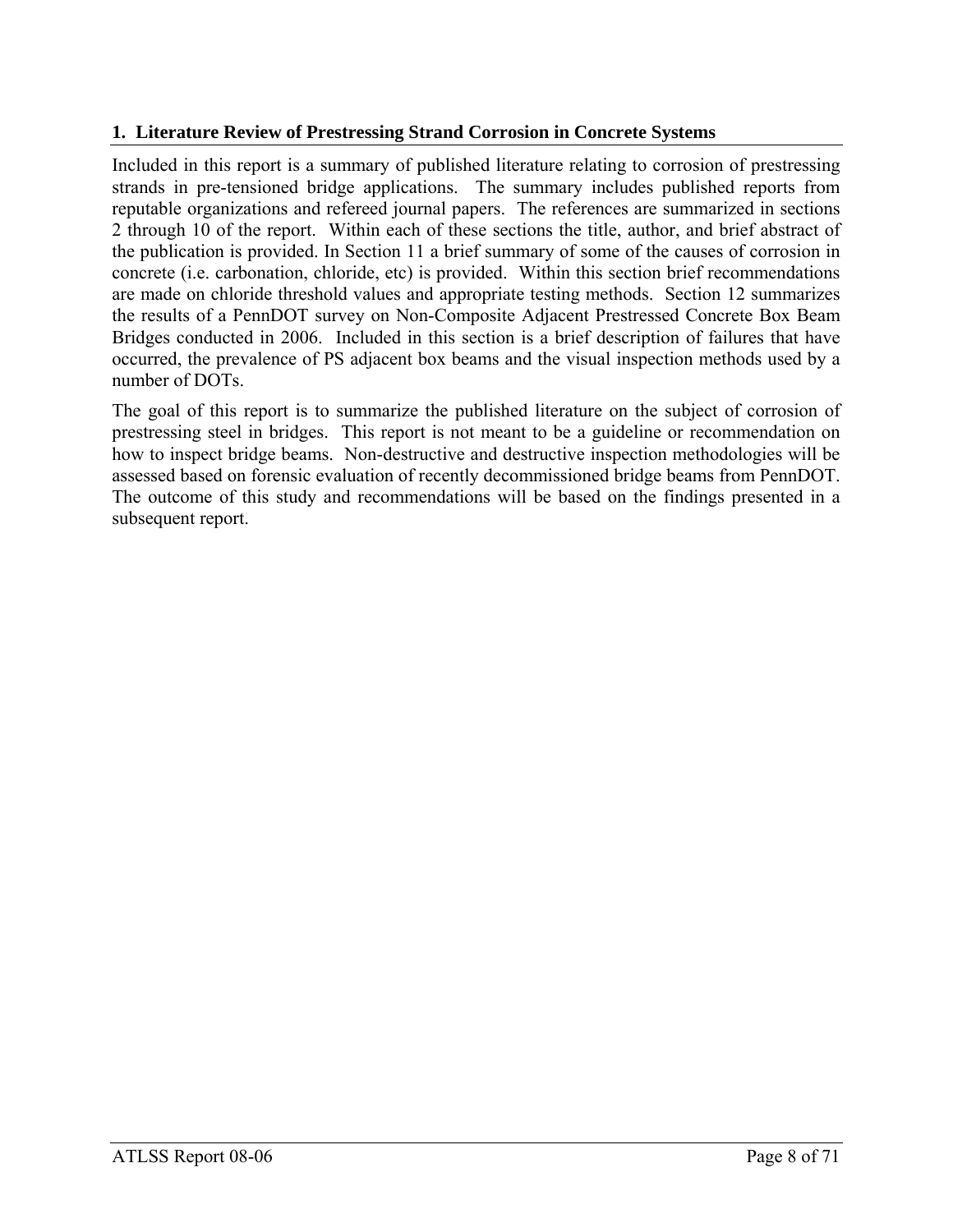### **2. American Concrete Institute (ACI) Reports**

The American Concrete Institute has dedicated a significant effort toward describing the causes, implications, and methods of abating corrosion of reinforcement in concrete members. Three documents have been produced by ACI committee 222 Corrosion of Metals in Concrete. These documents provide the most current and thorough state of the knowledge on this subject of corrosion of steels in concrete.

ACI 222R provides the most concise and thorough overview of corrosion of steels in concrete published to date. The report includes a discussion on the corrosion process, inspection techniques, and abatement methods. ACI 222.2 provides additional information directly related to corrosion of prestressing steels. ACI 222.3 provides an overview of techniques that can be used to mitigate corrosion. The final ACI document referenced is ACI 201. This report provides guidance on how to properly conduct a visual inspection of a concrete member.

# 2.1. Protection of Metals in Concrete against Corrosion (ACI 222R-01)

Author(s): ACI Committee 222

Publication: ACI 222R-01

Publication Date: 2001

Abstract: This report reflects the state of the art of corrosion of metals, and especially reinforcing steel, in concrete. Separate chapters are devoted to the mechanisms of the corrosion of metals in concrete, protective measures for new concrete construction, procedures for identifying corrosive environments and active corrosion in concrete, and remedial measures.

### *2.2. Corrosion of Prestressing Steels (ACI 222.2R-01)*

Author(s): ACI Committee 222

Publication: ACI 222.2R-01

Publication Date: 2001

Abstract: This report reflects the current understanding of corrosion of prestressing steels in concrete. The report includes chapters that cover the various types of prestressing steel, including some discussion on metallurgical differences. Deterioration mechanisms are discussed, including hydrogen embrittlement and stress-corrosion cracking. Methods to protect prestressing steel against corrosion in new construction are presented, along with a discussion of field performance of prestressed concrete structures. Finally, field evaluation and remediation techniques are presented.

### *2.3. Design and Construction Practices to Mitigate Corrosion of Reinforcement in Concrete Structures (ACI 222.3R-03)*

Author(s): ACI Committee 222

Publication: ACI 222.3R-03

Publication Date: 2003

Abstract: Corrosion of metals in concrete is a serious problem throughout the world. In many instances, corrosion can be avoided if proper attention is given to detailing, concrete materials and mixture designs, and construction practices. This guide contains information on aspects of each of these. In addition, the guide contains recommendations for protecting in-service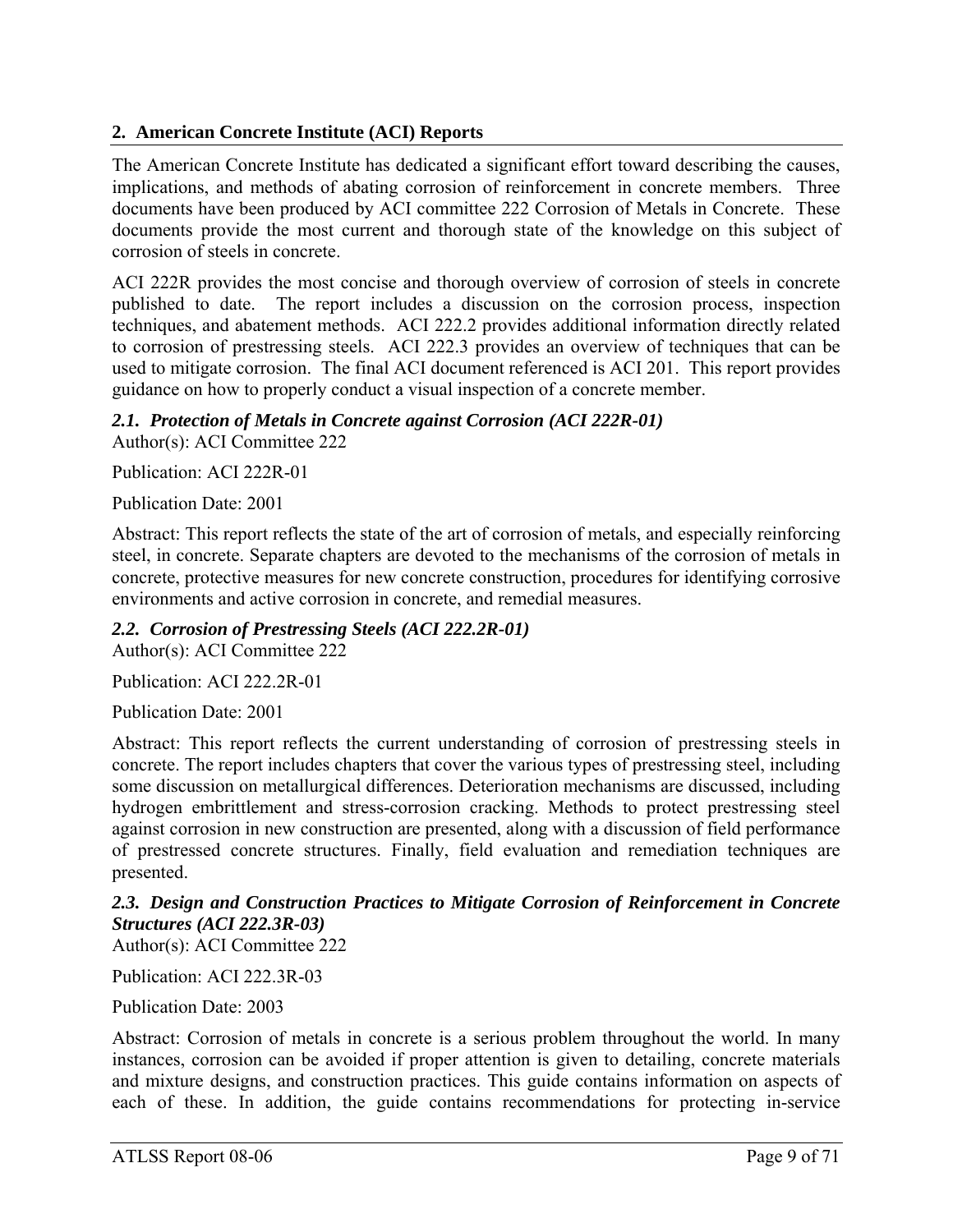structures exposed to corrosive conditions. The guide is intended for designers, materials suppliers, contractors, and all others engaged in concrete construction.

*2.4. Guide for Making a Condition Survey of Concrete in Service (ACI 201.1R-92)*  Authors: ACI Committee 201

Publication: ACI 201.1R-92

Publication Date: Reapproved 1997

Scope: This guide provides a system for reporting on the condition of concrete in service. It includes a checklist of the many details that may be considered in making a report, and repeats the ACI 116R standard definitions of terms associated with the durability of concrete. Its purpose is to establish a uniform system for evaluating the condition of concrete.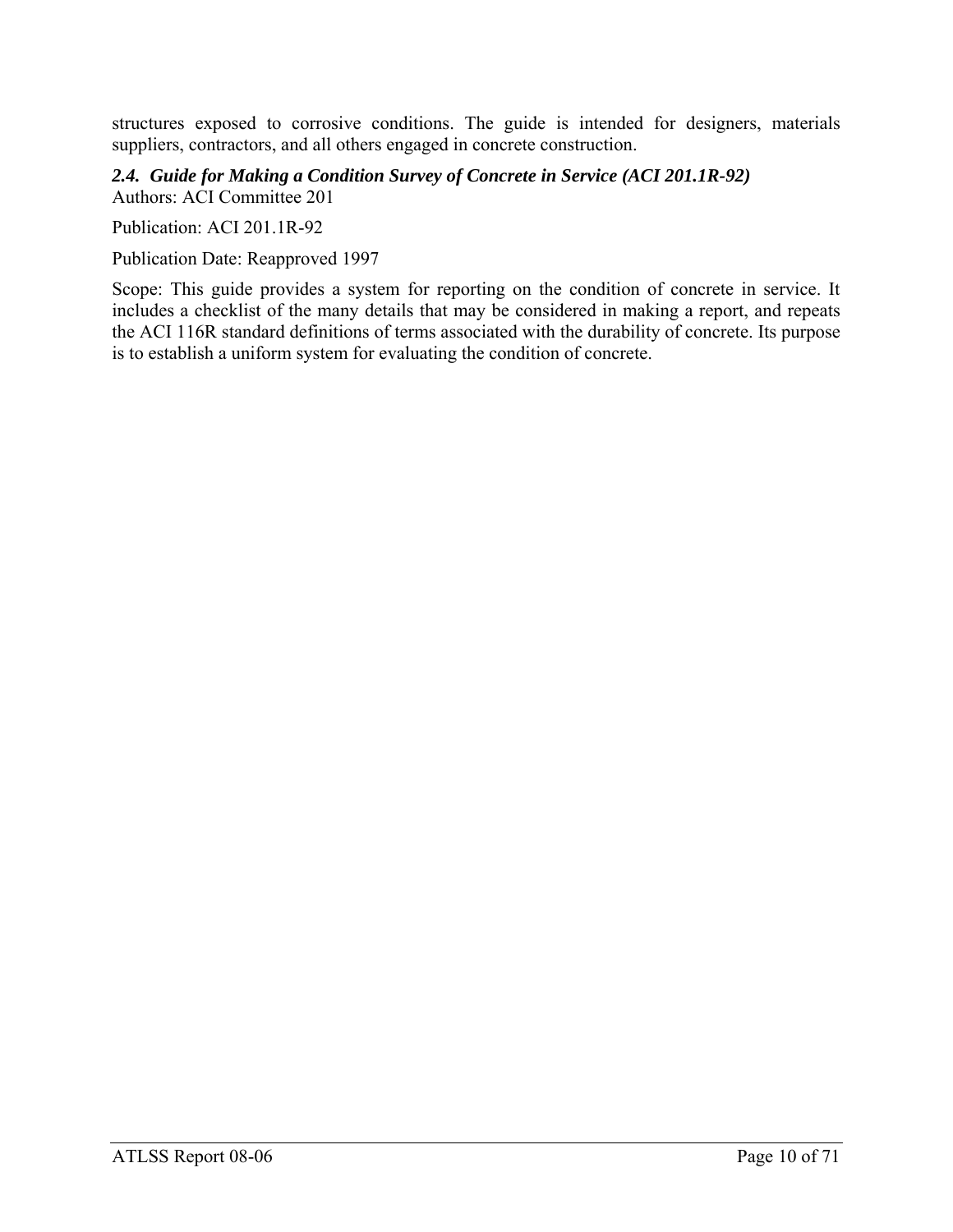## **3. National Cooperative Highway Research Program (NCHRP) Reports**

Three studies on corrosion of steel in bridge applications have been conducted under the National Cooperative Highway Research Program (NCHRP). The program is administered by the Transportation Research Board and sponsored solely by state departments of transportation. The funding for the projects comes directly from each States Planning and Research funds. On completion of the research project an official NCHRP report is produced. A literature search of the program returned three applicable studies. Two studies have been completed and one is underway. They are summarized in this chapter.

The first report NCHRP 558 provides a thorough methodology for assessing the condition of bridge elements. The report is formulated in a similar manner to ACI 222R however additional information is provided on determination of service life and actual methodologies for inspection. The recommendations are limited to conventionally reinforced members however many of the procedures can be directly applied to PS concrete beam inspection.

The second report (web document 23) provides a study of NDE methods for assessing condition of PS strands. The 1999 study found that the "current state of the art will not permit an evaluation of the embedded prestressing strand's condition as precisely and broadly as sought in the NCHRP project goals…" where the goals of the project were to identify loss of cross sectional area in strand attributable to corrosion and cracking. As a result a planned follow-on study was not pursued.

The last reference discusses ongoing work which relates directly to the issue of adjacent PS concrete box beam bridges. The goal of the work is to develop improved construction practices for the grout key used between members. In addition inspection methods are being developed. The work is still in progress however due to the direct applicability of the research the results outcomes should be monitored.

### *3.1. Manual on Service Life of Corrosion-Damaged Reinforced Concrete Bridge Superstructure Elements*

Author(s): Ali Akbar Sohanghpurwala

Publication: NCHRP Report 558

Publication Date: 2006

Abstract: This report is a manual that provides step-by-step procedures for assessing the condition of corrosion-damaged bridge elements. It also includes procedures that can be used to estimate the expected remaining life of reinforced concrete bridge superstructure elements and to determine the effects of maintenance and repair options on their service life. This manual should be of interest to state engineers and others involved in the design, construction, and maintenance of highway bridges.

*3.2. Nondestructive Methods for Condition Evaluation of Prestressing Steel Strands in Concrete Bridges – Final Report – Phase 1 – Technology Review*  Author(s): AA. T. Ciolko and H. Tabatabai

Publication: NCHRP Web Document 23

Publication Date: March 1999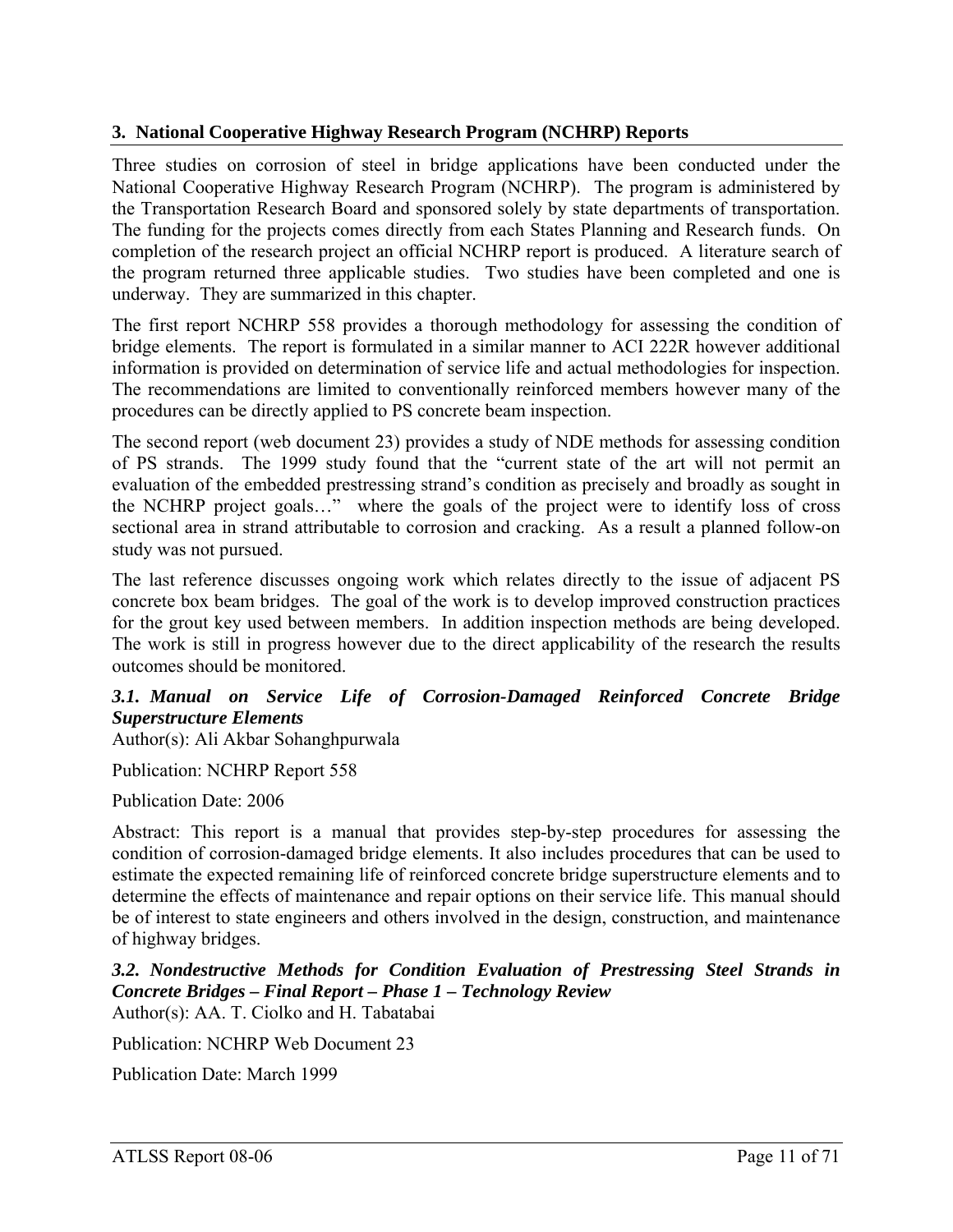Abstract: This report contains the findings of a study performed to determine whether a practical and economical method for quantitative nondestructive condition evaluation of bonded prestressing systems in highway bridges exists. The report provides a comprehensive summary of a global technology review made to identify NDT methods developed in the time period commencing in 1990. The noted NDT advances of the decade, which possessed some potential for assessing strand condition, were characterized and evaluated based on technical, accuracy, operational, logistical, safety, and other factors. The contents of this report will be of interest to bridge maintenance engineers, researchers, and others concerned with assessing the condition of concrete bridges and the degree of strength and serviceability impairment created by deteriorating prestressing systems.

### *3.3. Ongoing Research - Adjacent Precast Box Beam Bridges: Connection Details*  Author(s): Henry G. Russell

Publication: NCHRP Synthesis 20-05/ Topic 39-10 [Active (Synthesis)]

See: http://www.trb.org/trbnet/ProjectDisplay.asp?ProjectID=1673

First Meeting Date: September 2007

Second Meeting Date: June 2008

Scope: Bridges built with adjacent precast, prestressed concrete box beams are a popular and economical solution in many states because they can be constructed rapidly, and deck forming is eliminated. There is a new thrust to use these bridges for rapid construction under the Highways for LIFE program. According to recent National Bridge Inventory data, adjacent concrete box beams constitute about 17 percent of bridges built annually on public roads.

The box beams are generally connected by grout placed in a key between each of the units, and usually with transverse ties. Partial depth or full depth keys are typically used, incorporating grouts using various mixes. Transverse ties, grouted or un-grouted, vary from a limited number of threaded rods with finger tight nuts to several high strength tendons post-tensioned in multiple stages. In some cases, no topping is applied to the structure while in other cases a non-composite topping or a composite structural slab is added.

Bridges constructed using box beams have been in service for many years and have generally performed well. However, a recurring problem is cracking in the grouted joints between adjacent units, resulting in reflective cracks forming in the wearing surface. In most cases, the cracking leads to leakage which allows chloride laden water to saturate the sides and bottom of the beams, eventually causing corrosion of the non-prestressed and prestressed reinforcement. In severe cases, the joints crack completely and load transfer is lost. There is no design method for shear keys in the AASHTO Standard Specifications for Highway Bridges or the AASHTO LRFD Bridge Design Specifications. Most shear key details in use are regional "standard details" of uncertain origin, and there is no information on the magnitude of forces induced in the shear keys and the ability of a given detail to resist these forces.

This synthesis study will document the different types of grout key configurations, grouts, and transverse tie systems that are currently being used in the U.S. and Canada, and how each type has performed. The synthesis will include:

- Best practices and details that have proven to enhance the performance of box beam bridges
- Practices and details to avoid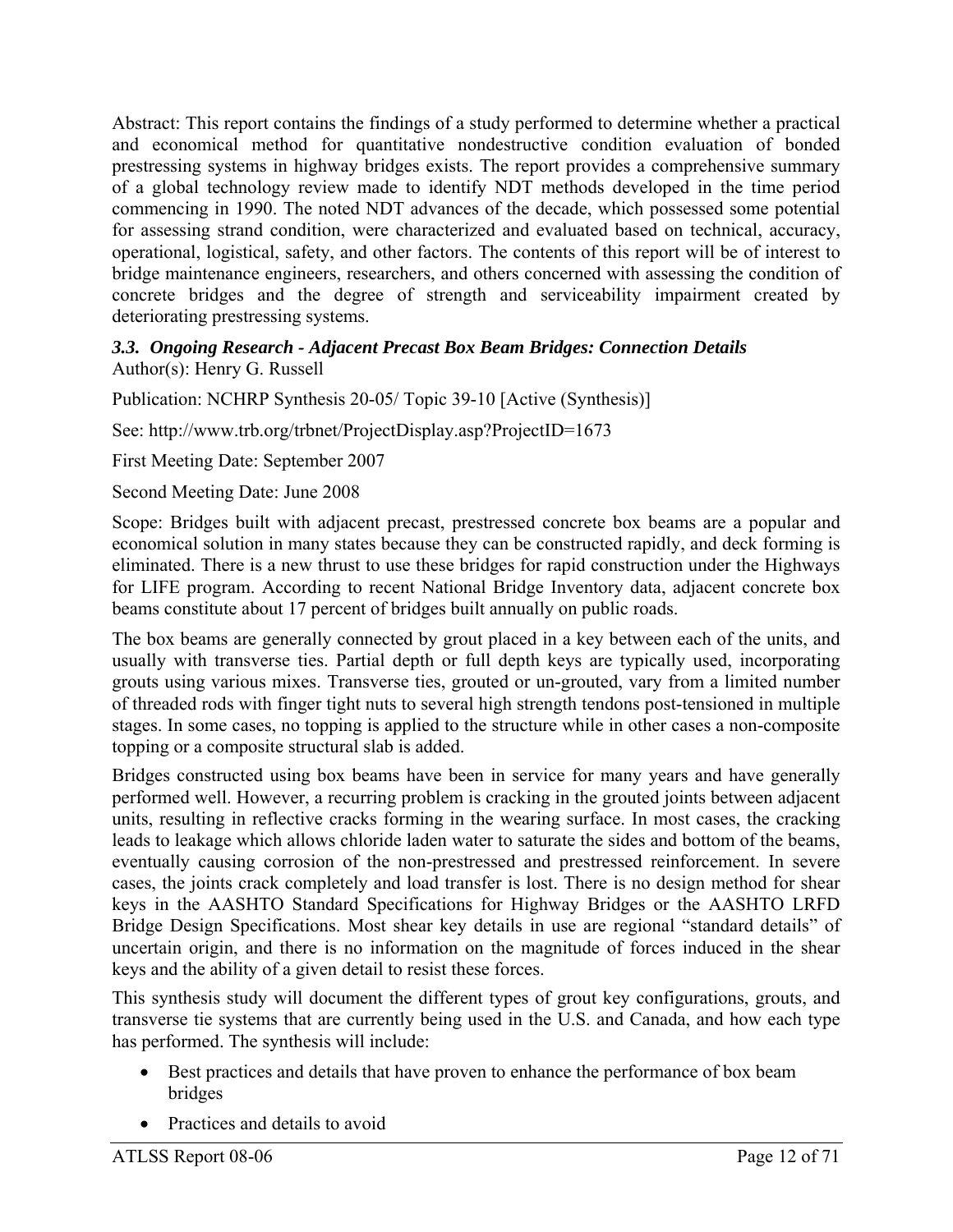- Specific areas of interest include the impact of the following
	- o Span range
	- o Skew
	- o Bearing types
	- o Topped and non-topped
	- o Phase construction
	- o Waterproofing membranes
	- o Exterior beam details, including connection to the barrier
- Grout specifications
- Inspection practices
- Means being used to maintain these bridge types, including rehabilitation and retrofitting techniques
- Sources of ongoing or completed analytical and/or experimental research pertaining to the design or construction of this type of bridges
- Design and/or construction issues that require further research and evaluation

This information will be gathered from state DOTs, other bridge owners, and industry. This will include Class 1 railroads and AREMA specifications. Information will be gathered by literature review (including state DOT standard details and specifications), surveys of state DOTS (through the AASHTO Highway Subcommittee on Bridges and Structures) and industry representatives (for example PCI), and interviews with selected individuals who may have indepth information. Information on international practice may be included, if it is relevant.

Information gathered in this synthesis will provide a basis to understand the behavior of adjacent concrete beam bridges, and will help establish the most practical and efficient details to reduce maintenance costs and extend bridge service life.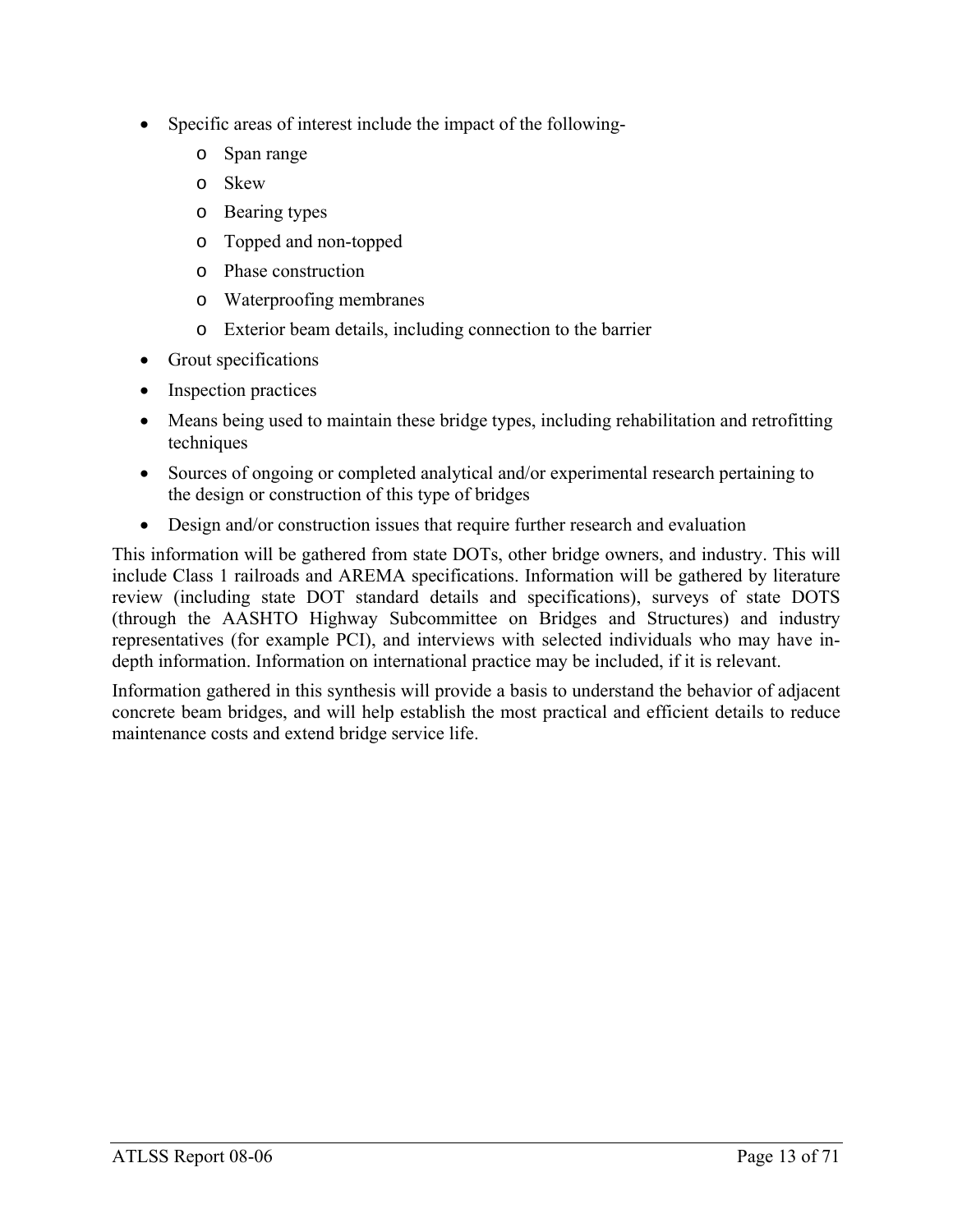### **4. Inspection and Repair Methodologies**

A review of general inspection manuals was conducted to summarize the methods in use for assessing the condition of bridge members. In addition repair methods are included in this section.

### *4.1. SHRP-S-665 Concrete Bridge Protection and Rehabilitation: Chemical and Physical Techniques - Feasibility Studies of New Rehabilitation Techniques*

Author(s): John G. Dillard, James O. Glanville, William D. Collins, Richard E. Weyers and Imad L. Al- Qadi

Publication: National Academy of Sciences

Publication Date: July 1993

Scope: The objective of this study was to examine and develop feasible chemical methods for the corrosion protection of reinforcing steel in concrete bridges. A broad spectrum of chemicals were evaluated, corrosion inhibitors, chloride scavengers, and polyaphrons. Screening tests were developed to evaluate inhibitor effectiveness and their ability to penetrate concrete. The evaluation of the inhibitors led to the recommendation of various types of inhibitors with potential application in reinforced concrete as well as 3 different treatment techniques. Reinforced concrete specimens were cast and subjected to repeated exposure to NaC1 solution and evaluated to investigate the inhibitors effectiveness after removing contaminated concrete. Corrosion progress was monitored by measuring half-cell potential, corrosion rate, and chloride concentration. When active corrosion was indicated, chloride contaminated concrete was removed to the rebar level through a grooving process. The grooves were chemically treated through solution ponding and backfilling with treated mortar. Seventeen treatments were evaluated. Mortar cubes were cast containing various treatment concentration and tested for compressive strength and resistivity. DCI, Alox 901, Cortec 1337, Cortec 1609, sodium tetraborate, and zinc borate were found effective in abating corrosion after concrete removal. However, both borate compounds cause set retardation. Polyaphrons were investigated as a possible corrosion preventor / reducer inhibitor. Carbon steel coupons were immersed in different polyaphron solutions. The cationic surfactant aphrons were found to be the most stable in the salt/pore solution environment. To study the diffusion rate of aphrons in concrete mixtures, concrete, mortar and cement paste specimens were cast. The results indicated that the diffusion rate of polyaphrons through various mixtures is very slow and therefore was not recommended as a practical concrete bridge treatment.

### *4.2. SHRP-S-360 Concrete Bridge Protection, Repair, and Rehabilitation Relative to Reinforcement Corrosion: A Methods Application Manual*

Author(s): Richard E. Weyers, Brian D. Prowell, Michael M. Sprinkel, Michael Vorster

Publication: National Academy of Sciences

Publican Date: October 1993

Scope: This manual is intended as a practical guide for state highway agency personnel who are faced with the day-to-day task of cost-effectively protecting, repairing, and rehabilitating concrete bridges exposed to chloride-laden environments. As a practical guide, the manual addresses the chloride-induced corrosion of the reinforcing steel because the protection, repair, and rehabilitation methods presented are based on a working knowledge of the corrosion processes. Methods are presented to estimate the service life and remaining service life of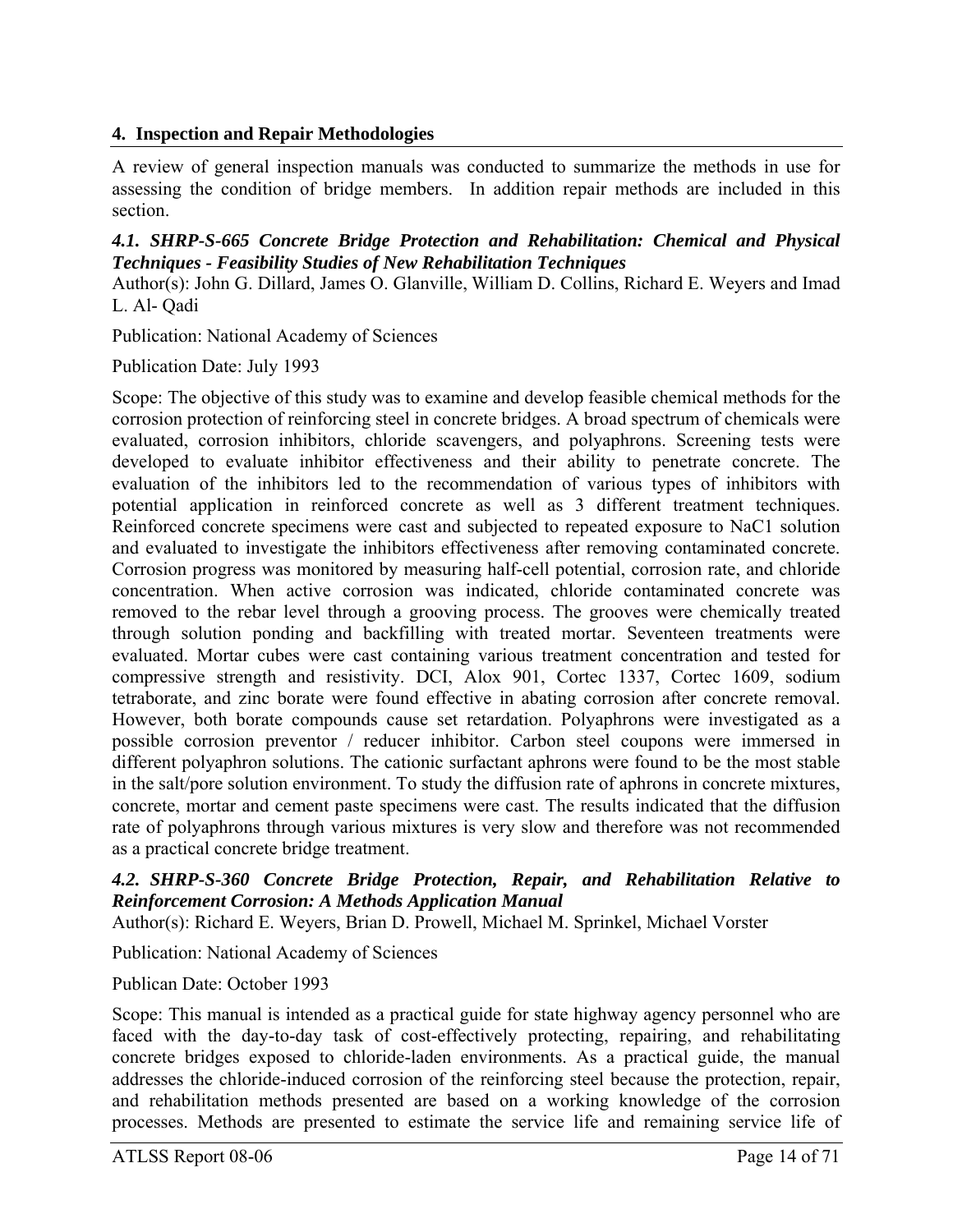concrete bridge components. Economic models are presented to enable selection of the most cost-effective methods (i.e., those with minimum life-cycle cost) from the menu of protection, repair, and rehabilitation methods. These methods include standard physical, chemical, and experimental protection, repair, and rehabilitation methods. Each method is described with respect to limitations, estimated service life, estimated construction price or cost, construction procedures, quality assurance and construction inspection methods, and material performance specifications. In addition, rapid bridge deck protection, repair, and rehabilitation methods are presented. Two mechanized concrete removal methods, milling and hydrodemolition, are compared to the traditional method, pneumatic breakers. The three concrete removal methods are discussed with respect to labor- and capital-intensive operations, work characteristics, and quality management and control. The advantages of combining the strengths of the three removal methods are also presented.

### *4.3. Recording and Coding Guide for the Structure Inventory and Appraisal of the Nation's Bridges*

Author(s): U.S. Department of Transportation Federal Highway Administration

Publication: FHWA-PD-96-001

Publication Date: December 1995 (Updated 2000)

This edition of the Recording and Coding Guide converts all units of measurement to the International System of Units. It also provides more thorough and detailed guidance in evaluating and coding specific bridge data.

### *4.4. Pontis Bridge Inspection Coding Guide*

Author(s): Colorado Department of Transportation – Staff Bridge Branch

Publication Date: July 1997 (revision)

The Pontis Bridge Inspection Coding Guide was developed by the Staff Bridge Branch of the Colorado Department of Transportation. The July 1997 revision was made with input from CDOT bridge inspectors who had been performing bridge inspections using Pontis for approximately four years. The revision includes cross references to the General Comments and Definitions necessary to provide for uniform inspection reports from various bridge inspectors.

This Colorado version is intended to supplement the AASHTO Guide for Commonly Recognized (CoRe) Structural Elements with clarifying information and additional elements unique to Colorado bridges and structures. If conflicts occur between the guides, the AASHTO guide governs.

### *4.5. Bridge Safety Inspection Manual*

Author(s): Commonwealth of Pennsylvania Department of Transportation

Publication: PennDOT Publication 238 - 2nd Edition

Publication Date: October 2002

Scope: The provisions of this Manual are intended for the safety inspection and management of bridges and culverts involving public roads in Pennsylvania. This Manual will provide guidance on the following aspects:

- 1. Responsibilities of various parties for bridge safety inspections
- 2. Technical standards and specifications for bridge inspection, load rating and posting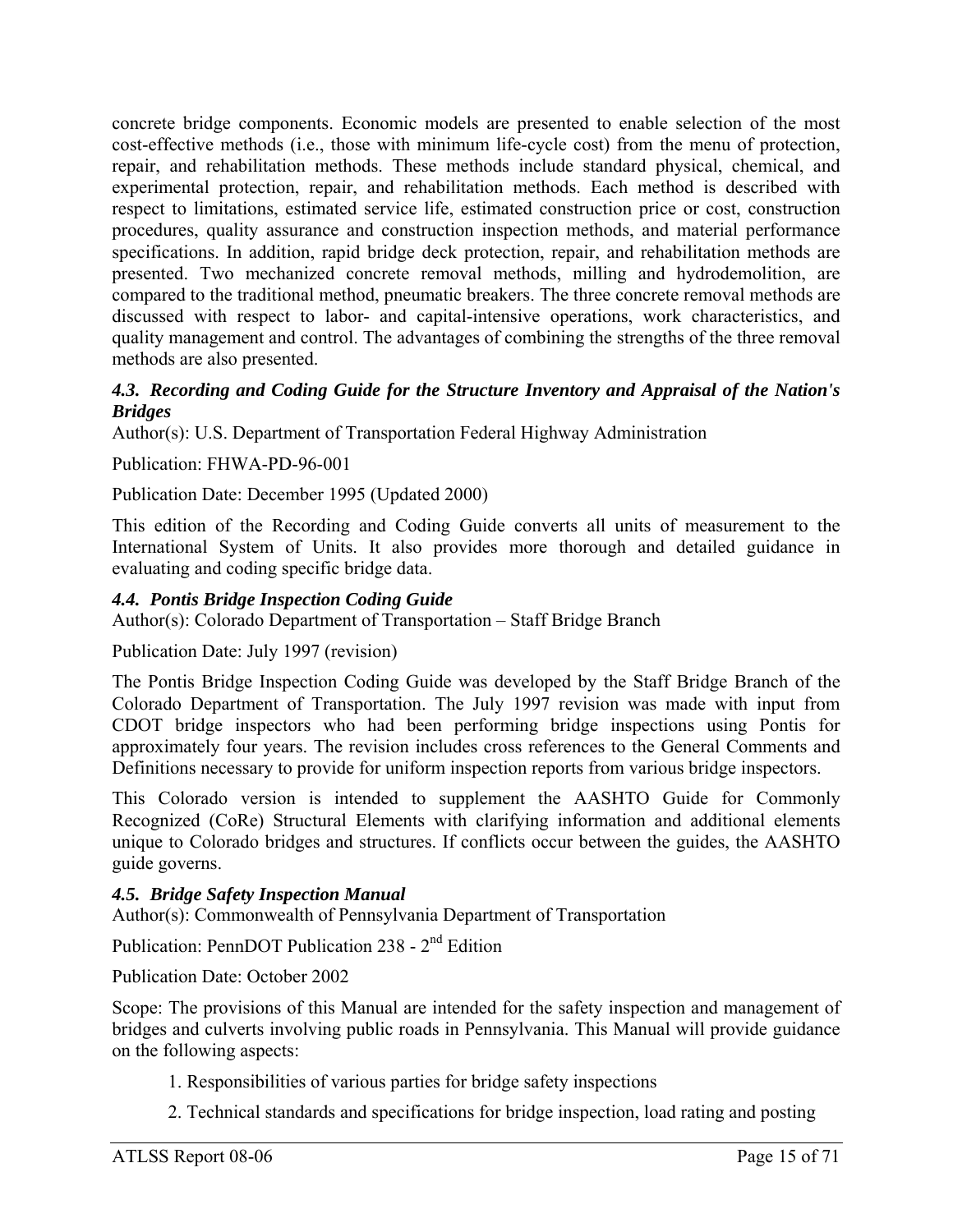3. Administrative requirements to meet State and Federal regulations regarding recording and reporting inspection information

### *4.6. Guide Manual for Condition Evaluation and Load and Resistance Factor Rating (LRFR) of Highway Bridges*

Author(s): U.S. Department of Transportation Federal Highway Administration

Publication: FHWA-1-M

Publication Date: 2003 1st Edition and 2005 Interim (PDF Unavailable)

This manual, formerly known as Manual for Condition Evaluation and Load and Resistance Factor Rating (LRFR) of Highway Bridges, serves as a standard and provides uniformity in procedures and policies for determining physical condition, maintenance needs, and load capacity of the nation's highway bridges. It has been developed to assist bridge owners in establishing inspection procedures and evaluation practices that meet the National Bridge Inspection Standards (NBIS).

### *4.7. Condition Evolution in Bridge Management Systems and Corrosion-Induced Deterioration*

Author(s): Guido Roelfstra, Rade Hajdin, Brian Adey, Eugen Brühwiler

Publication: Journal of Bridge Engineering, Vol. 9, No. 3, pp. 268-277

Publication Date: May 2004

Abstract: Condition assessment in the Swiss bridge management system (KUBA-MS) is performed on the element level. Five condition states are defined based on visual appearance. In order to forecast the condition states of any given element at any given time a relationship must be established between the element age and its condition state. This relationship, which describes the condition evolution, can be obtained empirically from statistical analysis of pairs of consecutive condition assessments (inspections). Markov chains are used in KUBA-MS to represent condition evolution and the transition probabilities are determined using regression analysis of pairs of inspections. Unfortunately there are almost no inspection data for the worst and second worst condition states. The forecasts made using Markov chains are therefore not always reliable. In this paper an alternative approach is suggested, which takes into consideration the physical phenomena underlying element deterioration. This alternative approach is applied to chloride-induced corrosion of steel reinforcement, by far the most common deterioration mechanism in Switzerland. The chloride-induced corrosion is modeled mathematically and numerical simulations of the condition evolution for different values of model parameters are performed. The simulation results have been mapped to condition states as defined in KUBA-MS and Markov transition matrices have been calibrated to fit simulation results.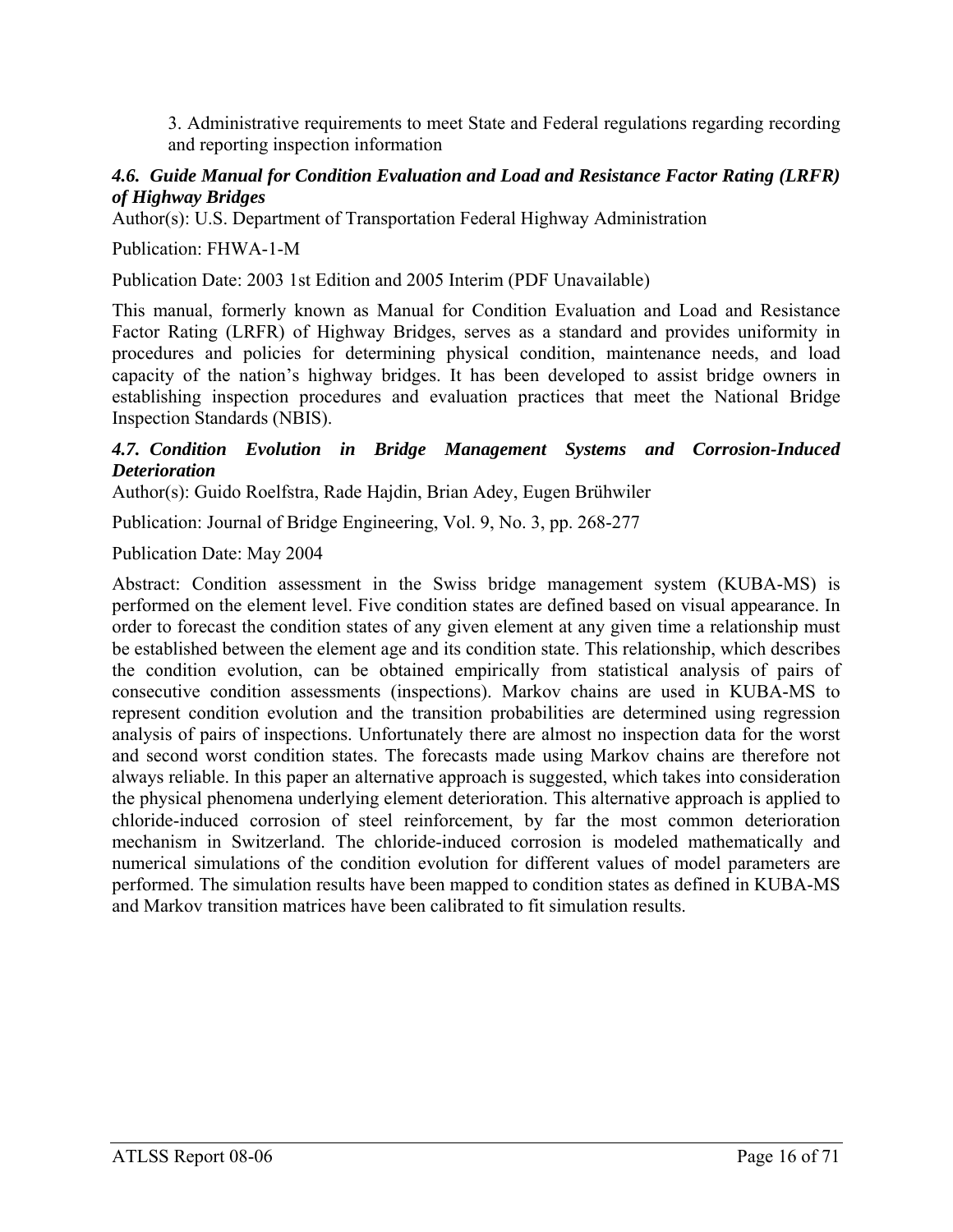# **5. Testing Methods Related to Corrosion of Metals**

To assess the presence of corrosion of prestressing strands in concrete standardized testing methods have been developed. These test methods have been produced by both the American Association of State Highway Transportation Officials (AASHTO) and the American Society for Testing and Materials (ASTM). All methods related to determination, cause, or measurement of corrosion is summarized.

### *5.1. AASHTO T259-02: Standard Method of Test for Resistance of Concrete to Chloride Ion Penetration*

Scope: This method covers the determination of the resistance of concrete specimens to the penetration of chloride ion. It is intended for use in determining the effects of variations in the properties of concrete on the resistance of the concrete to chloride ion penetration. Variations in the concrete may include, but are not limited to, changes in the cement type and content, watercement ratio, aggregate type and proportions, admixtures, treatments, curing, and consolidation. This test method is not intended to provide a quantitative measure of the length of service that may be expected from a specific type of concrete.

### *5.2. AASHTO T 260-97 (2005): Standard Method of Test for Sampling and Testing for Chloride Ion in Concrete and Concrete Raw Materials*

Scope: This method covers procedures for the determination of the acid-soluble chloride ion content or the water-soluble chloride ion content of aggregates, portland cement, mortar or concrete.

### *5.3. AASHTO T277-05: Standard Method of Test for Electrical Indication of Concrete's Ability to Resist Chloride Ion Penetration (PDF Unavailable)*

Scope: AASHTO T 277-05 is identical to ASTM C1202-94 except provisions specified in this document. This test method covers the determination of the electrical conductance of concrete to provide a rapid indication of its resistance to the penetration of chloride ions. This test method is applicable to types of concrete where correlations have been established between this test procedure and long-term chloride ponding procedures such as those described in T 259.

### *5.4. ASTM C 114 - 07: Standard Test Methods for Chemical Analysis of Hydraulic Cement (Active)*

Scope: These test methods cover the chemical analyses of hydraulic cements. Any test methods of demonstrated acceptable precision and bias may be used for analysis of hydraulic cements, including analyses for referee and certification purposes, as explained in Section 3. Specific chemical test methods are provided for ease of reference for those desiring to use them. They are grouped as Reference Test Methods and Alternative Test Methods. The reference test methods are long accepted classical chemical test methods which provide a reasonably well-integrated basic scheme of analysis for hydraulic cements. The alternative test methods generally provide individual determination of specific components and may be used alone or as alternates and determinations within the basic scheme at the option of the analyst and as indicated in the individual method.

### *5.5. ASTM C457 - 08b Standard Test Method for Microscopical Determination of Parameters of the Air-Void System in Hardened Concrete*

Scope: This test method describes procedures for microscopical determinations of the air content of hardened concrete and of the specific surface, void frequency, spacing factor, and paste-air ratio of the air-void system in hardened concrete (1). Two procedures are described: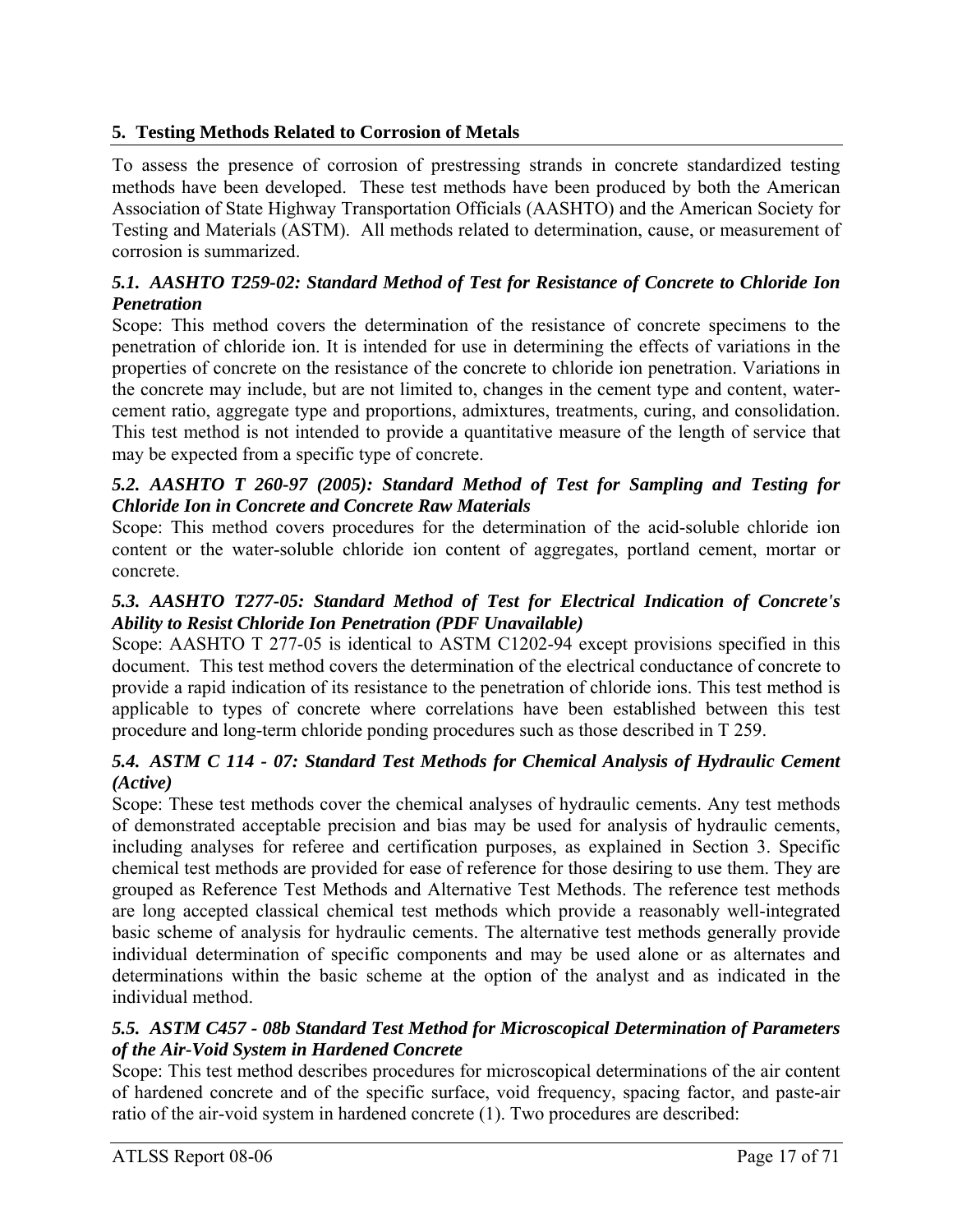- Procedure A, the linear-traverse method
- Procedure B, the modified point-count method

# *5.6. ASTM C 597-02: Standard Test Method for Pulse Velocity Through Concrete (Active)*

Scope: This test method covers the determination of the propagation velocity of longitudinal stress wave pulses through concrete. This test method does not apply to the propagation of other types of stress waves through concrete.

### *5.7. ASTM C 856 - 04 Standard Practice for Petrographic Examination of Hardened Concrete (Active)*

Scope: This practice outlines procedures for the petrographic examination of samples of hardened concrete. The samples examined may be taken from concrete constructions, they may be concrete products or portions thereof, or they may be concrete or mortar specimens that have been exposed in natural environments, or to simulated service conditions, or subjected to laboratory tests. The phrase "concrete constructions" is intended to include all sorts of objects, units, or structures that have been built of hydraulic cement concrete.

### *5.8. ASTM C 876 – 91 (1999): Standard Test Method for Half-Cell Potentials of Uncoated Reinforcing Steel in Concrete (Active)*

Scope: This test method covers the estimation of the electrical half-cell potential of uncoated reinforcing steel in field and laboratory concrete, for the purpose of determining the corrosion activity of the reinforcing steel.

### *5.9. ASTM C 1152/C 1152M – 04 e1: Standard Test Method for Acid-Soluble Chloride in Mortar and Concrete (Active)*

Scope: This test method provides procedures for the sampling and analysis of hydraulic-cement mortar or concrete for chloride that is acid soluble under the conditions of test. In most cases, acid-soluble chloride is equivalent to total chloride.

### *5.10. ASTM C 1202 - 07: Standard Test Method for Electrical Indication of Concrete's Ability to Resist Chloride Ion Penetration (Active)*

Scope: This test method covers the determination of the electrical conductance of concrete to provide a rapid indication of its resistance to the penetration of chloride ions. This test method is applicable to types of concrete where correlations have been established between this test procedure and long-term chloride ponding procedures such as those described in AASHTO T 259.

### *5.11. ASTM C 1218 – 99(2008): Standard Test Method for Water-Soluble Chloride in Mortar and Concrete (Active)*

Scope: This test method provides procedures for the sampling and analysis of hydraulic-cement mortar or concrete for chloride that is water soluble under the conditions of test.

### *5.12. ASTM C 1383 – 04: Standard Test Method for Measuring the P-Wave Speed and the Thickness of Concrete Plates Using the Impact-Echo Method (Active)*

Scope: This test method covers procedures for determining the thickness of concrete slabs, pavements, bridge decks, walls, or other plate-like structure using the impact-echo method.

### *5.13. ASTM D 4580 – 03(2007) Standard Practice for Measuring Delaminations in Concrete Bridge Decks by Sounding (Active)*

Scope: This practice covers procedures for surveying concrete bridge decks by sounding to determine delaminations in the concrete. It is not intended that the procedures described herein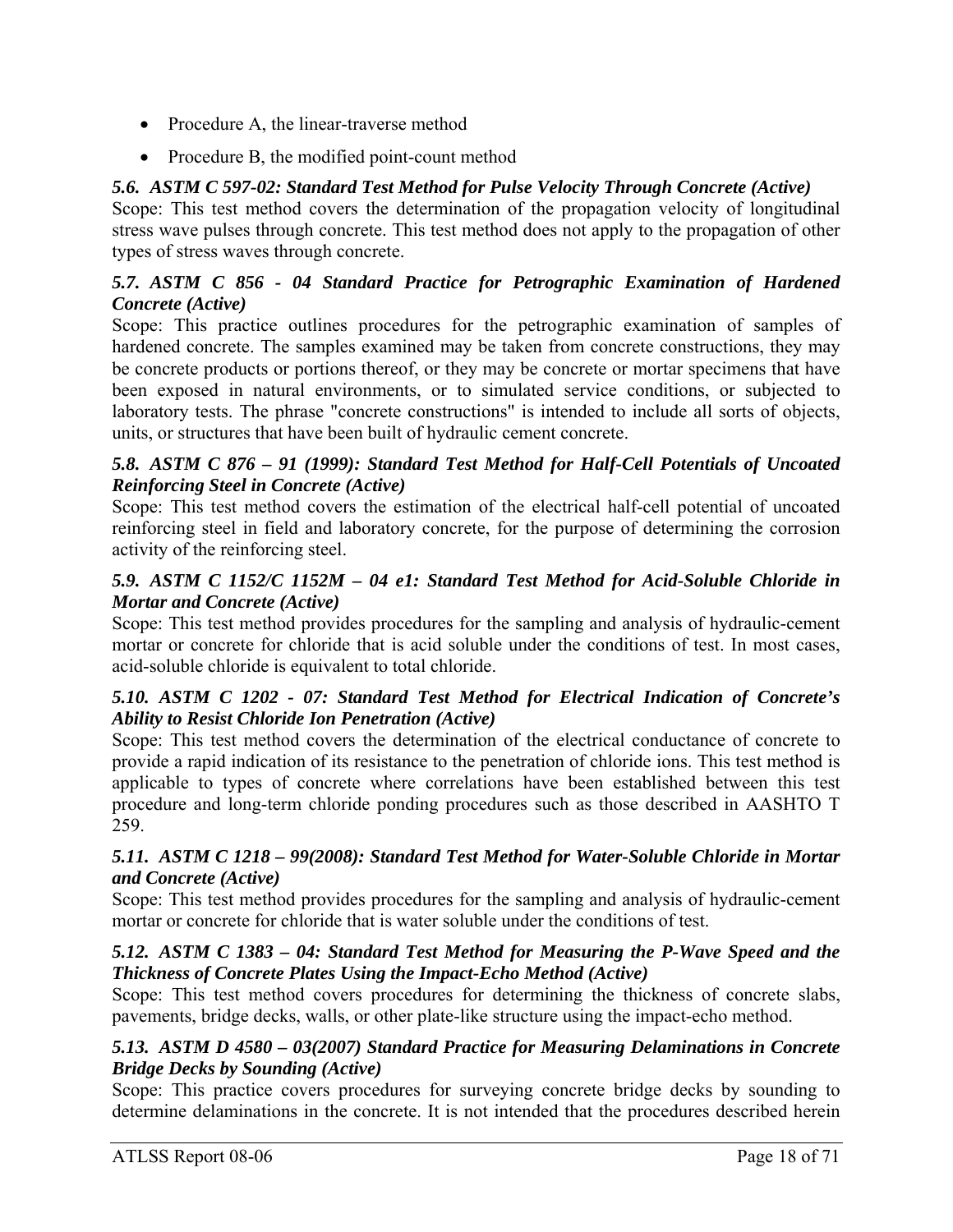are to be used on bridge decks that have been overlaid with bituminous mixtures. The procedures may be used on bridge decks that have been overlaid with Portland cement concrete mixtures; however, areas indicated to be delaminated may have a lack of bond between the overlay and the underlying bridge deck.

### *5.14. ASTM D 6087 – 07 Standard Test Method for Evaluating Asphalt-Covered Concrete Bridge Decks Using Ground Penetrating Radar (Active)*

Scope: This test method covers several radar evaluation procedures that can be used to evaluate the condition of concrete bridge decks overlaid with asphaltic concrete wearing surfaces. Specifically, this test method predicts the presence or absence of concrete or rebar deterioration at or above the level of the top layer of reinforcing bar.

### *5.15. ASTM G 1 - 03: Standard Practice for Cleaning and Evaluating Corrosion Test Specimens.*

Scope: This practice covers suggested procedures for preparing bare, solid metal specimens for tests, for removing corrosion products after the test has been completed, and for evaluating the corrosion damage that has occurred. Emphasis is placed on procedures related to the evaluation of corrosion by mass loss and pitting measurements. (Warning - In many cases the corrosion product on the reactive metals titanium and zirconium is a hard and tightly bonded oxide that defies removal by chemical or ordinary mechanical means. In many such cases, corrosion rates are established by mass gain rather than mass loss.)

### *5.16. ASTM G 4 - 01 (2008): Standard Guide for Conducting Corrosion and Coupon Tests in Field Applications*

Scope: This guide covers procedures for conducting corrosion tests in plant equipment or systems under operating conditions to evaluate the corrosion resistance of engineering materials. It does not cover electrochemical methods for determining corrosion rates.

### *5.17. ASTM G 5 – 94 (1999) e1: Standard Reference Test Method for Making Potentiostatic and Potentiodynamic Anodic Polarization Measurements*

Scope: This test method describes an experimental procedure for checking experimental technique and instrumentation. If followed, this test method will provide repeatable potentiostatic and potentiodynamic anodic polarization measurements that will reproduce data determined by others at other times and in other laboratories provided all laboratories are testing reference samples from the same lot of Type 430 stainless steel.

### *5.18. ASTM G 15 - 08: Standard Terminology Relating to Corrosion and Corrosion Testing*

Scope: This terminology covers commonly used terms in the field of corrosion. Related terms may be found in Terminologies D 16, D 4538, G 40, or other ASTM terminology standards. All terms defined by ASTM committees may be found in the *ASTM Dictionary of Engineering Technology*.

### *5.19. ASTM G 16 - 95 (2004): Standard Guide for Applying Statistics to Analysis of Corrosion Data*

Scope: This guide presents briefly some generally accepted methods of statistical analyses which are useful in the interpretation of corrosion test results.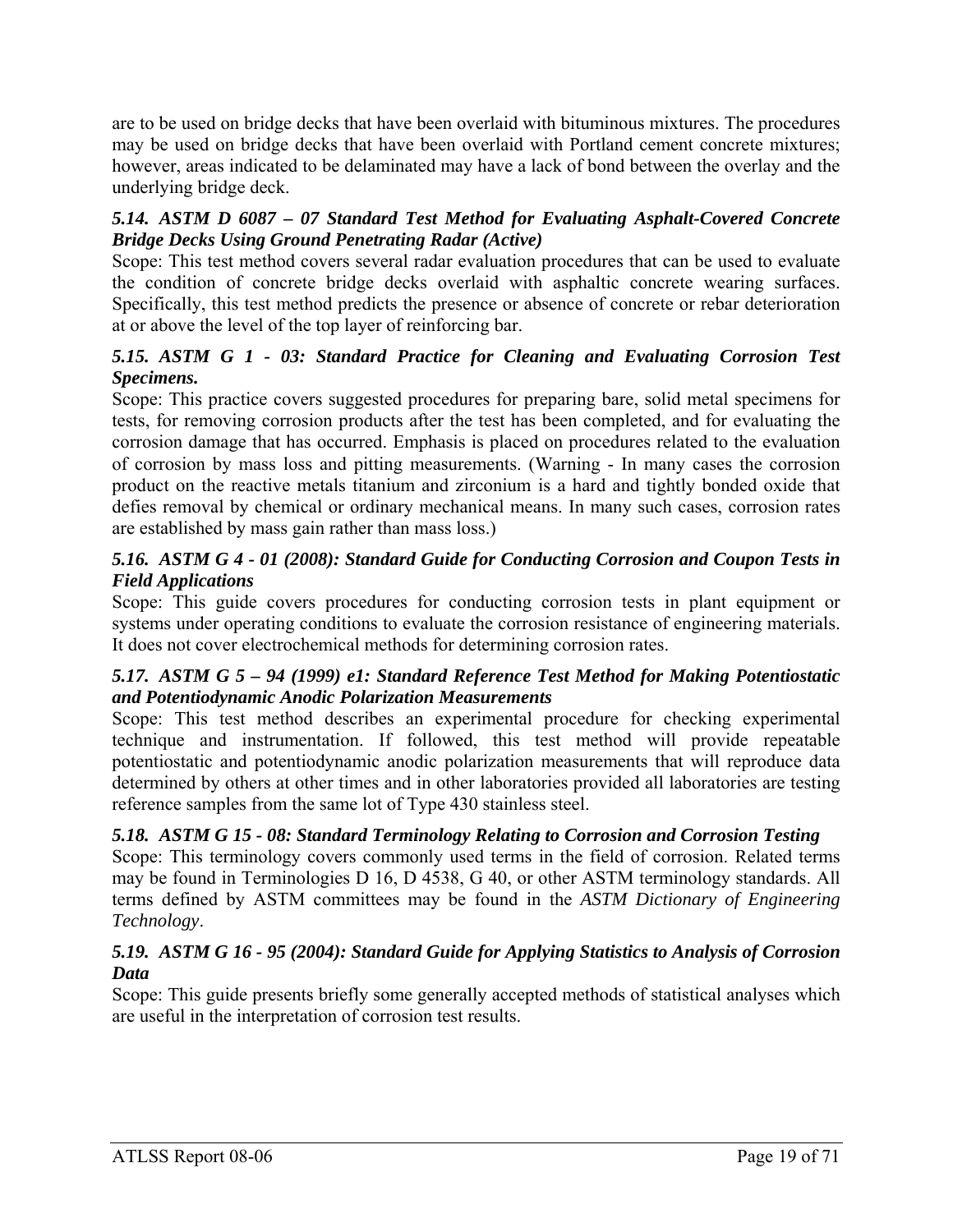### *5.20. ASTM G 46 – 94 (2005): Standard Guide for Examination and Evaluation of Pitting Corrosion*

Scope: This guide is intended to assist in the selection of procedures that can be used in the identification and examination of pits and in the evaluation of pitting (See Terminology G15) corrosion to determine the extent of its effect.

### *5.21. ASTM G 48 - 03: Standard Test Methods for Pitting and Crevice Corrosion Resistance of Stainless Steels and Related Alloys By Use of Ferric Chloride Solution*

Scope: These test methods cover procedures for the determination of the resistance of stainless steels and related alloys to pitting and crevice corrosion (see Terminology G 15) when exposed to oxidizing chloride environments. Six procedures are described and identified as Methods A, B, C, D, E, and F.

Method A- Ferric chloride pitting test.

Method B- Ferric chloride crevice test.

Method C- Critical pitting temperature test.

Method D - Critical crevice temperature test.

Method E - Critical pitting temperature test for stainless steels.

Method F - Critical crevice temperature test for stainless steels.

### *5.22. ASTM G 49 - 85 (2005): Standard Practice for Preparation and Use of Direct Tension Stress Corrosion*

Scope: This practice covers procedures for designing, preparing, and using ASTM standard tension test specimens for investigating susceptibility to stress-corrosion cracking. Axially loaded specimens may be stressed quantitatively with equipment for application of either a constant load, constant strain, or with a continuously increasing strain.

### *5.23. ASTM G 61 – 86 (2003) e1: Standard Test Method for Conducting Cyclic Potentiodynamic Polarization Measurements for Localized Corrosion Susceptibility of Iron-, Nickel or Cobalt Based Alloys*

Scope: This test method gives a procedure for conducting cyclic potentiodynamic polarization measurements to determine relative susceptibility to localized corrosion (pitting and crevice corrosion) for iron-, nickel-, or cobalt-based alloys in a chloride environment. This test method also describes an experimental procedure which can be used to check one's experimental technique and instrumentation.

### *5.24. ASTM G 102 – 89 (2004) e1: Standard Practice for Calculation of Corrosion Rates and Related Information from Electrochemical Measurements*

Scope: This practice is intended to provide guidance in converting the results of electrochemical measurements to rates of uniform corrosion. Calculation methods for converting corrosion current density values to either mass loss rates or average penetration rates are given for most engineering alloys. In addition, some guidelines for converting polarization resistance values to corrosion rates are provided.

### *5.25. ASTM G 108 – 94 (2004) e1: Standard Test Method for Electrochemical Reactivation (EPR) For Detecting Sensitization Of AISI Type 304 And 304L Stainless Steel*

Scope: This test method describes a laboratory procedure for conducting an electrochemical reactivation (EPR) test on AISI Type 304 and 304L (UNS No. S30400 and S30403, respectively) stainless steels. This test method can provide a nondestructive means of quantifying the degree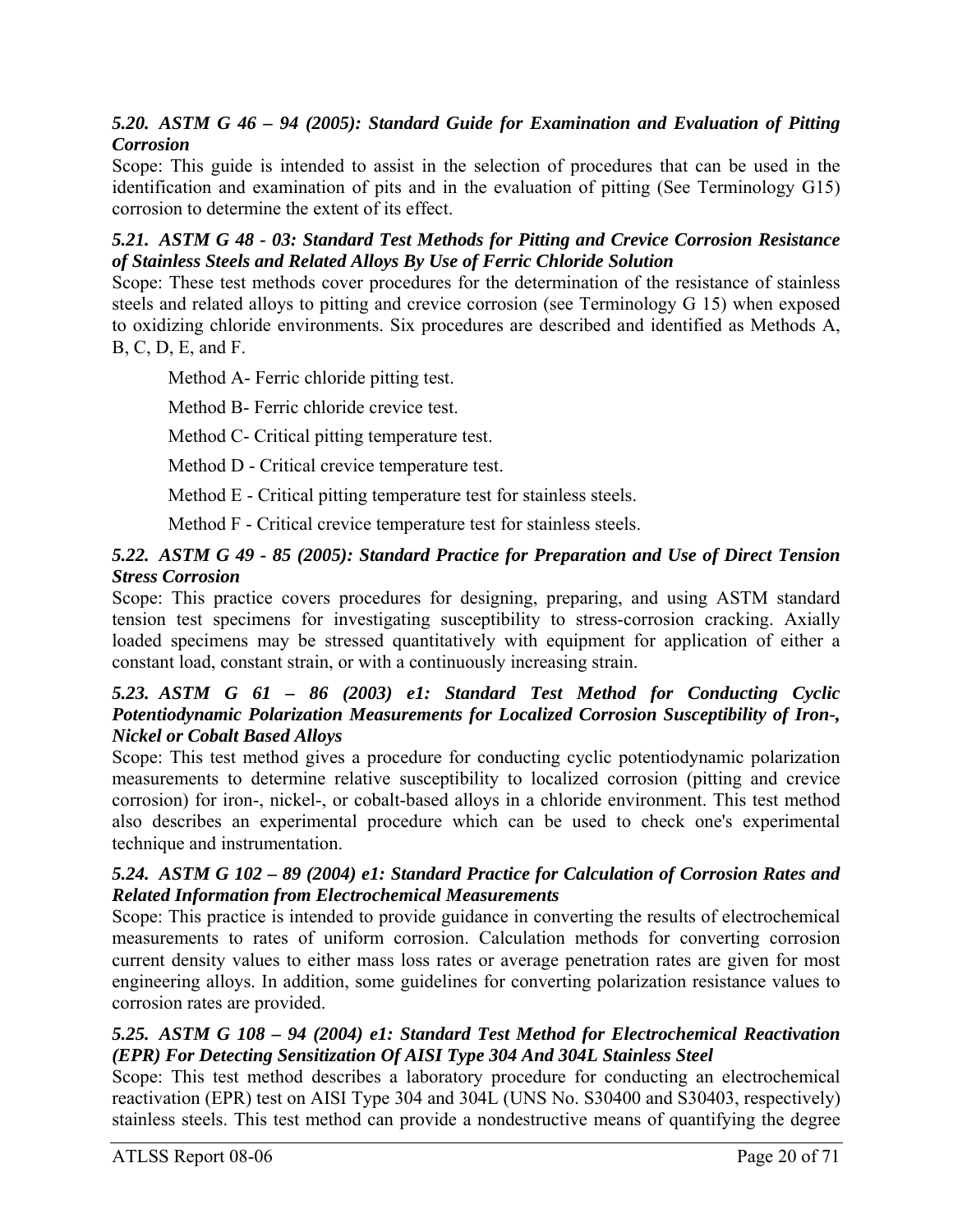of sensitization in these steels (1, 2, 3). This test method has found wide acceptance in studies of the effects of sensitization on intergranular corrosion and intergranular stress corrosion cracking behavior (see Terminology G15). The EPR technique has been successfully used to evaluate other stainless steels and nickel base alloys (4), but the test conditions and evaluation criteria used were modified in each case from those cited in this test method.

### *5.26. ASTM G 109 - 07: Standard Test Method for Determining the Effects of Chemical Admixtures on the Corrosion of Embedded Steel Reinforcement in Concrete Exposed to Chloride Environments.*

Scope: This test method covers a procedure for determining the effects of chemical admixtures on the corrosion of metals in concrete. This test method can be used to evaluate materials intended to inhibit chloride-induced corrosion of steel in concrete. It can also be used to evaluate the corrosivity of admixtures in a chloride environment.

### *5.27. ASTM G 142 – 98 (2004): Standard Test Method for Determination of Susceptibility of Metals to Embrittlement in Hydrogen Containing Environments at High Pressure, High Temperature, or Both.*

Scope: This test method covers a procedure for determination of tensile properties of metals in high pressure or high temperature, or both, gaseous hydrogen-containing environments. It includes accommodations for the testing of either smooth or notched specimens.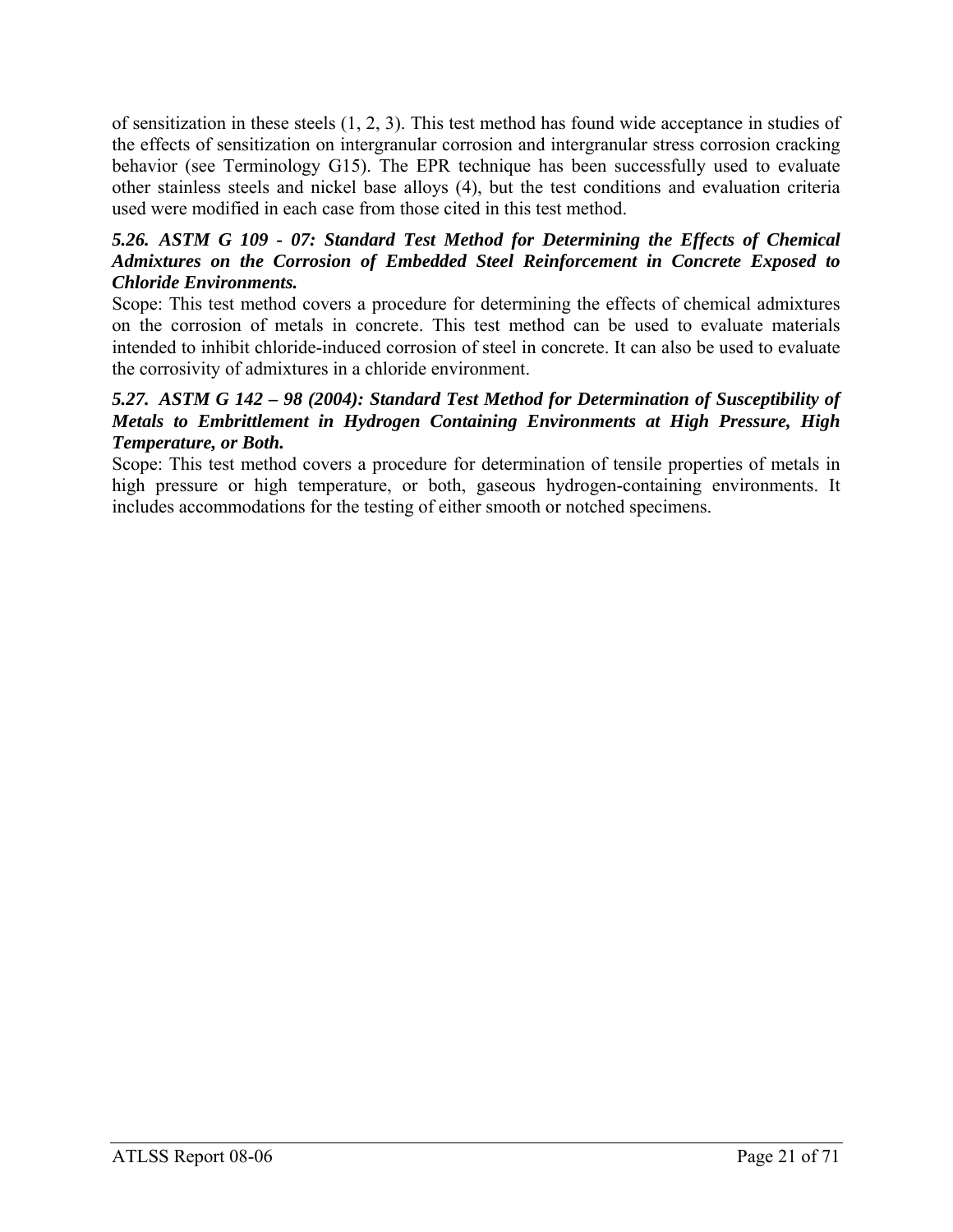### **6. Bridge Deterioration Reports**

A number of prestressed concrete bridge systems have experienced significant damage as a result of corrosion. The observed damage ranges from cracking, rust stains, and spalling, to complete collapse. This has occurred within the U.S. as well as in other countries. This chapter summarizes the previous studies conducted on damaged bridge systems.

*6.1. Evaluation of Keyway Grout Test Methods for Precast Concrete Bridges*  Author(s): Gulyas, R. J.; Wirthlin, Gregory J.; Champa, Jeffrey T.

Publication: PCI Journal, Vol. 40, No. 1, pp. 44-57

Publication Date: January-February 1995

Scope: Precast, prestressed concrete box beams, bulb tees, and voided slabs are used in short-tomedium span bridges. These bridge elements have grouted keyway sections to transfer the vertical shear forces between adjacent elements. The keyways are filled with differing types of non-shrink grouts. By definition, these non-shrink grouts do not have requirements for maximum shrinkage limits or minimum bond strength. Both properties are critical for effective load transfer. In the field, leaking keyways and vertical faulting of keyways have been reported. A laboratory study was undertaken to compare component material tests and composite grouted keyway specimens using two different grouting materials: non-shrink grouts and magnesium ammonium phosphate mortars. Comparative composite specimens were tested in vertical shear, longitudinal shear, and direct tension. Results indicate significant differences in performance between the materials. Composite testing of the grouted keyway assemblies, rather than component materials testing, was shown to be a more accurate way to evaluate the performance of the grouting material

#### *6.2. Full-Scale Testing of Shear Keys for Adjacent Box Girder Bridges*

Author(s): Miller, R. A.; Hlavacs, George M.; Long, Todd; Greuel, Andreas

Publication: PCI Journal, Vol. 44, No. 6, pp. 80-90

Publication Date: November 1999

Scope: Adjacent precast, prestressed box girder bridges are widely used in the United States, but the shear keys between the girders tend to crack and leak. Three different shear key configurations were studied, i.e., a current detail where the shear key is approximately 10 in. (250 mm) from the top of the girder and grouted with non-shrink grout, this same detail grouted with epoxy rather than non-shrink grout, and a proposed mid-depth keyway grouted with nonshrink grout. The tests were conducted on a full-scale, four-beam assembly which represented part of a bridge. The results showed that the currently used shear key detail cracks due to thermal stresses generated as the beams deflect upward and downward due to daily heating and cooling. The mid-depth shear key is less susceptible to these stresses and was found to be more resistant to cracking. The epoxied shear keys did not crack. Loading did not appear to cause new cracking, but rather seemed to propagate existing thermal cracks.

*6.3. Test to Failure of a 54ft. Deteriorated Pretensioned Precast Concrete Deck Beam*  Author(s): Neil M Hawkins, Juan. B. Fuentes

Publication: Illinois Transportation Engineering Series, No.118, Series 281

Publication Date: May 2002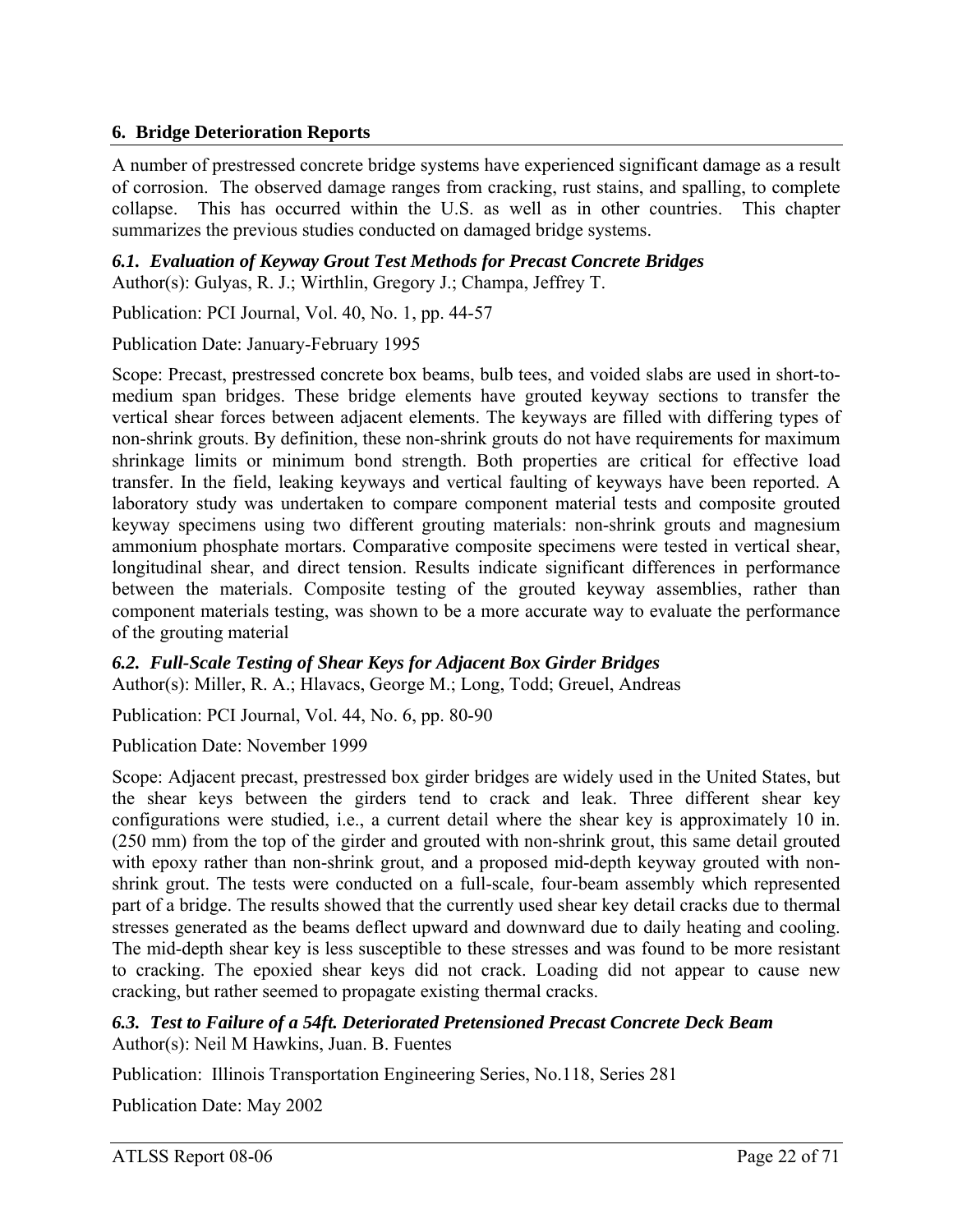Abstract: A 54-ft. long, 27 inch deep, deteriorated pretensioned deck beam was taken from an existing bridge and tested to failure under equal loads applied 7-ft either side of its midspan. A systematic visual condition assessment was made of the beam before testing. After testing, the concrete cover over the strands was removed and their condition assessed. The beam was sawn in half at the failure location and the section geometry recorded. Concrete and strand samples were recovered and their mechanical properties measured. The stiffness of the beam before cracking equaled that calculated using the measured properties of the cross-section and neglecting any damage due to local deterioration. The moment for first cracking equaled that calculated using the weakest section within the constant moment region. However, that cracking was confined to the most deteriorated location. A marked stiffness change did not occur until general cracking at a moment that equaled the cracking moment calculated neglecting any strand corrosion. The immediate post-cracking stiffness also agreed with that calculated neglecting any strand corrosion. The load for failure was 4% less than that calculated using the measured properties of the weakest section and the number of non-corroded strands. The beam failed by crushing of the concrete in the compression face near midspan. The deflection for failure was only 40% of the expected deflection for the number of strands found to be effective at the load for failure.

### *6.4. Structural Condition Assessment and Service Load Performance of Deteriorated Pretensioned Deck Beam Bridges*

Author(s): Neil M Hawkins, Juan. B. Fuentes

Publication: Illinois Transportation Engineering Series, No.124, Series 285

Publication Date: May 2003

Abstract: Three 30-year old deteriorated pretensioned deck beams were removed from an existing bridge in Illinois and re-assembled in the laboratory into a bridge sub-assemblage. Nondestructive and destructive tests and evaluations of the three beams were made in three phases:(1) Detailed visual condition assessment of the as-delivered beams; (2) The service load performance under truck type loadings of a bridge sub assemblage constructed with three beams and (3) The strength and ductility of the individual beams tests to failure. Detailed descriptions are provided of the test results of each study of deterioration assessment made by two contractors, of coupon tests on prestressing steel and concrete samples taken from the beams, and of chloride profiles measured through the soffit and sides of the beams. Theoretical aspects of the response of deck beam bridges, including the modeling of the response of sub assemblage were studied. A method based on the beam on elastic foundation theory was developed to replicate the effects of changing the stiffness of the longitudinal joint between the beams. Using that procedure bending moments in individual beams along and across the width of a bridge, inter girder shear forces and assemblage. With that method appropriate load distribution factors for deteriorated existing deck beam bridges can be calculated. The condition of the transverse tie rod was found to be critical to service load performance. Cracking of the longitudinal joint had a little effect on the stiffness of a bridge provided the transverse tie rod was snug. However, loss of snugness with time or corrosion increased substantially the potential for overloading a deteriorated beam.

# *6.5. Field Inspection and Forensic Investigation of the SR 1014 Lake View Drive Bridge over Interstate 70 Final Report*

Author(s): Raymond Hartle

Publication: Michael Baker, Jr. Report, p.52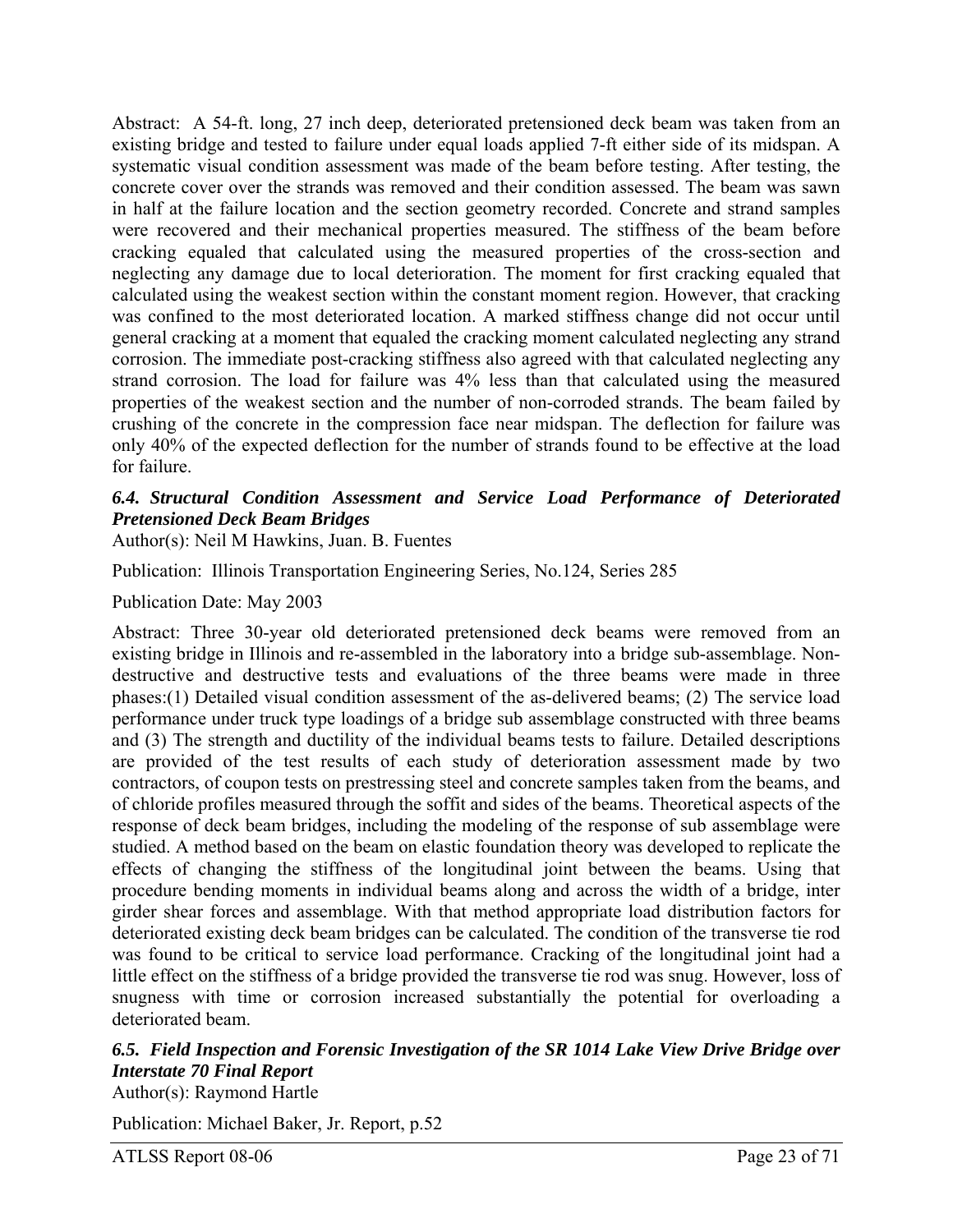### Publication Date: April 2006

Abstract: At approximately 6:00 PM on Tuesday, December 27, 2005, the Department received reports that the SR1014 Lake View Drive Bridge had partially collapsed onto Interstate 70. The collapsed portion consisted of Beam 1 in Span 3 over the eastbound lanes of I-70, which is the north elevation fascia beam. The reinforced concrete bridge parapet and metal railing of Span 3 also fell with the beam. On Wednesday, December 28, 2005 at approximately 6:30AM, Baker was notified to go to the site and assist PennDOT personnel. The report outlines the observations of the field inspection and forensic examination of the failed beam.

### *6.6. Full-scale Testing Program on De-Commissioned Girders from the Lake View Drive Bridge*

Author(s): Kent A. Harries

Publication: PITT report CE/ST-33

Publication Date: August 2006

Pages: 148

Abstract: On the evening of December  $27<sup>th</sup>$ , 2005 the fascia beam supporting the east side parapet wall of the third span of the Lakeview Drive Bridge failed under the action of dead load. The span is an 89'-10" long prestressed adjacent box girder structure comprised of eight 42" deep by 48" wide girders. Given that other similar bridges exist in the surface transportation system of the Commonwealth, there was an interest in understanding the failure and improving the assessment of reserve capacities of this type of bridge; particularly those with 40 or more years of service. A multi-aspect study was undertaken and is reported. The objective of this study was to provide guidance with respect to conducting inspections and load rating of similar structures.

Load tests were conducted on two individual girders- an interior and an exterior girderrecovered from the Lakeview Drive Bridge. This report summarizes the test preparation, including an extensive pre-test inspection, test protocols and reports all test results. Additionally, the results of a parallel acoustic emissions instrumentation scheme conducted by Physical Acoustics Corporation are presented. Finally, observations from an extensive post-test forensic evaluation of the test girders are presented.

Accompanying the physical testing, an extensive analytical study of the box girder sections was conducted using both advanced sections analysis tools and three-dimensional finite element modeling techniques. The parameters considered in this study include a) the loss of prestressing strand due to corrosion or mechanical damage; b) the presence of the barrier wall; c) the presence of gaps (expansion joints) in the barrier wall; d) thickness of the girder webs; and e) the effect of girder depth (a 27" by 48" girder was also considered). A sound and relatively simple methodology for load rating asymmetric box girders is presented and verified against the physical test results. Simple equations are also provided for rapid assessment of such structures.

Conclusions and recommendations based on the study objectives are presented.

### *6.7. Forensic Evaluation of Prestressed Box Beams from the Lake View Drive Bridge Over I-70*

Author(s): Clay Naito, Richard Sause, Ian Hodgson, Stephen Pessiki, Chintan Desai

Publication: ATLSS Report No. 06-13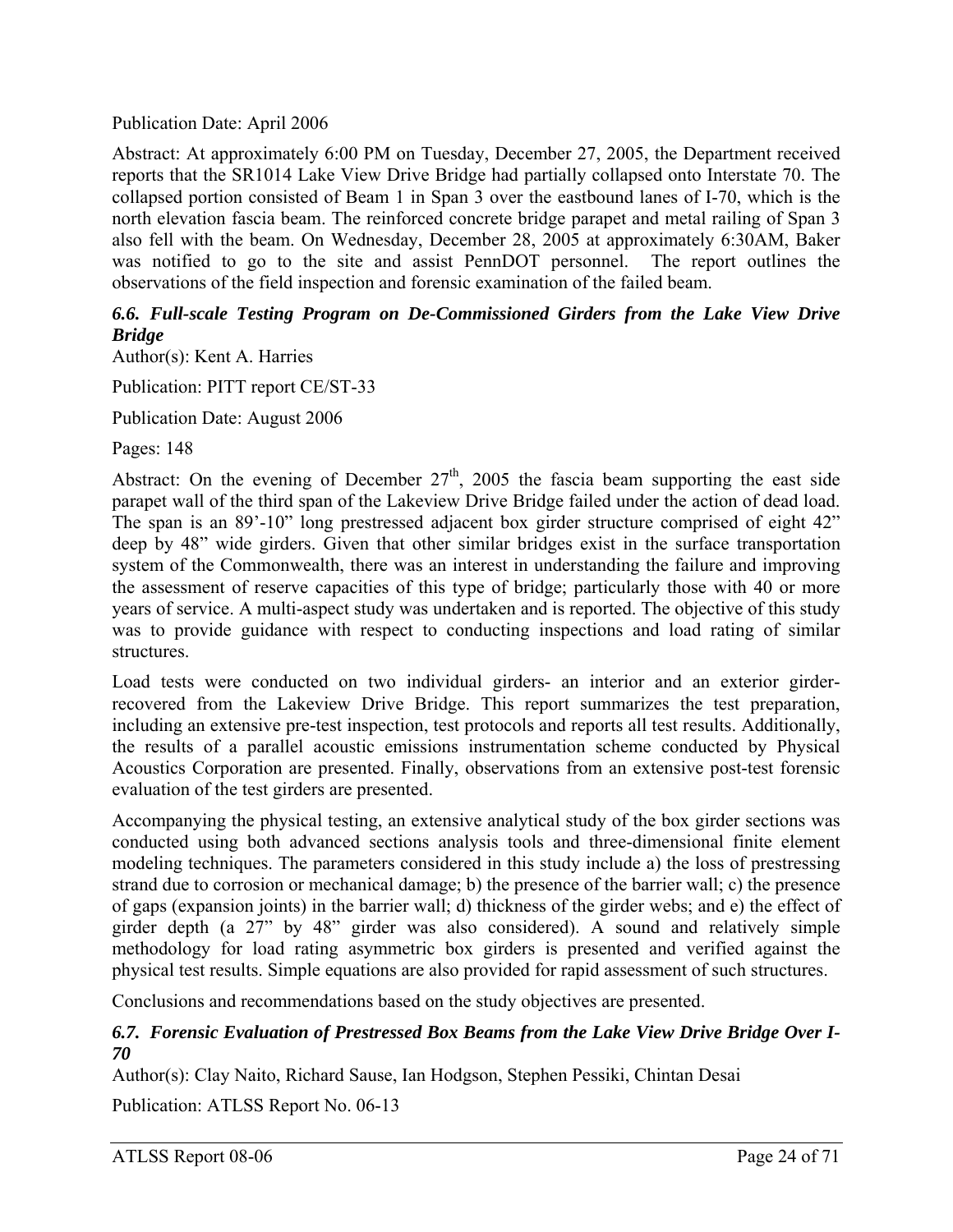### Publication Date: September 2006

Abstract: On December 27, 2005 the east-side fascia beam of the Lakeview Drive over I-70 Bridge in Washington Pennsylvania, failed near midspan and fell to the highway below. No impact from traffic on the highway below or overload of the bridge itself was reported. Inspection of the bridge revealed heavy spalling and corrosion of the strands on the bottom flange of the failed noncomposite prestressed concrete box beam member. Additional corrosion was revealed on other box beams and the bridge was subsequently removed from service. This report summarizes a forensic investigation conducted on a number of the beams from the Lakeview Drive over I-70 Bridge. The investigation includes a summary of in-situ material properties, as-built member dimensions, remaining prestress, chloride profile in the webs and flanges of the box beams, depth of carbonation, concrete quality, and a detailed photographic summary of external the corrosion and spalling conditions and the corresponding level of internal damage. The forensic investigation indicated that the beams were built close to the design specifications. The concrete strength, and quality (air void spacing, aggregate gradation, aggregate type, etc.) were within specifications. The prestressing strand had the required tensile capacity. The web thicknesses varied, suggesting that the void forms shifted when the beams were cast. The approved shop drawings had two features not common with current construction techniques: (1) the bottom layer of prestressing strand was not contained within stirrups; (2) the required cover to the bottom layer of strands was less than 1.5-in. In addition, field inspection revealed the presence of vent holes in the top flange of the box beams. In a number of box beams this resulted in water from the bridge deck entering and remaining in the void region. A sample of the trapped water indicated a high chloride level. Chloride levels through the concrete beam webs and flanges were measured. Elevated chloride levels were measured in the outside surface of the bottom flange beams. These chloride levels decreased through the thickness of the flange, but in some cases increased again near the top (inside) surface of the bottom flange. The forensic investigation indicated that strand cover on some strands were lower than the required values. The chloride level in the concrete at the lower layer of strands was typically high enough that corrosion would be expected.

# *6.8. Analysis of Recent Bridge Failures in the United States*

Author(s): Kumalasari Wardhana, Fabian C. Hadipriono

Publication: Journal of Performance of Constructed Facilities, Vol. 17, No. 3, pp. 144-150

### Publication Date: August 2003

Abstract: Over 500 failures of bridge structures in the United States between 1989 and 2000 were studied. The age of the failed bridges ranged from 1 year (during construction) to 157 years, with an average of 52.5 years. The most frequent causes of bridge failures were attributed to floods and collisions. Flood and scour, with the major flood disaster in 1993, contributed to the frequency peak of bridge failures (almost 53% of all failures). Bridge overload and lateral impact forces from trucks, barges/ships, and trains constitute 20% of the total bridge failures. Other frequent principal causes are design, detailing, construction, material, and maintenance. Comparison made among three periods of similar studies (1977–1981, 1982–1988, and 1989– 2000) revealed almost similar trends, with most failures occurring during the bridge's service life. Also, human-induced external events occurred frequently in all three periods, but were most dominant in the first and third periods. Technological advances in information systems have a great impact on data collection and analysis.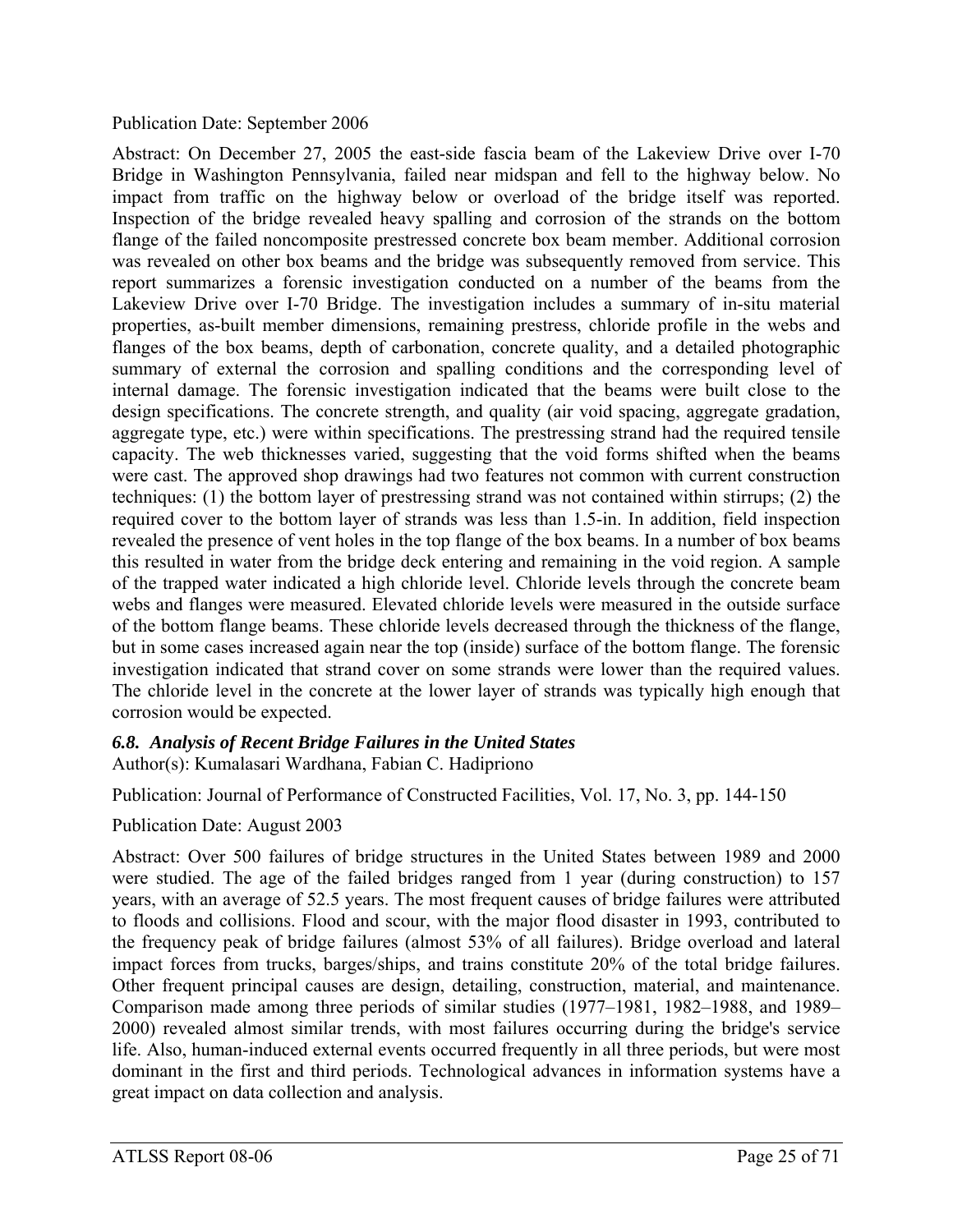### *6.9. Prestressed Concrete Box Beam Bridges- Two DOTS' Experience*

Author(s): Thomas P. Macioce, Harold C. Rogers, Ralph Anderson, D. Carl Puzey

Publication: 2007 PCI-FHWA National Bridge Conference Sessions (83)

Publication Date: October 2007

Abstract: The prestressed concrete box beam bridge is a common superstructure type in the nation's bridge inventory. Two of the most prevalent superstructure types are adjacent and spread box beam bridges. Prestressed box beam bridges were first constructed in the late 1950's and early 1960's. The design, fabrication and construction techniques have evolved from the first generation beams to today's standards. Early and current details from the Pennsylvania Department of Transportation and Illinois Department of Transportation will be presented.

The in-service performance of prestressed box beams will be discussed. Results from investigations have lead to revised design and construction details, inspection and load rating analysis methods used by Pennsylvania DOT and Illinois DOT.

#### *6.10. Deterioration of Prestressed Concrete Bridge Beams*  Author(s): S.M. Bruce, P.S. McCarten, S.A. Freitag, L.M. Hasson

Publication: Land Transport New Zealand Research Report 337

Publication Date: 2008

Pages: 72

Abstract: A routine inspection revealed significant corrosion of the prestressing strand on a concrete road bridge built in 1966 to a standard design used in about 117 State Highway bridges in New Zealand. To identify the cause of the deterioration and how many bridges of this design might be affected, the conditions of 29 similar bridges on New Zealand State Highways were evaluated by site investigation. The research, carried out in 2005–2006, found that although the concrete quality in the bridge beams was generally good, the combination of cover depths less than 25 mm and exposure to salt spray had increased the likelihood of corrosion in bridges of this design in the B2 (coastal frontage) exposure zone. Bridges in the B1 (coastal perimeter) and A2 (inland) zones are less likely to be affected, although the concrete in some of the beams contained chlorides added during construction. The risk associated with prestressing corrosion in this beam design is higher than in current designs because the prestressing strand is poorly confined and the cover depth is low. Bridges of this design in the B2 zone will probably need some form of intervention to remain serviceable for a 100-year service life.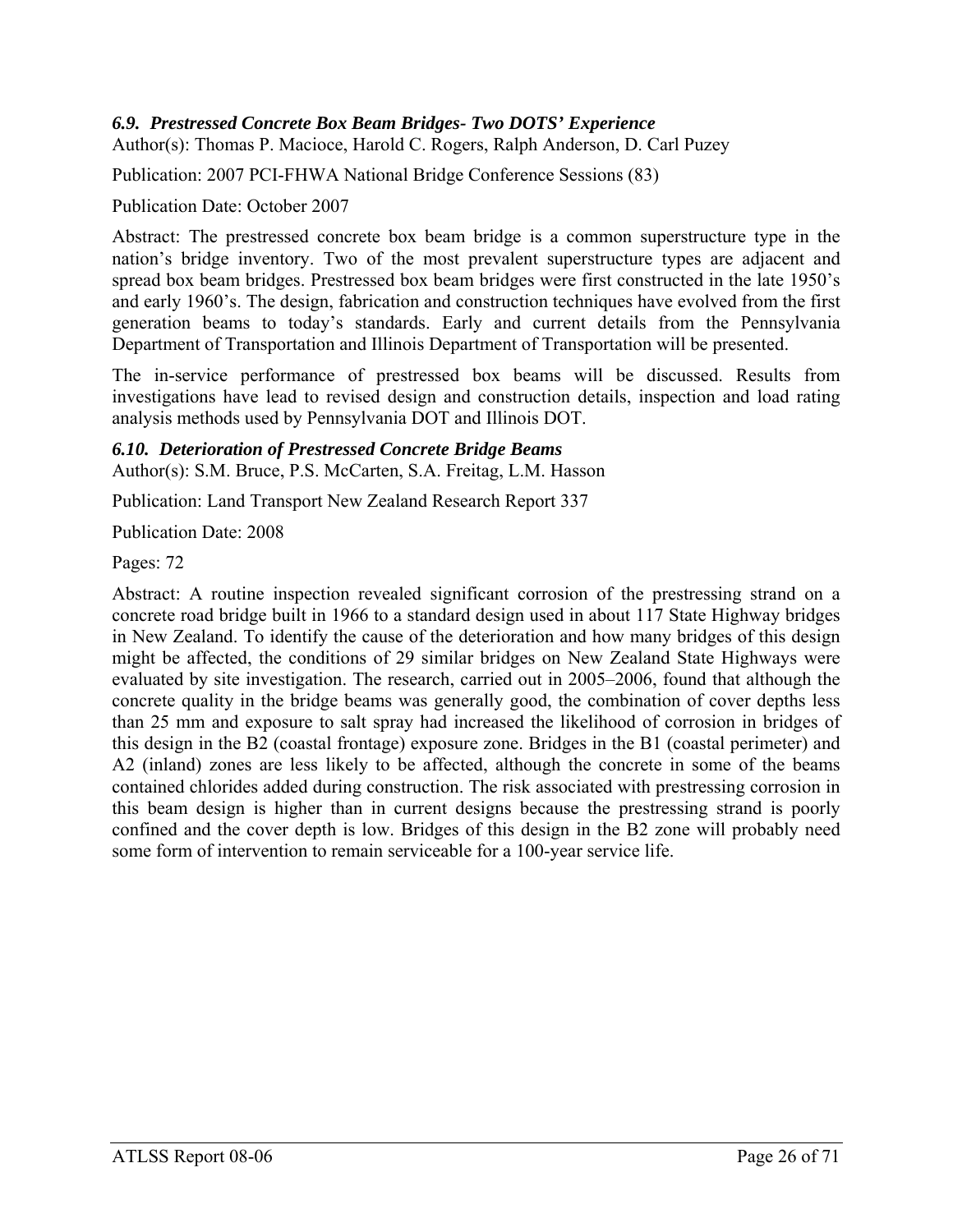# **7. General Study of Prestressing Steel Damage in Concrete**

This chapter summarizes research conducted on general corrosion of steel in concrete. This encompasses a broad category. Included in the references are studies on the corrosion process, mitigation methods, crack formation associated with corrosion, modeling of cracking, and the implications of damage on strength. The references are presented in order of their publication date.

### *7.1. Mitigation of Corrosion in Concrete Bridges*

Author(s): Paul Virmani, John M. Hooks

### Publication: www.**pwri.go.jp**/eng/ujnr/tc/g/pdf/19/3-1hooks.pdf

Publication Date: Unknown

Abstract: The deterioration of various concrete bridge components built in the past with black steel reinforcement is one of the most common, most damaging and most costly problems facing bridge owners in the United States. The major cause of concrete deterioration (cracking, delamination, and spalling), is the corrosion of embedded black steel reinforcing bars as a result of chloride ions (permeating through the concrete cover) in combination with moisture and oxygen. The average black steel reinforced concrete (R/C) bridge deck, in a snow belt State, showed spalling in about 7-10 years. Although prestressed concrete (PS/C) bridge members are generally cast with good control of mix designs and curing regimes, they are still vulnerable to corrosion (of the pretensioned, uncoated strands) similar to that of the black steel in reinforced concrete, albeit after a longer period of service. Since PS/C members rely on the tensile strength of the strands to resist loads, loss of a few strands per member could be catastrophic. Even small corrosion pits cause fracture of a strand, as compared to non-prestressed concrete reinforcing that will literally rust away without breaking.

For post-tensioned concrete (PT/C) bridge members (both external and internal prestressing), the voids in grouted ducts and/or excessive bleed water (in certain grout mix designs), in addition to chloride/water entering the rough breached ducts or faulty joints at anchorage locations, will corrode the uncoated strands. The underlying difficulty is that there are no reliable, rapid and cost-effective non-destructive methods to assure owners that completed PT/C structures have met the construction specifications. One of the major inspection concerns is whether the ducts in PT/C members have been completely filled with grout and whether there is a uniform coverage over the prestressing steel. Many times, it has been found invariably that the ducts have large voided sections and were only filled partially with grout. In addition, it is very difficult to assess the condition of anchorage areas. Past research has identified that excessive bleed water in certain commercial grouts corroded the strands in a very short time, and that in due time under load, these corroded strands can break prematurely. Since PS/C members rely on the tensile strength of the strand to resist loads, loss of a few strands in members could be catastrophic. Even small pits lead to fracture of a strand, as compared to R/C concrete where the reinforcing will literally rust away (if preventative measures are not taken) without breaking.

This paper summarizes the status of various corrosion protection systems in use for construction and rehabilitation with advantages, limitations, issues and concerns for their use to provide cost effective solutions in controlling corrosion in concrete bridges in the United States.

### *7.2. Prestressed Bridges and Marine Environment*

Author(s): Vladimir Novokshchenov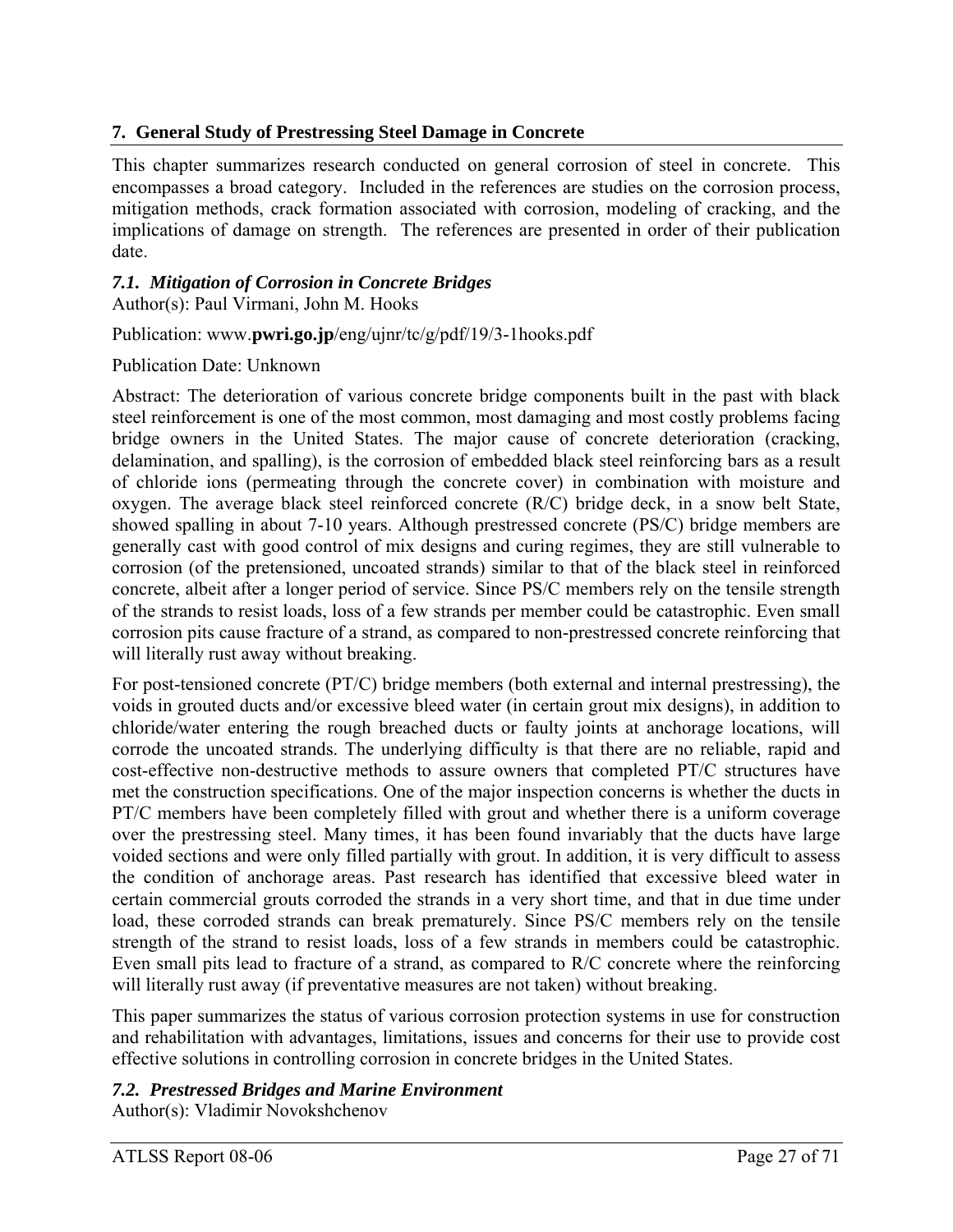Publication: Journal of Structural Engineering, Vol. 116, No. 11, pp.3191-3205

Publication Date: November 1990

Abstract: A study was made of the corrosion of prestressing steel in bridge components exposed to a marine environment using analytical procedures and available techniques developed for conventional reinforced concrete structures. Four bridges were examined. Based on results of the study, it appears that in a marine environment the seawater and the seawater spray are major carriers of sufficient chloride salts to cause corrosion of prestressing steel. The atmosphere surrounding a bridge is not aggressive enough to cause any noticeable corrosion-related distress in bridge members. The primary pathway for the ingress of chloride ions is through a concrete cover, sheathing, and grouting. Chlorides may also be deposited on the surface of a deck slab by vehicle tires and later washed down through deficient expansion/contraction joints to anchorages and tendons in end areas of pre- and posttensioned girders. Among major factors affecting the extent of corrosion-related distress in prestressed bridge members are the following: time of exposure to direct action of the seawater, concentration of chlorides at the level of reinforcement, condition of expansion/contraction joints, permeability of concrete, thickness of concrete cover, quality of grouting, as well as the type of sheathing in prestressing tendons.

#### *7.3. Evaluation of Degree of Rusting on Prestressed Concrete Strand*  Author(s): Sason, Augusto S.

Publication: PCI Journal, Vol. 37, No. 3, pp. 24-30

Publication Date: June 1992

Abstract: Presents a procedure for classifying the degree of rust on a piece of prestressing strand and discusses the reasons for acceptance or rejection of each classification. Visual standards are developed by which inspectors can identify the degree of corrosion at which pitting occurs.

*7.4. Corrosion Cracking in Relation to Bar Diameter, Cover, and Concrete Quality*  Author(s): Rasheeduzzafar, S. S. Al-Saadoun, A. S. Al-Gahtani

Publication: Journal of Structural Engineering, Vol. 4, No. 4, pp. 327-342

Publication Date: November 1992

Abstract: Concrete cover, concrete quality, and bar size have a significant effect on corrosion initiation and corrosion cracking. This paper attempts to quantify the effect of these three parameters in providing corrosion protection to reinforcing steel. It is found that the cover-tobar-diameter (c/d) ratio is a more definitive protection parameter against corrosion cracking than either cover or bar diameter separately. In view of the importance of c/d ratio, clear cover specifications without consideration of the bar size leads to inadequate and misleading design for corrosion protection, especially in concrete where internal chlorides are present in concrete from the time of manufacturing, making the corrosion propagation time prior to cracking an important phase in the service life of structures. A concept of corrosion cracking resistance factor, cf/d or c/dw incorporating cover, bar diameter, and concrete quality either in terms of strength (f) or water-cement ratio (w) has been developed to quantify the relative corrosion protection provided by a particular set of detailing and strength parameters.

#### *7.5. Influence of Service Cracking on Reinforcement Steel Corrosion*  Author(s): François. R; Arliguie.G

Publication: Journal of materials in civil engineering, Vol. 10, No. 1, pp. 14-20 (27 ref)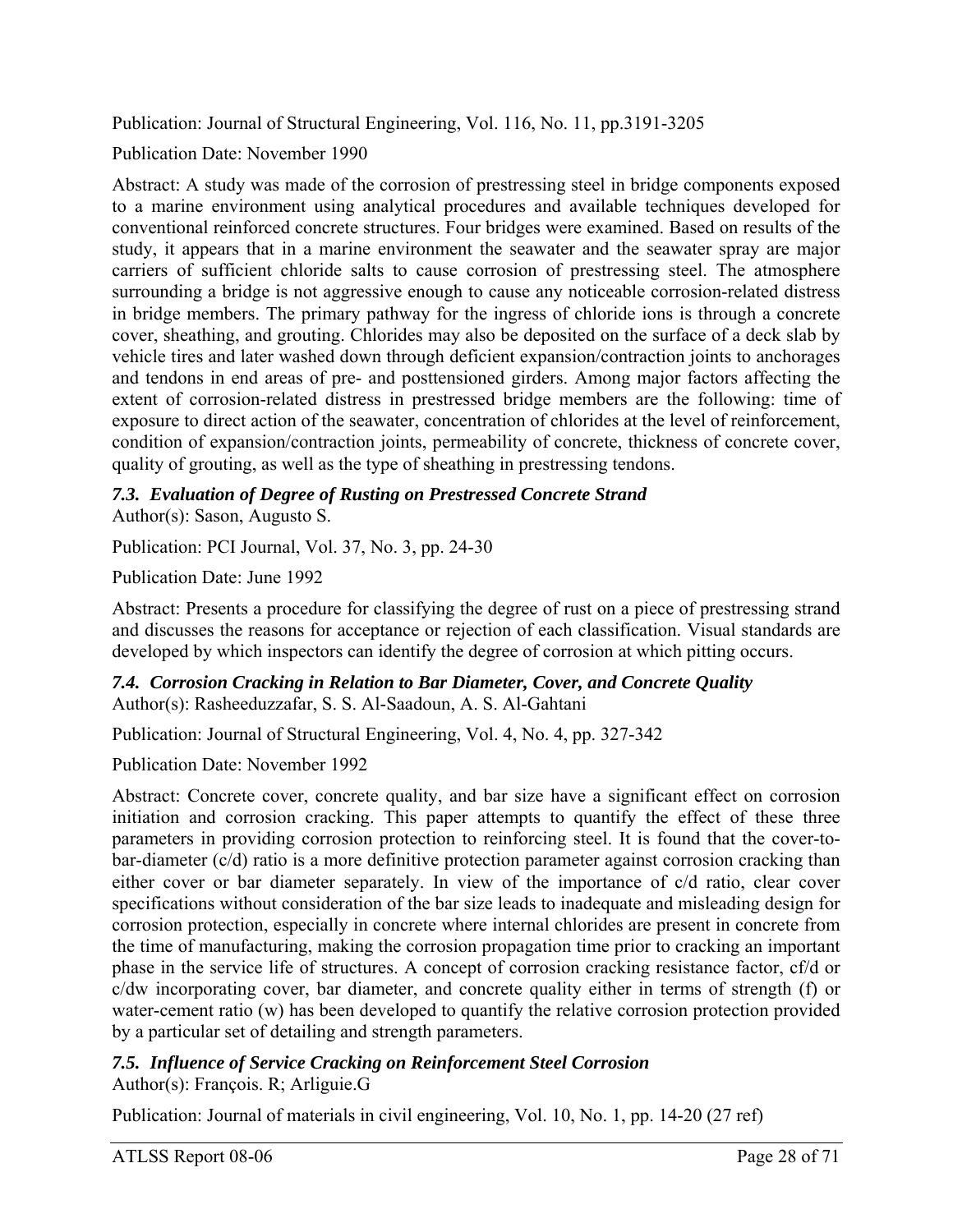Publication Date: February 1998

Abstract: The purpose of this publication is to determine the relationship between cracking in the loaded reinforced concrete and corrosion of embedded steel in a chloride environment. This paper deals with the synthesis carried out over a 12-year period on reinforced concrete elements kept in a loading state, in a confined salt fog. Test specimens were 3-m-long beams, which is a sufficient size to be representative of the actual operating conditions of reinforced concrete structures. The development of corrosion in concrete specimens was assessed by recording the development of secondary cracking. The interpretation of the results obtained on the different type of beams allowed one to conclude that the development of reinforcement corrosion is not influenced by the widths of cracks (for widths less than 0.5 mm) or by the crack itself. The results appear to indicate that the load applied to a reinforced concrete beam plays an important role in the penetration of aggressive agents and then in the corrosion of the reinforcement.

### *7.6. The Inhibitive Effects of Electrochemical Treatment Applied To Steel in Concrete*  Authors: G. K. Glass, N. R. Buenfeld

Publication: Corrosion Science Volume 42, Issue 6, Pages 923-927.

### Publication Date: June 2000

Abstract: It has been postulated that the ability of hydrated cement paste to resist a fall in pH at high pH values is one of its most important inhibitive properties, while the most important factor affecting the initiation of corrosion in chloride contaminated concrete is entrapped air voids. Air voids prevent the local formation of a calcium hydroxide rich layer at the steel surface. Such an inhibitive layer minimises the risk of corrosion initiation at relatively high chloride contents (typically 1.5% by weight of cement). This work considers the effectiveness of electrochemical treatment to produce an inhibitive layer at the steel-concrete interface. This method may be applied as a preventative measure to decrease the risk of corrosion initiation resulting from subsequent chloride contamination.

### 7.7. Synergistic Effect of Corrosion Inhibitor and Inorganic Coating on Reinforcement *Corrosion*

Author(s): G. Batis, P. Pantazopoulou, A. Routoulas

Publication: Anti-corrosion Methods and Materials, Vol. 48, No. 2, pp. 107 - 115

Publication Date: 2001

Abstract: Concrete surface coatings, either organic or inorganic, have long been used for the protection of reinforced concrete. The aim of the present work was to compare, in the presence of chloride ions, the performance of an acrylic emulsion and an inorganic coating, when the latter is or is not combined with an inorganic corrosion inhibitor. The behavior of the inorganic coating was examined, as its use is increasing due to environmental reasons and it can be applied on concrete surfaces for the rehabilitation of old structures. Strain gauge (SG) technique, halfcell potential measurements, mass loss and carbonation depth measurements, as well as chloride diffusion rate, revealed that the acrylic emulsion provides better protection for reinforcing steel in concrete than the inorganic coating. However, the combination of the inorganic coating with the corrosion inhibitor provides a higher level of protection against steel bar corrosion.

### *7.8. Evaluation of Corrosion Protection for Internal Prestressing Tendons in Precast Segmental Bridges*

Author(s): Jeffrey S. West, John E. Breen, René P. Vignos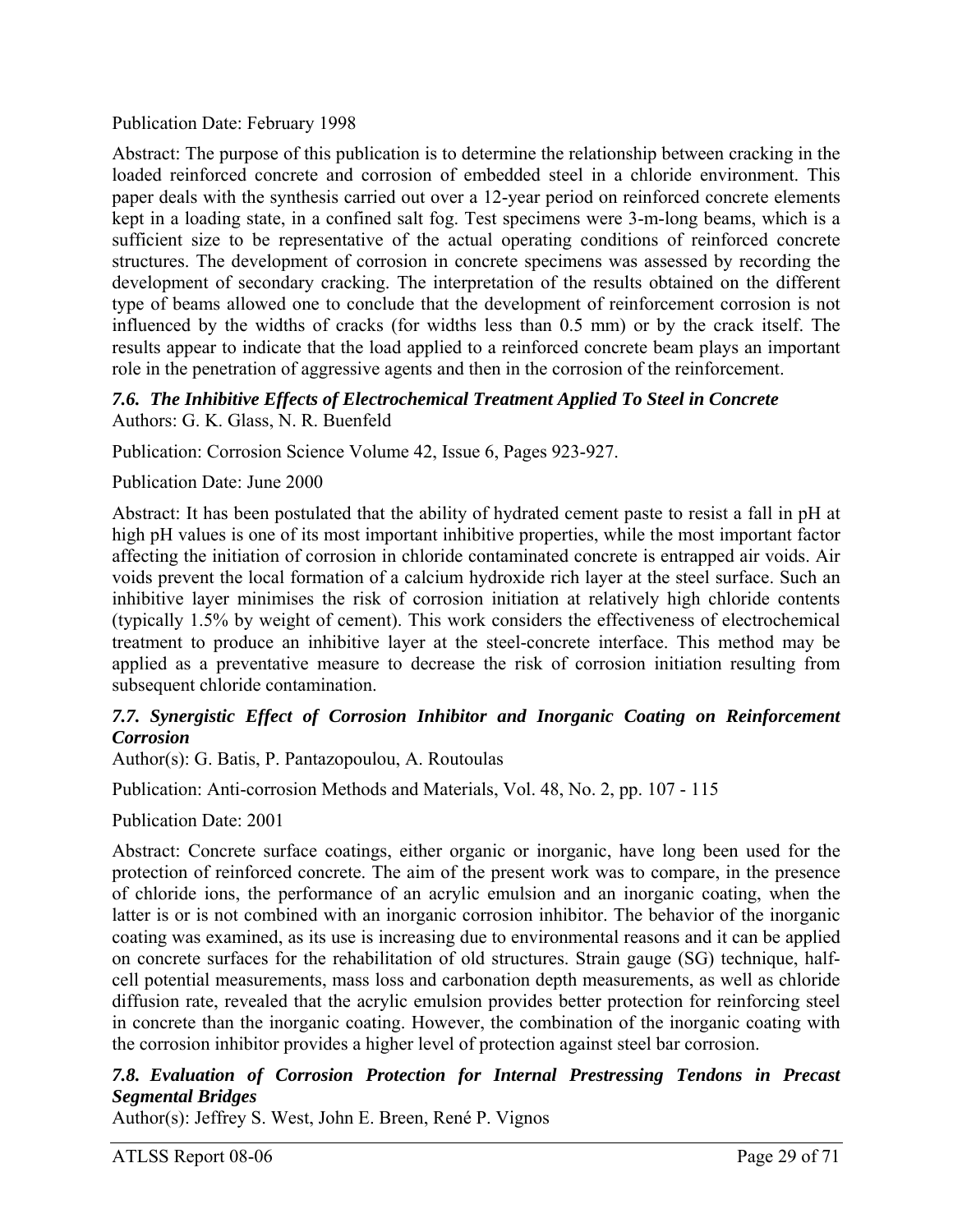Publication: PCI Journal, Vol. 47, No. 5, pp. 76-91

Publication Date: September 2002

Abstract: A research program utilizing modified macrocell corrosion specimens was conducted to investigate corrosion protection for internal tendons in segmental bridges. Test variables were segmental joint type, duct type, joint precompression and grout type. Specimens were subjected to 4 years of exposure testing, after which selected specimens were removed for destructive examination. Dry joint specimens performed very poorly, as evidenced by corrosion currents measured during exposure testing and by tendon and duct corrosion observed upon destructive examination. Epoxy joints limited chloride penetration, preventing tendon corrosion and reducing duct corrosion. Plastic post-tensioning ducts performed very well, limiting strand corrosion to negligible levels. The research indicates that epoxy joints are required for the protection of internal tendons in aggressive environments, and that plastic post-tensioning ducts provide a significant improvement in tendon corrosion protection. Many of the conclusions and recommendations presented are not only specific to segmental construction but are applicable to all forms of internal, grouted post-tensioning tendons.

### *7.9. Life-Cycle Modeling of Corrosion-Affected Concrete Structures: Propagation*  Author(s): C. Q. Li

Publication: Journal of Structural Engineering, Vol. 129, No. 6, pp. 753-761

Publication Date: June 2003

Abstract: Although research in reinforcement corrosion in concrete has been intensive for the past three decades, studies of the most recently published literature reveal that the current state of research in corrosion propagation and its effects on structural resistance deterioration remains unsatisfactory. The intention of this paper is to develop models of structural resistance deterioration used in whole life performance assessment of corrosion-affected concrete structures. An assessment criterion is established to define the structural performance in terms of strength and serviceability limit states. A comparison of the experimental results on strength deterioration as determined from destructive load test and nondestructive measurement of corrosion current density is undertaken. From the developed models, life cycles of corrosionaffected concrete structures are determined in the paper. Together with previous results, a complete picture of whole life performance assessment of corrosion-affected reinforced concrete structures is depicted. The methodology presented in the paper can be used as a tool for structural engineers and asset managers in assessing concrete infrastructure and making decisions with regard to its maintenance and rehabilitation.

#### *7.10. Analyzing Crack Width to Predict Corrosion in Reinforced Concrete*  Author(s) T. Vidal, A. Castel, R. Francois:

Publication: Cement and Concrete Research, Vol. 34, No. 1, pp. 165-174

Publication Date: January 2004

Abstract: Our aim in this paper is to introduce a set of relationships linking the distribution of reinforcement corrosion and the width of cover crack that results from such corrosion. This work is based on experimental results obtained on the longitudinal reinforcements of two beams naturally corroded over periods of 14 and 17 years. We first compared these experimental results with existing models linking crack width and attack penetration. Noting that such models only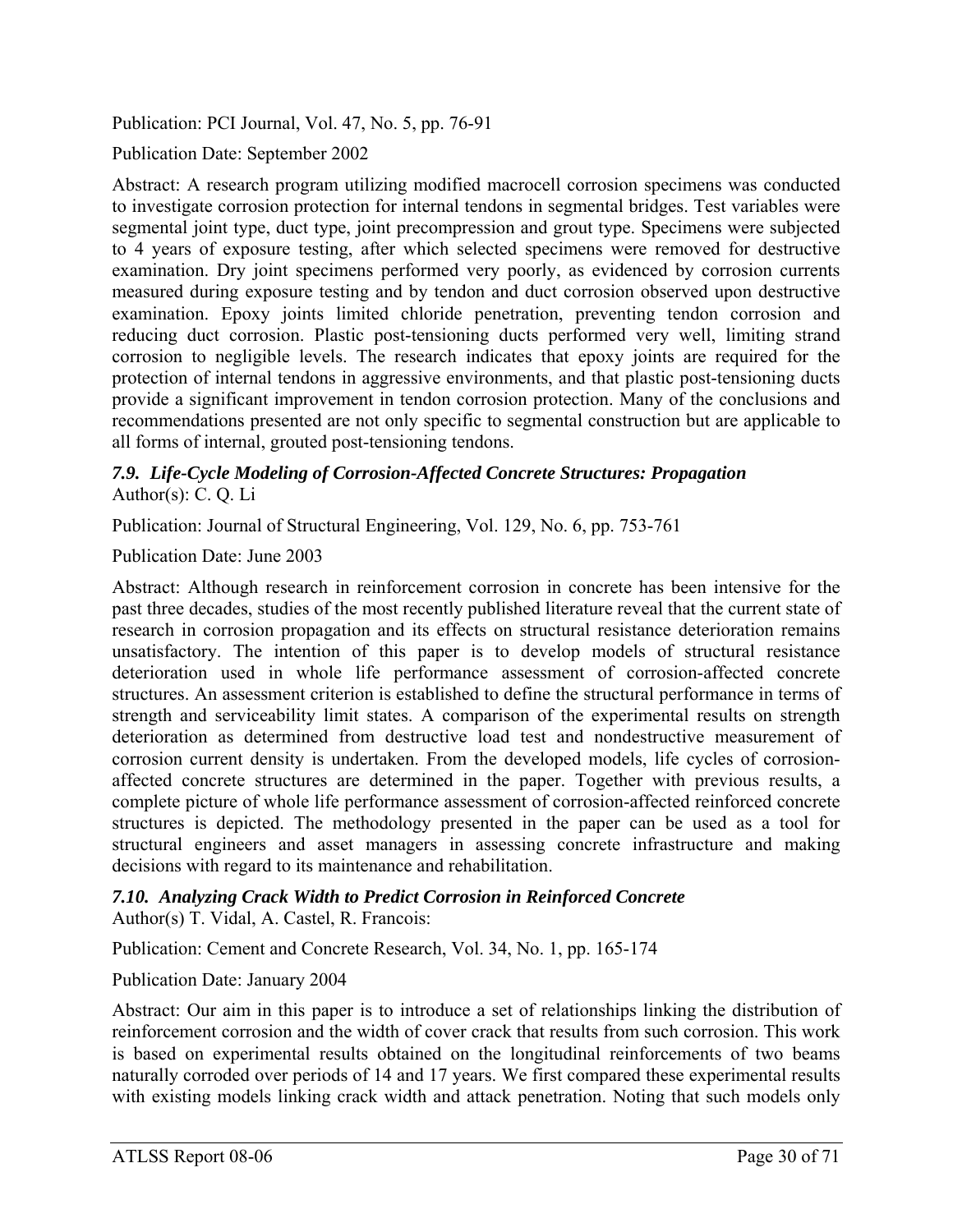partially predict actual experimental data, we put forward a new model using the parameter of reinforcement cross-section loss.

### *7.11. Reliability Based Service Life Prediction of Corrosion Affected Concrete Structures*  Author(s): Chun Qing Li

Publication: Journal of Structural Engineering, Vol.130, No. 10, pp.1570 - 1577

### Publication Date: October 2004

Abstract: A review of the most recently published literature suggests that the prediction of service life of corrosion affected concrete structures remains at the stage of parametric studies, in spite of intensive research on reinforcement corrosion in concrete structures for the past three decades or so. The intention of this paper is to present a performance-based methodology for service life prediction of corrosion affected concrete structures and apply it to flexural members in marine environments. Reliability methods are employed to determine the time period for each phase of service life. It is found that corrosion induced concrete cracking would occur in reinforced concrete flexural members at about 18% of its total service life, and that, once reinforced concrete flexural members become unserviceable due to corrosion induced excessive deflection, there is about 13% of the service life remaining before the structures finally become unsafe. It is concluded that the methodology presented in this paper can serve as a rational tool for decision makers with regard to repairs and strengthening of corrosion affected concrete structures. Accurate prediction of each phase of service life of corrosion affected structures can assist structural engineers and asset managers in achieving a cost-effective strategy in the management of reinforced concrete infrastructures.

# *7.12. Deterioration of Reinforced Concrete Structures due to Chemical–Physical Phenomena: Model-Based Simulation*

Author(s): Anna V. Saetta

Publication: Journal of Materials of Civil Engineering, Vol. 17, No. 3, pp. 313-319

### Publication Date: May 2005

Abstract: The deterioration process of reinforced concrete structures due to chemical–physical phenomena can be profitably analyzed by means of model-based simulations, performed by using a mathematical/numerical approach. In this work both the model of humidity, pollutant and temperature diffusion, and the mechanical damage approach have been applied to some real cases with the aim of establishing a possible develop-line for the analysis of degradation that can be applied to real engineering structures. The intend is the evaluation of the structural safety and the prediction of the expected service life of reinforced concrete structures.

#### *7.13. Performance of Coated Reinforcing Bars in Cracked Bridge Decks*  Author(s): F. Fanous, H. Wu

Publication: Journal of Structural Engineering, Vol. 10, Issue 3, pp. 255-261

Publication Date: May 2005

Abstract: The presence of cracks in bridge decks that are reinforced with epoxy-coated reinforcing (ECR) bars has raised some concerns among bridge and maintenance engineers in the state of Iowa. To study the effects of deck cracking on the performance of ECR bars, several concrete cores that contained reinforcing bars were collected from 80 bridges that are located in different counties throughout the state of Iowa. These samples were collected from cracked and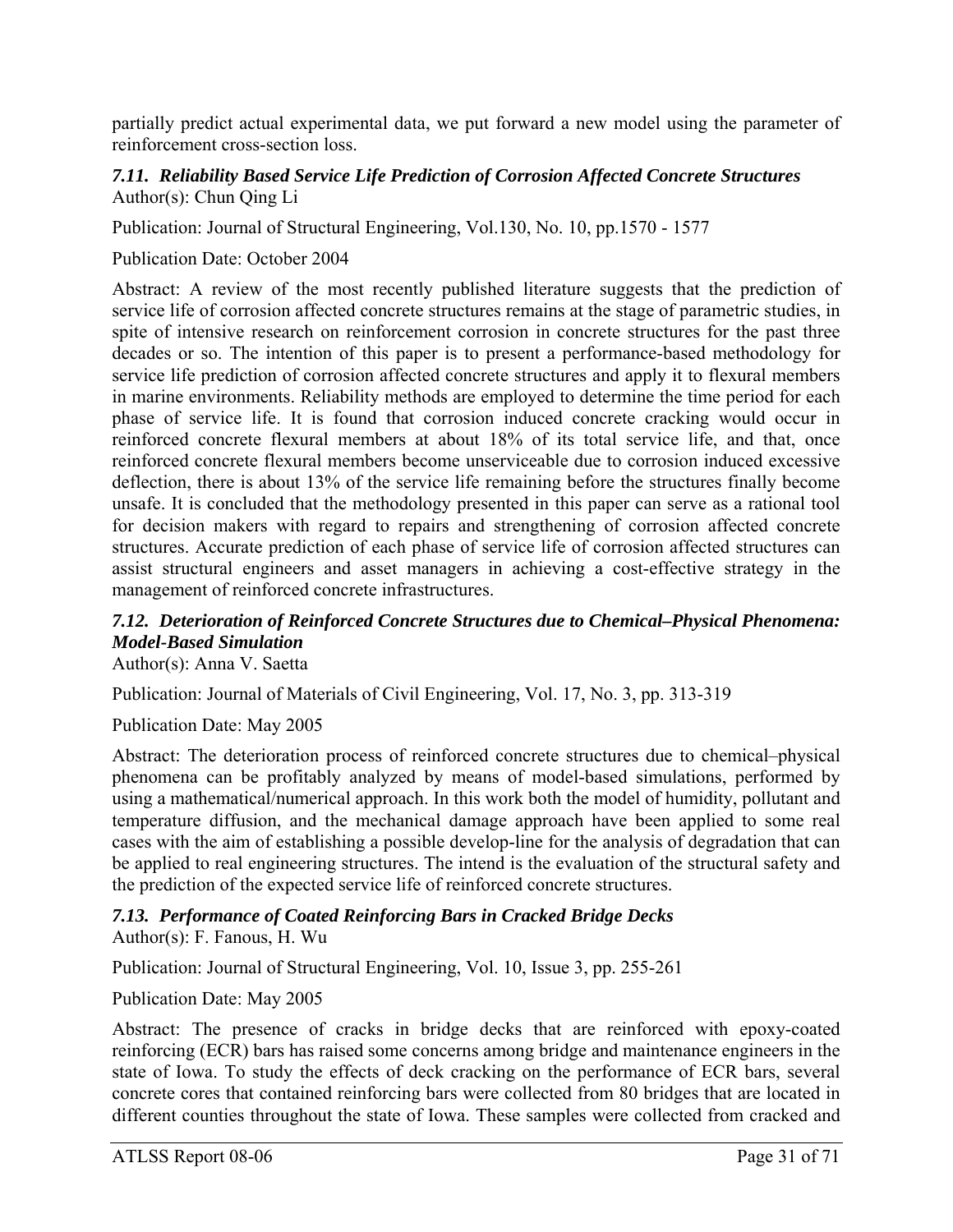uncracked areas of the bridge decks. Concrete powder samples were collected from these cores and were analyzed in the laboratory to determine the diffusion of the chloride in the bridge decks. This study revealed that no sign of corrosion was detected for the ECR rebars that were taken at the uncracked bridge deck locations. In addition, no delamination or spalling was observed for the bridge decks where bars in the core samples, which were taken at the cracked bridge deck locations, exhibited signs of corrosion. The collected ECR rebars samples were rated according to the degree of the corrosion that was observed on each bar. These ratings were used to develop condition/age relationships that were utilized to estimate the functional service life of bridge decks that are reinforced with ECR bars.

### *7.14. Corrosion of Reinforcement in Relation to Presence of Defects at the Interface Between Steel and Concrete*

Author(s): T. A. Söylev, R. François

Publication: Journal of Structural Engineering, Vol. 17, No. 4, pp 447-455

Publication Date: July 2005

Abstract: In this study, steel-concrete interface defects were analyzed in order to define their potential to induce corrosion. Various types of steel-concrete interface defects were classified into two main groups: macro defects and micro defects. Gaps formed beneath horizontal reinforcement as a result of bleeding and settlement of fresh concrete were analyzed for macro defects. Micro defects presented no signs that could be identified by visual inspection and resulted not only from controlled pull-out of the steel bar but also from bleeding and settlement (but without the production of macro defects as found with gap formation). Apart from interface defects, cover concrete porosity was defined as an intrinsic defect. The effect of these defects on reinforcement corrosion was investigated. Macro defects have a direct effect on corrosion, whereas micro defects have no significant effect on corrosion. Where the level of intrinsic defects was high, these had a greater effect on corrosion than interface macro defects. The behaviors of conventional and self-compacting concrete (SCC) were compared. SCC was found to have better interface quality.

### *7.15. Finite element analysis of corrosion-induced cracking, spalling and delamination of RC bridge decks*

Author(s): K. Zhou, B. Martin-Pérez, Z. Lounis

Publication: NRCC-48147, pp. 187-196

Publication Date: July 2005

Abstract: The corrosion of reinforcing steel in reinforced concrete (RC) bridge decks due to the application of de-icing salts in winter has been recognized as one of the major causes of highway bridge deterioration in North America. Corrosion-induced damage is usually manifested by longitudinal cracking, spalling, and/or delamination of the concrete cover due to the expansion of corrosion products accumulating around the reinforcement. This damage leads to reduction or loss of serviceability, safety, and service life of RC bridge decks. This paper presents finite element analyses of the behaviour of the concrete bridge deck cover subjected to reinforcing steel corrosion. The prediction of the damage caused by corroding reinforcing bars is established by calculating the induced stresses in the surrounding concrete. The numerical model is used to conduct a parametric investigation of several design variables. It is found from the analyses that different failure mechanisms govern depending on the geometry and configuration of the reinforcing bars in the concrete cover of the bridge deck. Finally, the impact of concrete overlays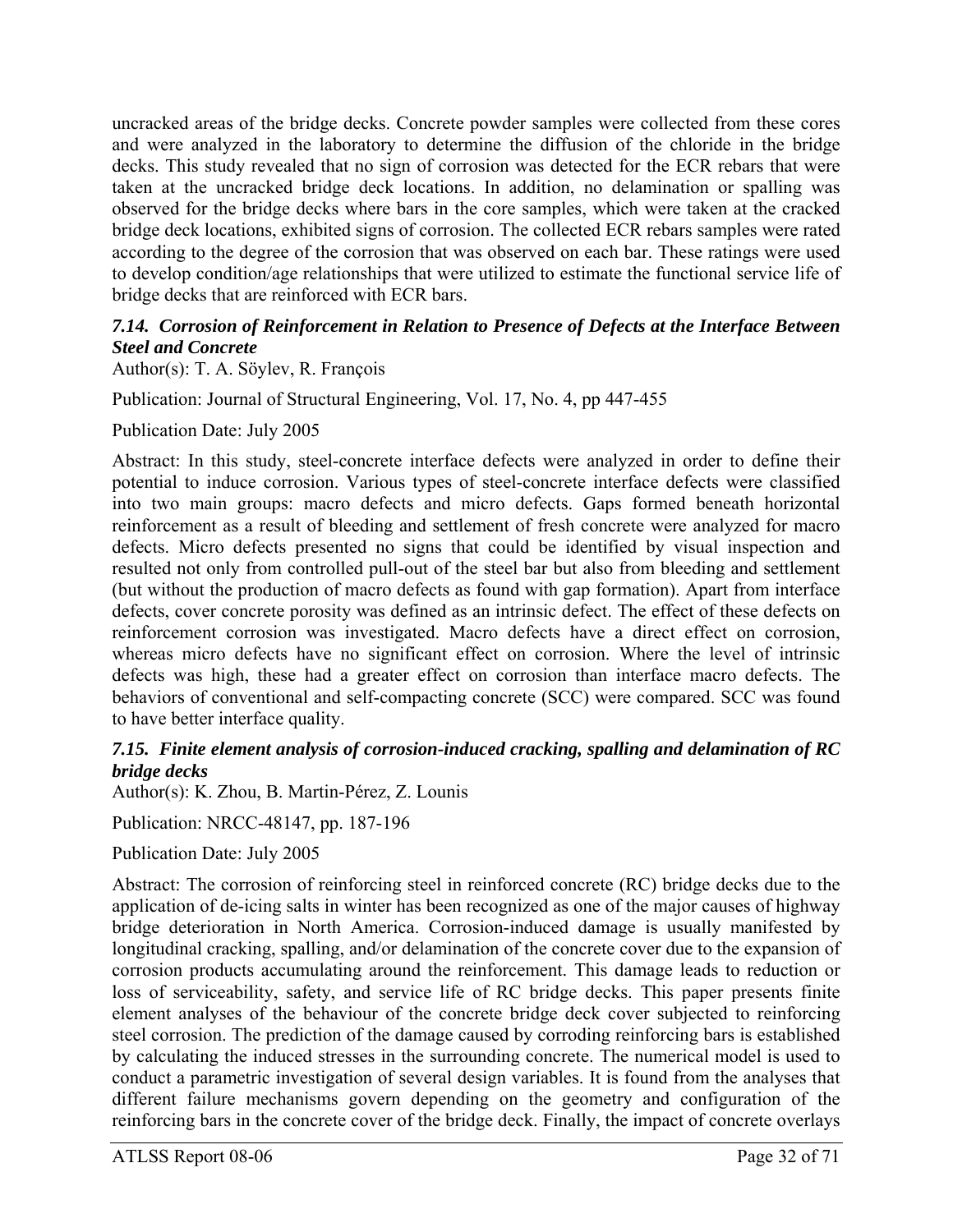on the governing failure modes of cracking, spalling and/or delamination of the concrete cover is investigated by using the model.

# *7.16. Effect of Cement Type on the Corrosion of Reinforcing Steel Bars Exposed to Acidic Media Using Electrochemical Techniques*

Author(s): K. Sakr

Publication: Cement and Concrete Research, Vol. 35, No. 9, pp. 1820-1826

Publication Date: September 2005

Abstract: The effect of different percentages of cement components (tricalcium aluminate  $C_3$ A) on the corrosion of embedded reinforcing steel bars was studied in presence of 5% NaCI or 5% MgSO4 solutions. Different electrochemical techniques namely; half-cell potential measurement, impressed voltage method and impressed current method were used. The C3A in cement reduced greatly the corrosion of steel bars embedded in concrete subjected to chloride or sulphate solutions. In chloride solution, as the percent of  $C_3A$  increased in cement from 2% to 10% the steel corrosion decreased proportionally. The rate of corrosion in 5% MgSO<sub>4</sub> solution was decreased as the percent of  $C_3$ A increased from 2% to 6%. From 6% to 10% the steel corrosion rate was rapidly accelerated. In general the presence of chloride and sulphate solutions in surrounding media reduced the destructive effect of sulphate ions on embedded steel bars.

*7.17. Mechanical Model for Unbonded Seven-Wire Tendon with Symmetric Wire Breaks*  Authors: MacDougall, C., Bartlett, M.

Publication: ASCE Journal of Engineering Mechanics, Volume 131, Issue 12, Pages 1239-1247.

Publication Date: December 2005

Abstract: A mechanical model for unbonded seven-wire tendons with broken wires that accounts for the effects of interwire friction and contact forces between the tendon and surrounding concrete is derived. The model is an essential tool for predicting the response, and reliability, of unbonded posttensioned concrete structures containing corroded tendons with broken wires. For the case where the broken wires are symmetrically arranged around the tendon cross section, the model predicts: (1) the strain variation with distance from the break in the broken and unbroken wires; (2) the affected length, where strains in the broken wires are less than those in the unbroken wires; and (3) the prestress force remaining after wire breaks occur. The affected length has practical significance because techniques used in practice to detect wire breaks will fail if performed outside the affected length. Experimental data obtained using a novel strongback beam confirm the response predicted by the model and indicate the coefficient of interwire friction is 0.164 for uncorroded tendons.

### *7.18. Finite Element Analysis of the Effects of Radial Expansion of Corroded Reinforcement*  Author(s): Y.G. Du, A.H.C. Chan, L.A. Clark

Publication: Computers and Structures, Vol. 84, No. 13-14, pp. 917-929

Publication Date: May 2006

Abstract: A finite element (FE) model of the effects of corroding reinforcement on the surrounding concrete was validated against the results of simulated corrosion tests in which internal pressure was applied to holes cast in concrete. The model was then used to explore the effects of bar radial expansion, due to the formation of corrosion products, on the cracking of cover concrete. The predictions were compared with test results from reinforced concrete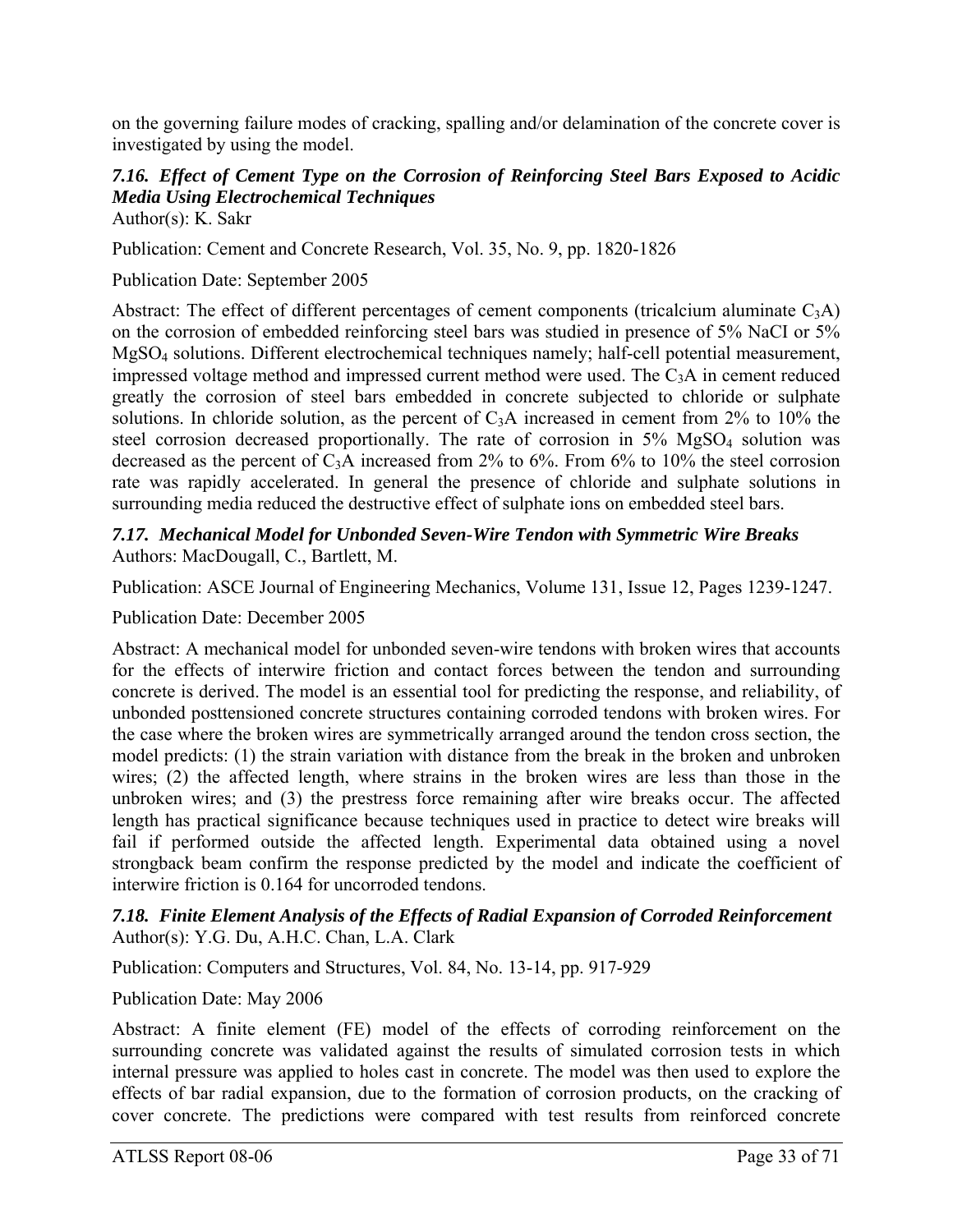accelerated corrosion specimens. The aim of the analytical investigation was to reveal the mechanism for the development of concrete cracking due to the corrosion of reinforcement. The three-dimensional physical specimens were idealised as two-dimensional analytical models under a plane strain assumption. Corrosion of reinforcement was modelled as either an internal pressure or a radial expansion to analyse the results of simulated and accelerated corrosion specimens, respectively. The FE analytical results indicate that the radial expansion of corroded reinforcement causes concrete cover to crack in four different stages: internal cracking, external cracking, penetration cracking and ultimate-cracking. It was also found that the FE analytical results could be used to explain qualitatively the experimentally determined relationship between amount of corrosion for concrete cracking and ratio of concrete cover to bar diameter, as well as that between reinforcement bond strength and amount of corrosion.

### *7.19. Analytical Model for Corrosion-Induced Crack Width in Reinforced Concrete Structures*

Author(s): Chun-Qing Li, Robert E. Melchers, Jian-Jun Zheng

Publication: ACI Structural Journal, Vol. 103, No. 4, pp. 479-487

### Publication Date: July 2006

Abstract: Crack width is a parameter of the most practical significance for the design and assessment of reinforced concrete structures. Practical experience and observations suggest that corrosion-affected reinforced concrete structures are more prone to cracking than other forms of structural deterioration. Moreover, concrete cracking incurs considerable costs of repairs and inconvenience to the public due to interruptions. This gives rise to the need for a thorough investigation to achieve cost-effectiveness in maintaining the serviceability of concrete structures. This study attempts to derive an analytical model for corrosion-induced crack width based on the concept of smeared cracks. A merit of the derived model is that it is directly related to critical factors that affect the corrosion-induced concrete cracking. After verifying the derived model, a parametric study was undertaken to quantify the effect of these factors on cracking development. It was found that corrosion rate, as represented by corrosion current density icorr , is the most important single factor that affects both the time to surface cracking and the growth of crack width. It is concluded that the model derived in this paper can predict corrosion-induced crack width with reasonable accuracy.

### *7.20. Electro-chemical Chloride Extraction: Influence of C3A of the Cement on Treatment Efficiency*

Authors: J.C. Orellan Herrera, G. Escadeillas, G. Arliguie

Publication: Cement and Concrete Research, Volume 36, Issue 10, , Pages 1939-1946.

### Publication Date: October 2006

Abstract: The aim of this study was to clarify whether the C3A content of cement had a significant effect on electrochemical chloride extraction (ECE) treatment efficiency. It is known that a higher C3A content in a cement gives it superior chloride complexing ability resulting in the formation of an "insoluble" calcium chloro aluminate compound.

ECE was applied using cylindrical specimens made from concrete containing two levels of C3A (4.3% and 9.05%). Specimens were 5 cm in diameter and 10 cm in height. Steel was placed in the axial direction with an embedded length of 7 cm. These specimens were immersed in an NaCl solution and dried in a stream of air at 40 °C for 10 months. The corrosion was monitored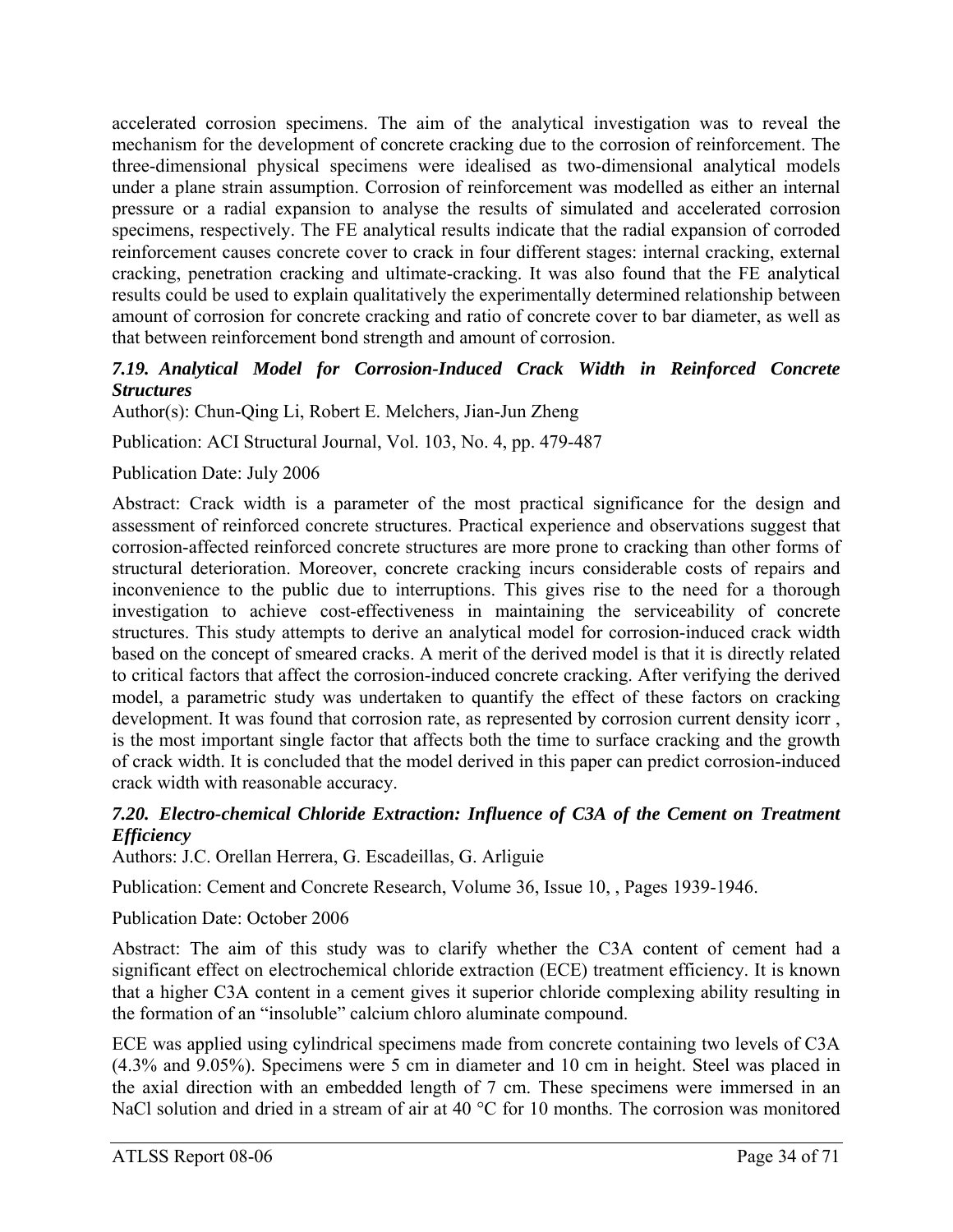by half-cell potential and polarization resistance measurements. After steel depassivation, ECE was applied for 20, 30, 40 and 50 days using a constant current density of 1 A/m2 of steel. At the end of the treatment, the specimens were maintained at 20 °C and 70% RH in order to observe the evolution of the steel (electrochemical measurements).

The results show that, after 30 days of treatment, the chloride content remained constant in the specimen. This was probably due to OH− ion formation on the steel. The OH− ions "contribute" to the current transport, decreasing the ECE efficiency. Concerning the C3A content, ECE efficiency was slightly affected by C3A because only a part of the bound chloride ions was released. From the point of view of corrosion, half-cell potential showed a shift in the positive direction, indicating little corrosion activity at 20 °C and 70% RH. However, polarization resistance measurements showed that 2 months post treatment corrosion rates were significant, although the corrosion rate decreased from 6  $\mu$ A/cm2 to 2.5  $\mu$ A/cm2.

### *7.21. Mechanical Model for Unbonded Seven-Wire Tendon with Single Broken Wire*  Authors: MacDougall, C., Bartlett, M.

Publication: ASCE Journal of Engineering Mechanics, Volume 132, Issue 12, Pages 1345-1353.

# Publication Date: December 2006

Abstract: This paper presents the derivation and experimental validation of a mechanical model for unbonded seven-wire prestressing tendons with a single broken outer wire. The model has practical significance because corrosion of these tendons typically causes a single outer wire to fail first. The tendency for the tendon to deflect toward the broken wire causes strains in the unbroken wires to be unequal at any cross section. As a result, the strains in the two wires adjacent to the broken wire increase significantly due to the wire break. Equations are presented for: (1) the strains along the lengths of the broken and unbroken wires; (2) the affected length, where the broken wire can be detected because its strain is less than the strains in the unbroken wires; and (3) the prestress force remaining after the break occurs. Experimental data obtained from tests of seven-wire tendons performed on an 18.3 m (60 ft) long strongback beam validate the model.

# *7.22. Corrosion Inhibiting Systems for Concrete Bridges – 10 Years of Field Performance Evaluation (NRCC-49207)*

Authors: Cusson, D.; Qian, S.

Publication: Fifth International Conference on Concrete under Severe Conditions Environment and Loading (CONSEC'07), Tours, France, June 4-6, 2007, pp. 1-10

# Publication Date: June 2007

Abstract: The performance of nine corrosion-inhibiting systems for reinforced concrete structures exposed to the severe Canadian climate was assessed in the field on bridge barrier walls. These systems were composed of one or more of the following components: concrete admixtures, reinforcing steel coatings, and/or concrete surface coatings/sealers. The field evaluation consisted of annual corrosion surveys of half-cell potential and corrosion rate, as well as laboratory testing on concrete cores. After ten years, the main reinforcement at a depth of 75 mm was found in relatively good condition. Special bars embedded at a depth of 13-mm showed signs of advanced corrosion for all systems. Non-destructive corrosion evaluation of 25-mm deep special bars indicated lower risks of corrosion for corrosion-inhibiting systems composed of concrete admixtures.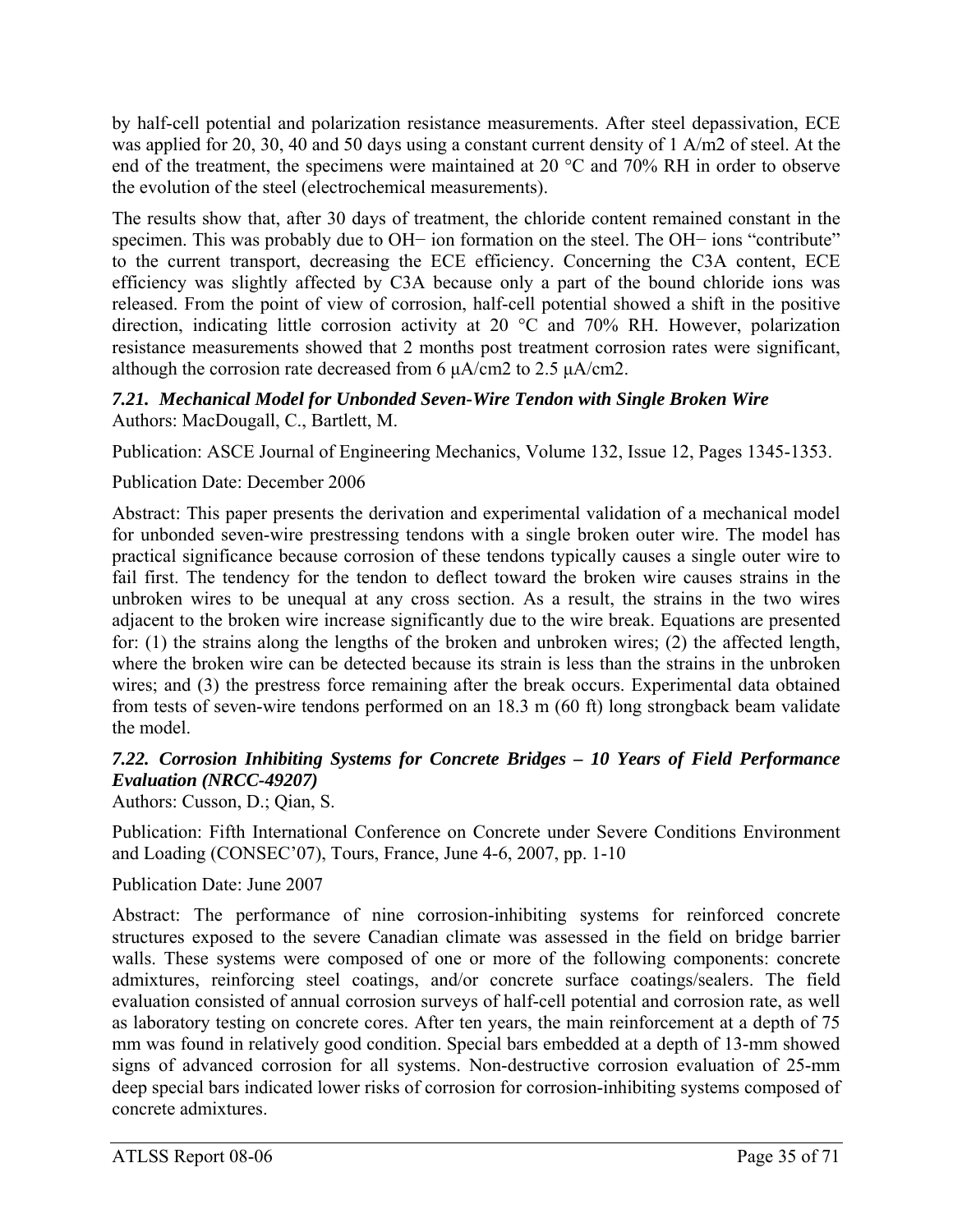### *7.23. Corrosion Process and Structural Performance of a 17 Year Old Reinforced Concrete Beam Stored in Chloride Environment*

Authors: Vidal, T., Castel, A., François, R.

Publication: Cement and Concrete Research Volume 37, Pages 1551-1561.

Publication Date: August 2007

Abstract: The long-term corrosion process of reinforced concrete beams is studied in this paper. The reinforced concrete elements were stored in a chloride environment for 17years under service loading in order to be representative of real structural conditions. At different stages, cracking maps were drawn, total chloride contents were measured and mechanical tests were performed. Results show that the bending cracks and their width do not influence significantly the service life of the structure. The chloride threshold at the reinforcement depth, used by standards as a single parameter to predict the end of the initiation period, is a necessary but not a sufficient parameter to define service life. The steel–concrete interface condition is also a determinant parameter. The bleeding of concrete is an important cause of interface de-bonding which leads to an early corrosion propagation of the reinforcements. The structural performance under service load (i.e.: stiffness in flexure) is mostly affected by the corrosion of the tension reinforcement (steel cross-section and the steel–concrete bond reduction). Limit-state service life design based on structural performance reduction in terms of serviceability shows that the propagation period of the corrosion process is an important part of the reinforced concrete service life.

### *7.24. Temporary Corrosion Protection and Bond of Prestressing Steel*

Authors: Marti, P., Ullner, R., Faller, M., Czaderski, C., Motavalli, M.

Publication: ACI Structural Journal, Volume 105, Number 1

Date of Publication: January February 2008

Abstract: The results of laboratory and field tests to investigate the performance of different temporary corrosion protection methods for prestressing steel are presented. It is demonstrated that a particular emulsifiable oil product applied to the prestressing steel showed by far the best corrosion protection behavior. Using this product, a pullout test with a long embedment length was performed on a post-tensioned seven-strand tendon with a plastic duct and compared with a reference test using untreated strands. Compared with the untreated strands, a bond shear stress reduction by a factor of approximately 2.5 was observed. It is shown that, generally, this reduction does not significantly influence the load-deformation response of posttensioned concrete members and that the emulsifiable oil does not need to be removed before grouting of the tendons.

### *7.25. Corrosion-Inhibiting Systems for Durable Concrete Bridges. I: Five-Year Field Performance Evaluation*

Authors: Cusson, D., Qian, S., Chagnon, N., and Baldock, B.

Publication: ASCE Journal of Materials in Civil Engineering, Volume 20, Number 1, Pages 20- 28

Date of Publication: January 2008

Abstract: The performance of nine commercially available corrosion-inhibiting systems for use in reinforced concrete structures exposed to corrosive environments was assessed in the field on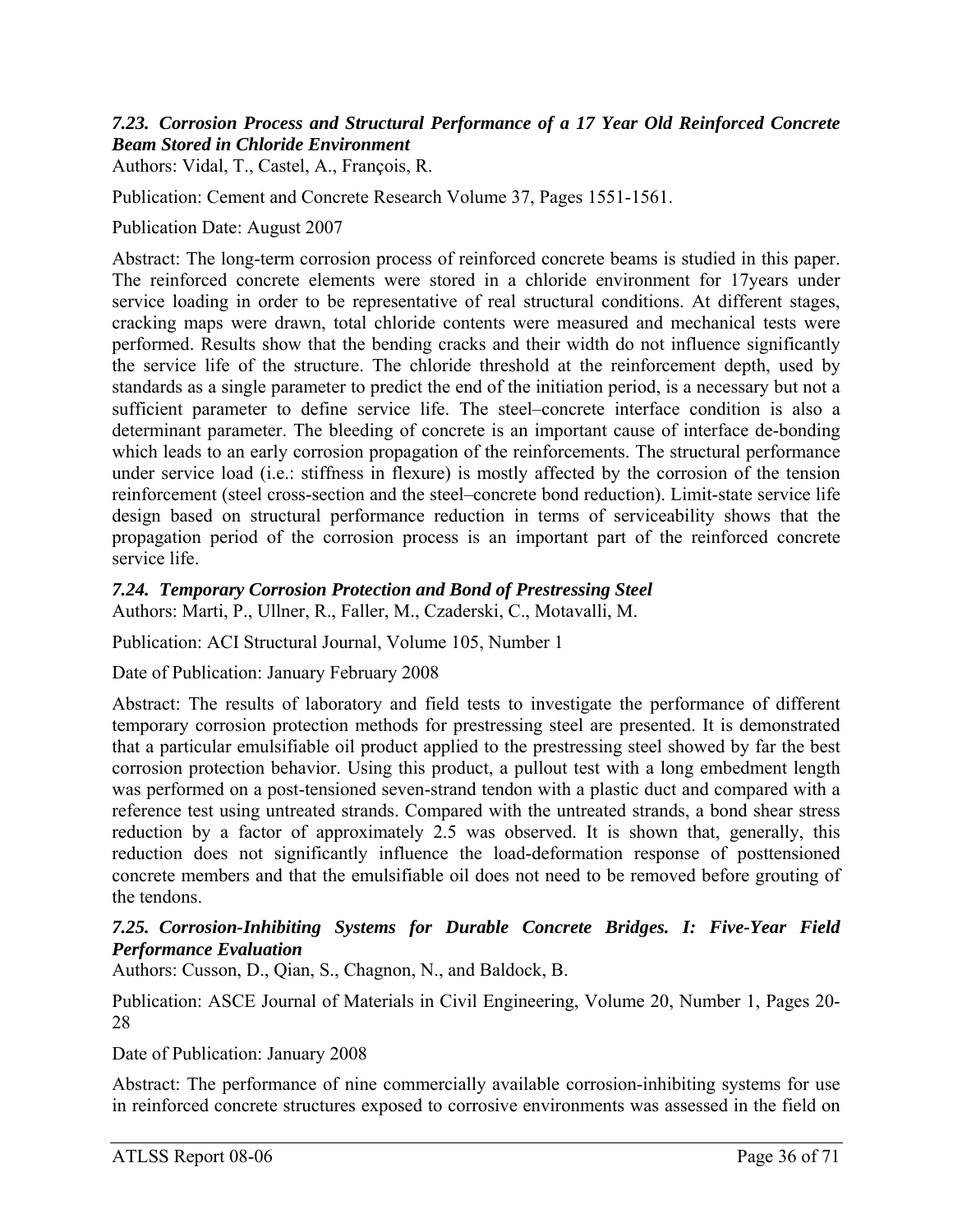bridge barrier walls and in accelerated electrochemical cells in the laboratory. The corrosioninhibiting systems included concrete admixtures, reinforcing steel coatings, and/or concrete surface coatings/sealers. The results of this study are presented in two companion papers, in which the field evaluation and laboratory investigation are reported. The field evaluation consisted of annual corrosion surveys of half-cell potential and corrosion rate, as well as remote monitoring with embedded instrumentation for the measurement of the environmental conditions. After five years of investigation, the system containing an inorganic-based admixture performed better than others in reducing the risk of reinforcement corrosion in the barrier wall. It was also found that the system using epoxy-coated reinforcement showed good early performance during the first year, but after, the risk of corrosion increased relatively faster than in other systems, possibly due to localized pitting corrosion developing in small defects or pores of the epoxy coating.

### *7.26. Corrosion-Inhibiting Systems for Durable Concrete Bridges. II: Accelerated Laboratory Investigation*

Authors: Qian, S., Cusson, D., Chagnon, N., and Baldock, B.

Publication: ASCE Journal of Materials in Civil Engineering, Volume 20, Number 1, Pages 29- 36

Abstract: Nine commercially available corrosion-inhibiting systems for use in concrete structures exposed to corrosive environments were evaluated on bridge barrier walls and in electrochemical cells. The results of this study are presented in two companion papers reporting on a five-year field evaluation and an accelerated laboratory investigation. The latter, presented in this paper, included the assessment of the effect of the corrosion inhibitors on the oxidation and reduction reactions by the cyclic voltammetry method, and their effectiveness in delaying or reducing corrosion by measurements of chloride thresholds and corrosion rates. The results indicated that the inorganic admixture and some organic admixtures performed very well in the saturated calcium hydroxide solution (pH of 12.6); however, their performance improvement over the control was not observed in a simulated concrete pore solution (pH of 13.5). Although tests in simulated concrete pore solutions cannot adequately simulate all the complex conditions usually found in the field, they were very useful to rapidly identify the effects of the corrosion inhibitors on the corrosion reactions, and to provide supporting information to the corresponding field evaluation.

### *7.27. Prediction of Reinforcement Corrosion in Concrete and Its Effects on Concrete Cracking and Strength Reduction*

Authors: Li, Q.C., Yang, Y., Melchers, R. E.

Publication: ACI Materials Journal, V. 105, No. 1, Pages 3-10.

Date of Publication: January-February 2008.

Abstract: Based on extensive research on reinforcing steel corrosion in concrete in the past decades, it is now possible to estimate the effect of the progression of reinforcement corrosion in concrete infrastructure on its structural performance. There are still areas of considerable uncertainty in the models and in the data available, however. This paper uses a recently developed model for reinforcement corrosion in concrete to improve the estimation process and to indicate the practical implications. In particular, stochastic models are used to estimate the time likely to elapse for each phase of the whole corrosion process: initiation, corrosion-induced concrete cracking, and structural strength reduction. It was found that, for practical flexural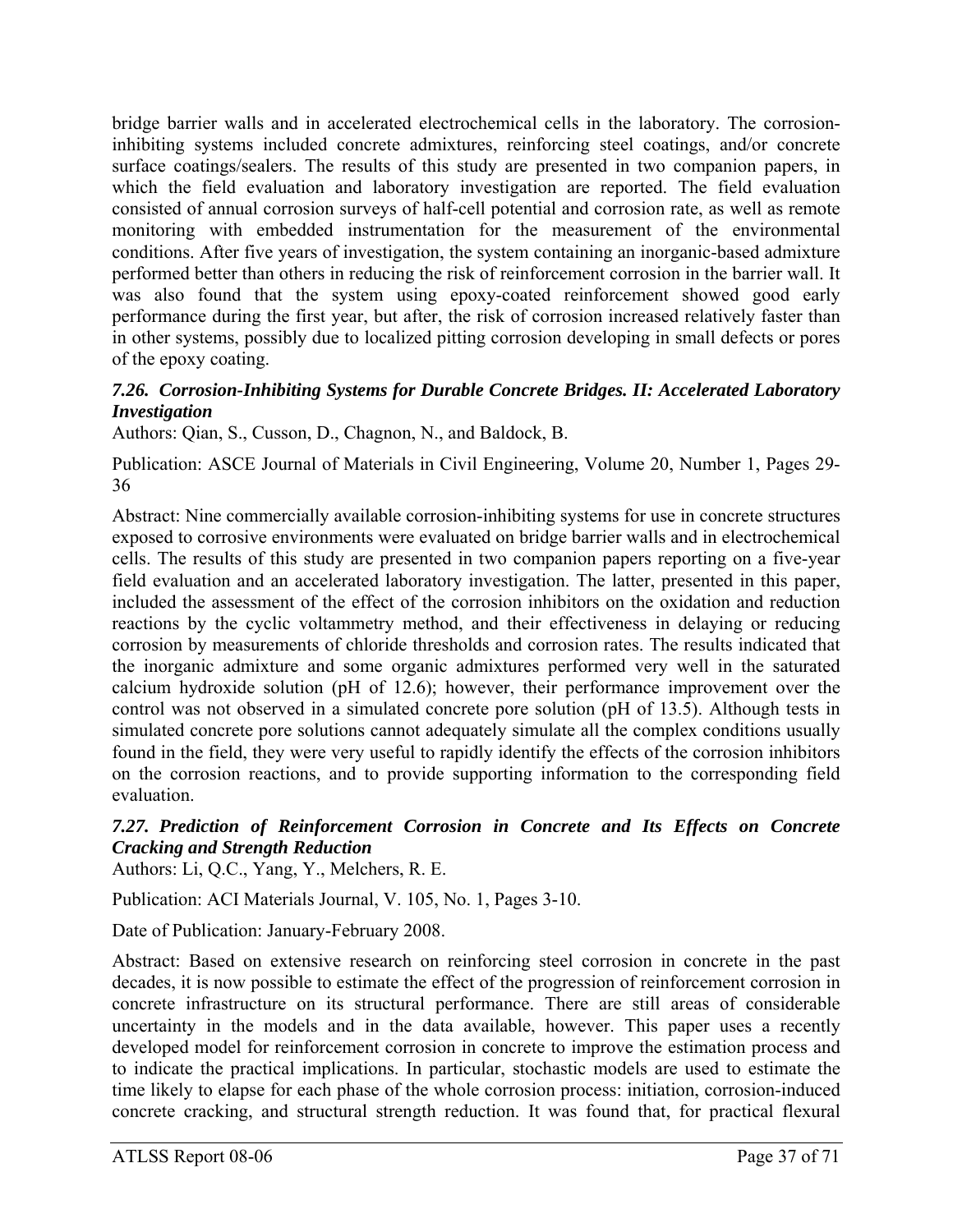structures subject to chloride attacks, corrosion initiation may start quite early in their service life. It was also found that, once the structure is considered to be unserviceable due to corrosioninduced cracking, there is considerable remaining service life before the structure can be considered to have become unsafe. The procedure proposed in the paper has the potential to serve as a rational tool for practitioners, operators, and asset managers to make decisions about the optimal timing of repairs, strengthening, and/or rehabilitation of corrosion-affected concrete infrastructure. Timely intervention has the potential to prolong the service life of infrastructure.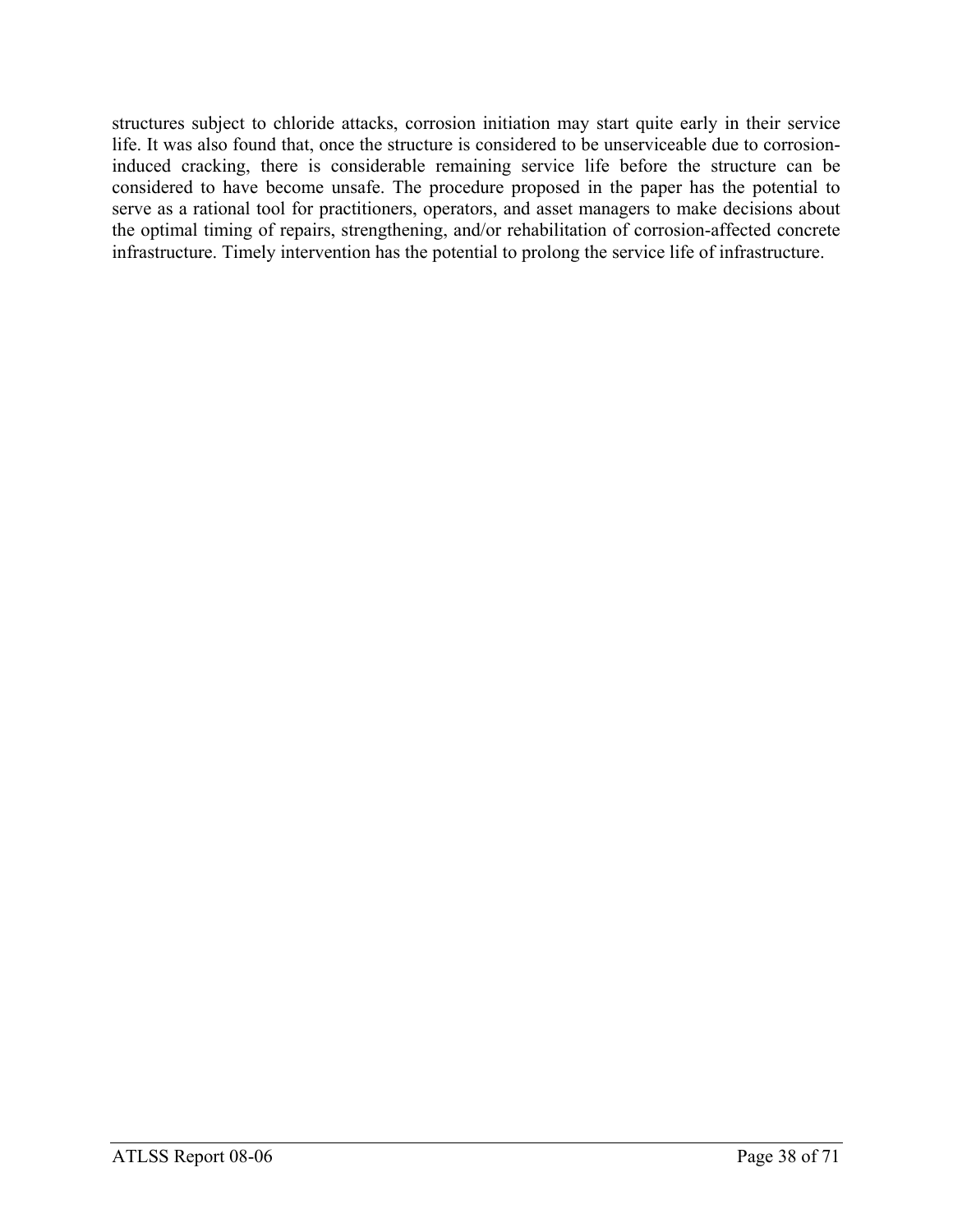# **8. Publications Related to Chloride and Corrosion**

This chapter lists the references directly related to chlorides and corrosion of steel in concrete. Included are testing methods for assessing the threshold for corrosion, the rate of chloride intrusion, and the process of corrosion due to chlorides.

*8.1. An Assessment of Four Methods of Determining the Free Chloride Content of Concrete*  Authors: Arya, C., Newman, J. B.

Publication Materials and Structures Volume 23, pp. 319-330

### Publication Date: 1990

Abstract; Four methods of determining the free chloride content of concrete are described and assessed in terms of reliability and practicability : (i) the direct use of a pore press to express pore fluid from mature concrete samples; (ii) leaching techniques, which are based on mixing powdered samples with a solvent and measuring the amount of chloride passing into solution; (iii) a method involving the measurement of total chloride by conventional techniques and subtracting the bound chloride measured using quantitative X-ray diffraction analysis; and (iv) via the measurement of total chloride using empirical relationships between free and total chloride derived from pore press tests.

# *8.2. Factors Affecting the Corrosion Rate of Steel in Carbonated Mortars*

Authors: G. K. Glass, C. L. Page, N. R. Short

Publication: Corrosion Science Volume 32, Issue 12, Pages 1283-1294.

Publication Date: 1991 (PDF Unavailable)

Abstract: The corrosion of steel in carbonated mortar has been investigated by monitoring polarization resistance, corrosion potential and mortar resistivity. The results suggest that factors such as relative humidity and chloride contamination affect the corrosion rate via their influence on mortar resistivity. To account for the observed electrochemical relationships, most notably the linear correlation between corrosion rate and conductivity, and the exponential increase in corrosion rate with fall in corrosion potential, it is proposed that the corrosion kinetics of steel in carbonated mortar are subject to anodic control with the anodic reaction rate being limited by the resistance of the mortar. In this model, termed anodic resistance control, resistivity is viewed as a factor which may limit a half reaction rate in a similar way to diffusion and activation polarization. It is also shown that, when such a model is operating, the use of polarization resistance to monitor corrosion rate changes may still be justified provided the cathodic reaction rate is an exponential function of potential.

#### *8.3. Factors Affecting Threshold Chloride for Reinforcement Corrosion in Concrete*  Author(s): S. E. Hussain, Rasheeduzzafar, A. Al-Musallam

Publication: Cement and Concrete Research, Vol. 25, No. 7, pp. 1543-1555

Publication Date: October 1995

Abstract: Three cements with variable C3A contents were mixed with different levels of chloride, alkali and sulfate contents to study the effect of these parameters on pore solution composition. Effect of exposure temperature was also studied by curing the chloride-treated specimens at200 and 70°C. Pore solution was extracted using a high pressure pore solution extrusion device and analyzed for chloride and hydroxyl ion concentrations. Threshold chloride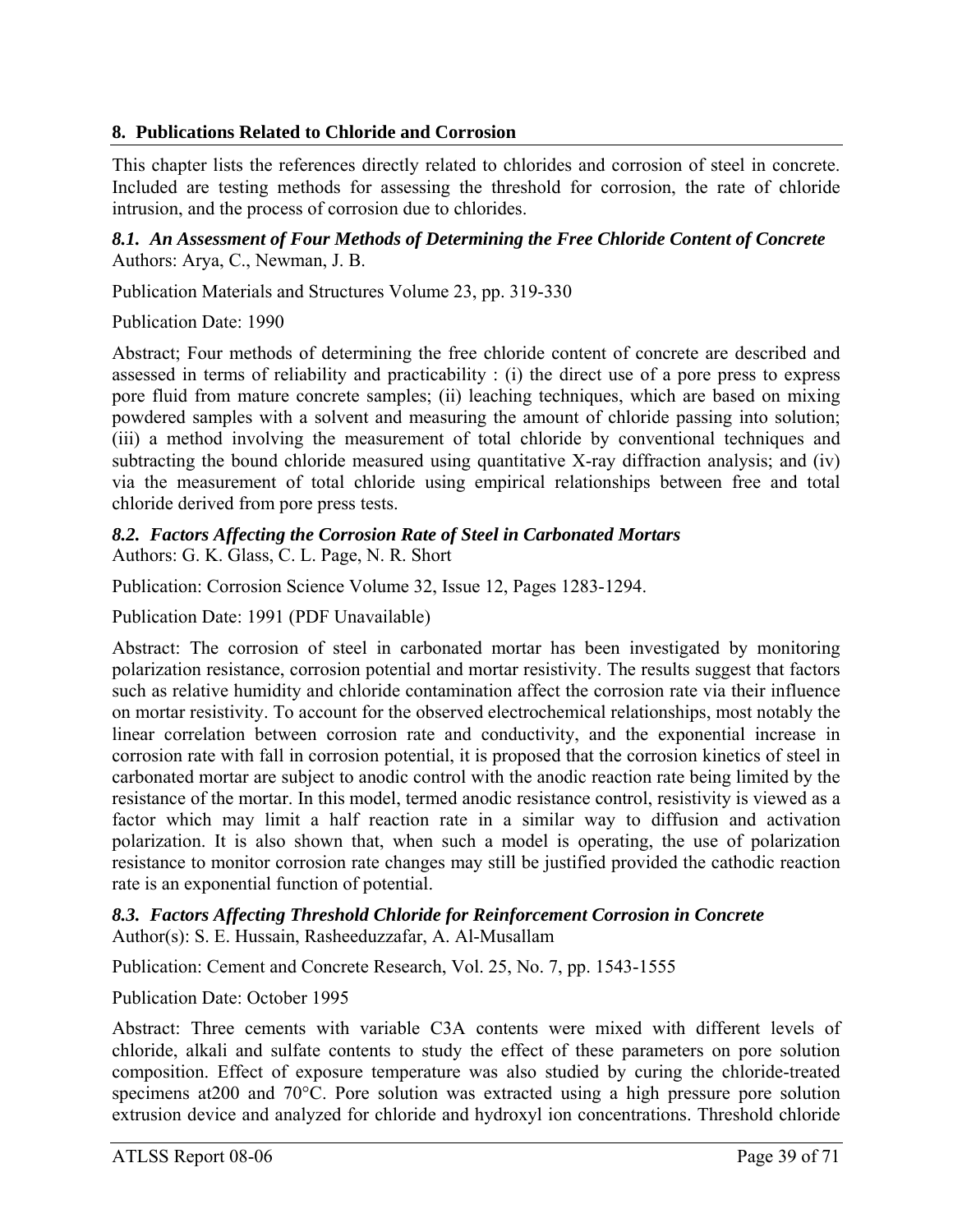for onset of reinforcement corrosion was computed using threshold [Cl-/OH-] ratio of 0.3. The results showed that C3A content and exposure temperature have very strong influence on threshold chloride content. Alkali content of cement has marginal effect whereas presence of sulfates along with chlorides has moderate effect on the threshold chloride content.

# *8.4. The Prediction of Corrosion Rates of Reinforcing Steels in Concrete*

Author(s): H. Yalqyn and M. Ergun

Publication: Cement and Concrete Research, Vol. 26, No. 10, pp. 1593-1599

Publication Date: October 1996

Abstract: The effect of chloride and acetate ions on corrosion of steel in concrete was studied. The reinforcement corrosion was evaluated by measuring the corrosion potentials and corrosion current density using linear polarization resistance technique. The initial corrosion rates  $(i_0)$  of reinforcing steel in concrete containing either chloride or acetate ion were found to be higher as compared to concrete without admixture. The corrosion rate is very high at early days and decreases by time. The corrosion rate vs time curves for reinforcements in all three types of concrete blocks follow the same pattern. The following exponential quantitative relation between the corrosion rate (i<sub>cor</sub>) and time (Θ) was proposed: i<sub>cor</sub> = i<sub>0</sub> exp(-CΘ) where C was termed as concrete corrosion constant having a value of  $1.1 \times 10^{-3}$  day<sup>-1</sup> for the types of concrete samples under consideration.

### *8.5. Chloride Threshold for Corrosion of Reinforcement in Concrete*

Author(s): Syed Ehtesham Hussain, Ahmad S. Al-Gahtani, Rasheeduzzafar

Publication: Materials Journal, Vol. 93, No. 6, pp. 534-538

Publication Date: November 1996

Abstract: Cement mortar specimens made with three different C3A cements with a steel bar embedded centrally were partially immersed in a 5 percent NaCl solution, and half-cell potentials were monitored. When the potential value reached -270 mV versus saturated calomel electrode (SCE), taken as the threshold potential for the onset of corrosion of the embedded bar, the specimens were taken out and pore solution extracted from the mortar surrounding the bar. The pore solutions were analyzed for Cl- and OH- concentrations and threshold Cl-/OH- ratios computed. The threshold Cl-/OH ratio seemed to depend on the pore solution pH and was found to vary from 1.28 to 2.0 for a pore solution pH of 13.26 to 13.36. The free (watersoluble)chloride concentration in the pore solution was converted into threshold free chloride and total (acid-soluble) chloride contents. It was found that the threshold free chloride content was 0.22 to 0.29 percent by weight of cement and was independent of the C3A content of the cement. However, the threshold total chloride content was found to depend on the C3A content of the cement and varied from 0.48 to 0.59, 0.73 to 0.85, and 1.01 to 1.20 percent for 2.43, 7.59, and 14 percent C3A cements, respectively.

*8.6. Testing the Chloride Penetration Resistance of Concrete: A Literature Review*  Author(s): K.D. Stanish, R.D. Hooton and M.D.A. Thomas

Publication: Report FHWA Contract DTFH61-97-R-00022 - "Prediction of Chloride Penetration in Concrete" (http://www.tfhrc.gov/hnr20/pubs/chlconcrete.pdf)

Publication Date: 1997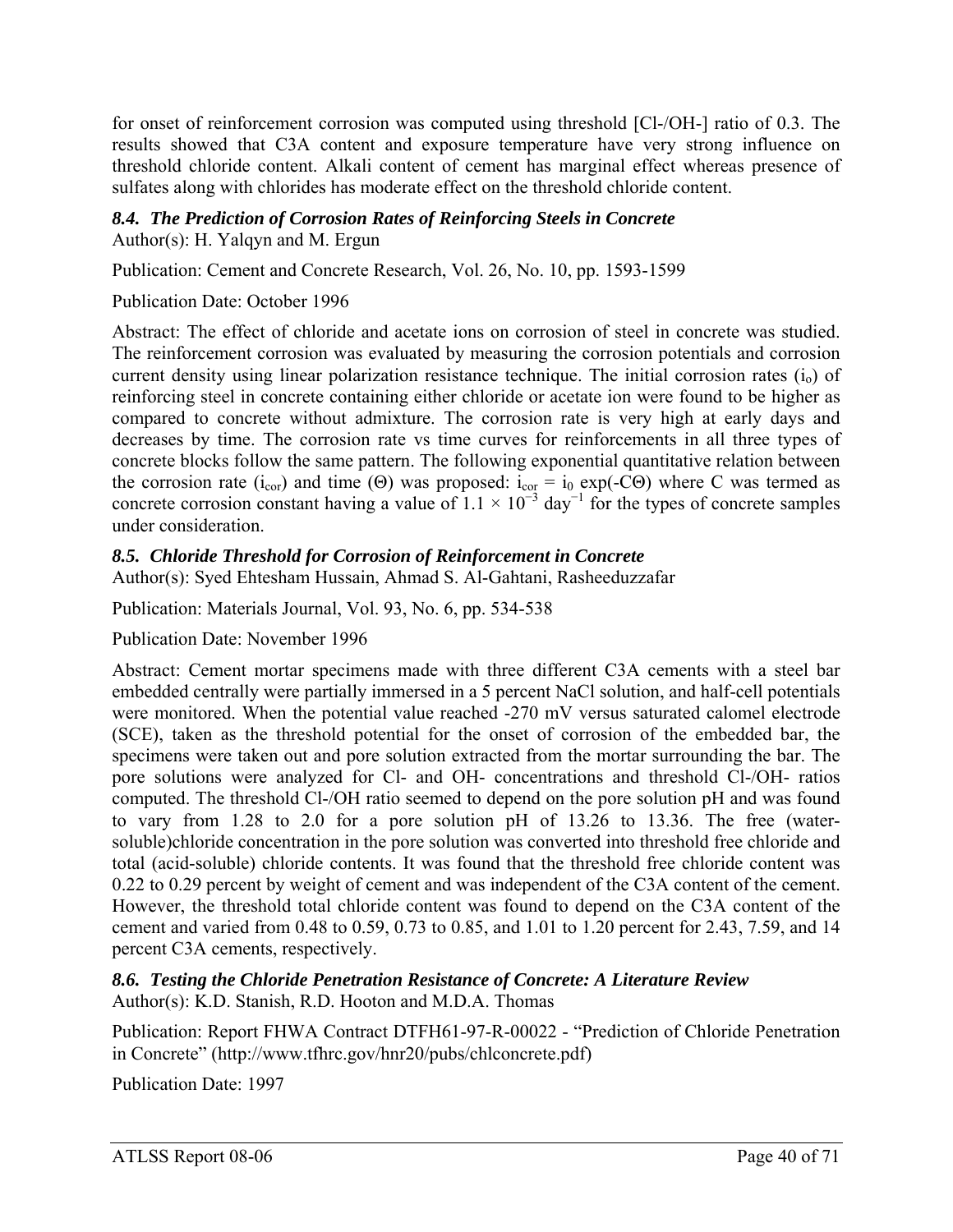Abstract: In this document, a review of the current common methods for determining chloride penetrability of concrete is presented. First, some theoretical background of what influences the penetration of chlorides into concrete is presented in Section 3. The different mechanisms of chloride penetration are presented, followed by a further elaboration of the chloride diffusion theory. The influence of basic properties of concrete on its chloride penetrability is also discussed. In Section 4, individual test procedures are presented. First, the existing long-term procedures are discussed, namely the salt ponding (AASHTO T259) test and the Nordtest (NTBuild 443) bulk diffusion test. The existing short term tests are then presented. For each test, the procedure, the theoretical basis, and any advantages and disadvantages are presented. Also included in this document as an appendix is a glossary of some of the common terms related to chloride ingress testing and measurement.

### *8.7. The Presentation of the Chloride Threshold Level for Corrosion of Steel in Concrete*  Authors: G. K. Glass, N. R. Buenfeld

Publication: Corrosion ScienceVolume 39, Issue 5, , , Pages 1001-1013.

Publication Date: May 1997

Abstract: It has been argued that presenting the chloride threshold level as a free chloride content or chloride to hydroxyl concentration ratio in the pore solution of concrete is an improvement over the more commonly used total chloride content. In this review the basis for this hypothesis is examined. Contrary to expectations, an analysis of the literature suggests that, on balance, bound chloride presents a corrosion risk, an effect which may be due to its contribution to the reservoir of available chloride at the steel concrete interface. Furthermore, the soluble hydroxyl concentration in the pore solution, which is largely determined by the presence of alkali metals, is not an adequate measure of the inhibitive properties of the cement. Its most important property appears to be its ability to resist a fall in pH to values below that required to sustain a passive film. Thus, in terms of currently used representations, chloride threshold levels are best presented as total chloride contents expressed relative to the weight of cement. This may be viewed as the total potential aggressive ion content expressed relative to the total potential inhibitor content. It may be possible to improve this by, for example, expressing the total chloride content relative to the alkaline reserves of the concrete, but further work is needed to confirm this hypothesis.

### *8.8. Modeling the Dynamic Corrosion Process in Chloride Contaminated Concrete Structures*  Author(s): T. Liu, R. W. Weyers

Publication: Cement and Concrete Research, Vol. 28, No. 3, pp. 365-379

### Publication Date: March 1998

Abstract: Corrosion of steel in concrete under service conditions is a process strongly influenced by the dynamics of environmental exposure. A total of 44 simulated bridge deck slabs were cast, and corrosion parameters were measured over a 5-year period. The monitored parameters included corrosion rate (linear polarization technique with and without a guard ring) and the concrete ohmic resistance and temperature. A series of 7 corrosion rates were established by admixing increasing amounts of sodium chloride. A non-linear regression model was developed, which demonstrates that corrosion of steel in concrete in service exposure conditions is a function of the concrete chloride content, temperature and ohmic resistance, and active corrosion time. Corrosion weight loss measurements demonstrated that the average annual corrosion rate is better estimated by the unguarded linear polarization method rather than the guarded ring method.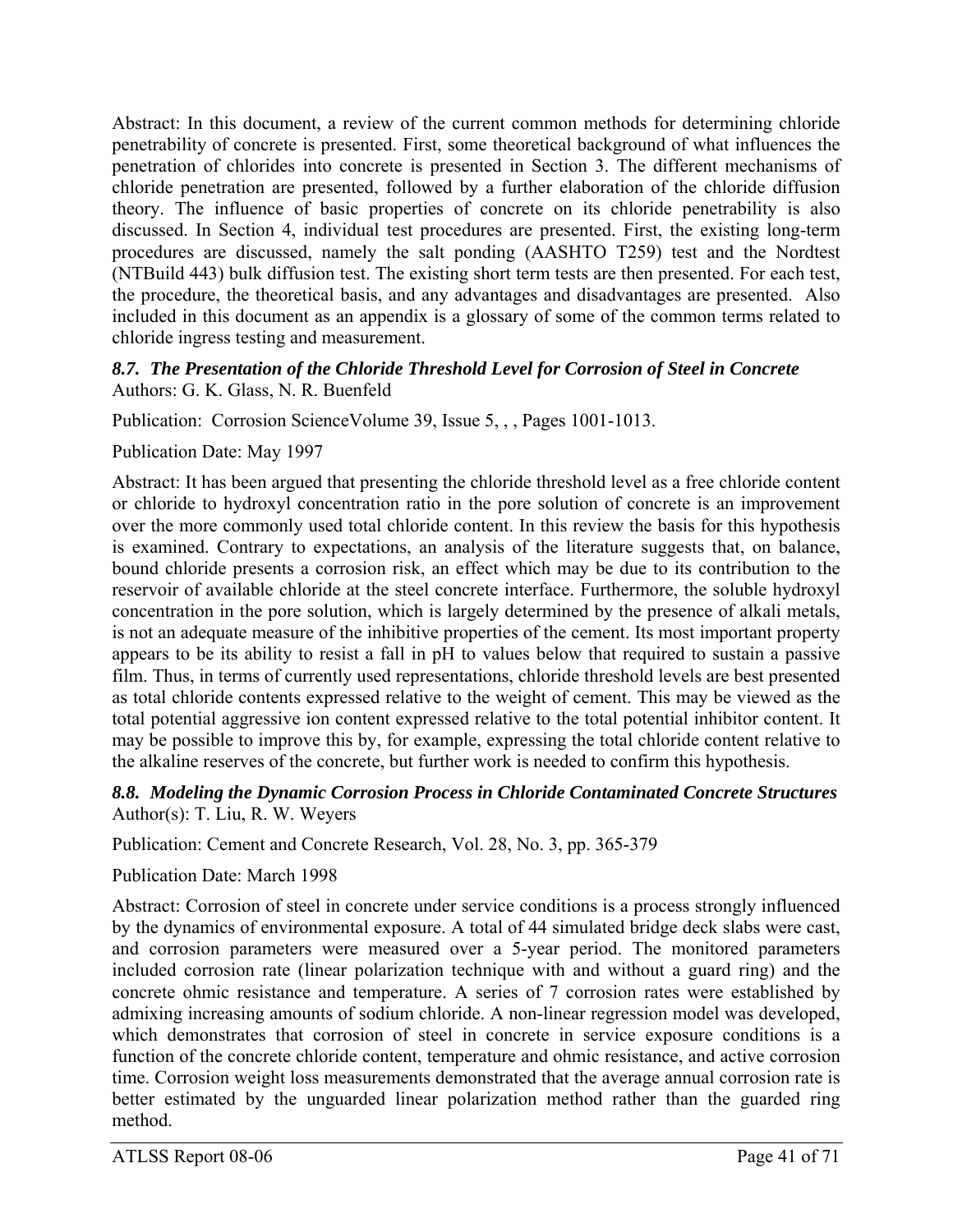### *8.9. Structural Reliability of Concrete Bridges Including Improved Chloride Induced Models*  Author(s): Kim Anh T. Vu, Mark G. Stewart

Publication: Structural Safety, Vol. 22, No. 4, pp. 313-333

Publication Date: 2000

Abstract: A structural deterioration reliability (probabilistic) model has been used herein to calculate probabilities of structural failure. New reinforced concrete corrosion initiation, corrosion rate and time-variant load models are proposed. Three durability design specifications are considered in a lifetime reliability analysis of a RC slab bridge. Time-variant increases in loads are considered also. It was found that the application of de-icing salts causes significant long-term deterioration and reduction in structural safety for poor durability design specifications. A reduced cover or increased water-cement ratio increases failure probabilities. When compared to the case of "no deterioration", it was observed also that the probability of failure only marginally increased for good durability design specifications. The approaches described herein are relevant to other physical infrastructure also.

### *8.10. The Influence of Chloride Binding on the Chloride Induced Corrosion Risk in Reinforced Concrete*

Authors: G. K. Glass, N. R. Buenfeld

Publication: Corrosion Science Volume 42, Issue 2, Pages 329-344.

Publication Date: February 2000

Abstract: Chloride binding by the cement in concrete may affect the rate of chloride ingress and chloride threshold level which in turn determine the time to chloride induced corrosion initiation. In this work, a theoretical assessment of the influence of binding when chloride ingress results from diffusion, is presented. While chloride binding reduces the free chloride content within the concrete, it may increase or decrease the total chloride content depending on the distance from the concrete surface. The total chloride content at the transition between these effects is independent of the period of diffusion and value of the diffusion coefficient. The time to corrosion initiation of embedded steel is dependent on the corrosion risk presented by bound chloride. Bound chloride may participate in corrosion initiation when the establishment of pH gradients are required to sustain passive film breakdown. This is the result of the effect on the pore solution chemistry of the pH dependent solubilities of solid phases containing bound chloride that are very similar to that of calcium hydroxide. In some circumstances, the time to corrosion initiation may be reduced by an increase in binding because of the possible corrosion risk presented by bound chloride.

#### *8.11. Corrosion Inhibition in Concrete Arising From Its Acid Neutralisation Capacity*  Authors: G. K. Glass, B. Reddy, N. R. Buenfeld,

Publication: Corrosion Science Volume 42, Issue 9, Pages 1587-1598.

Publication Date: September 2000

Abstract: It has been postulated that the most important inhibitive property of concrete affecting the level of chloride required to initiate corrosion is its ability to resist a local fall in pH that might otherwise sustain passive film breakdown at a developing pit. In this work a novel technique termed differential acid neutralisation analysis was used to characterise this property. It was noted that many solid phases in hydrated cement paste have pH dependent dissolution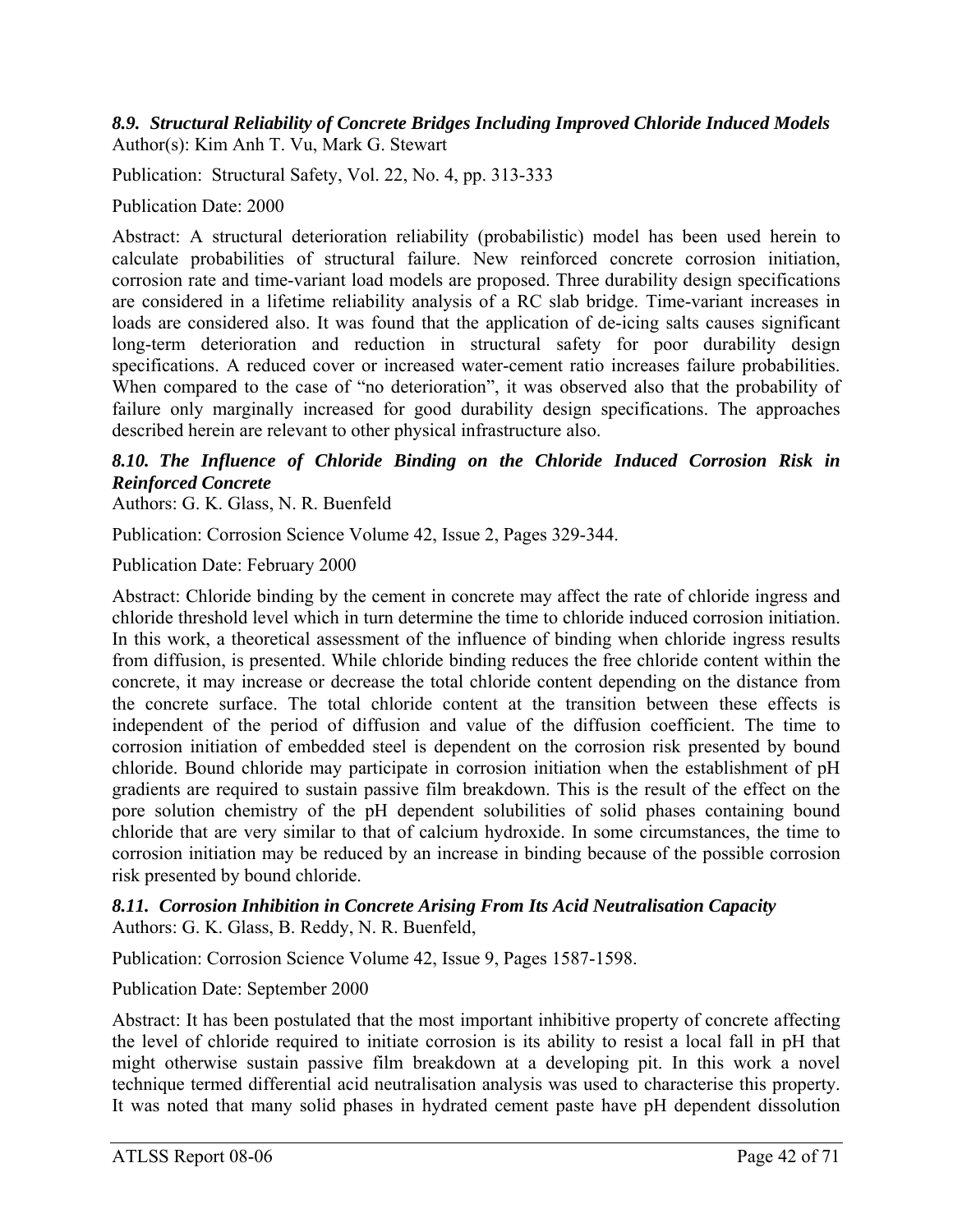characteristics that may strongly influence the pore solution chemistry during corrosion initiation. While the important contribution made by calcium hydroxide has been widely recognised, other reactive hydration products contribute more than 75% of the resistance to a pH reduction to a value of 10. The resistance to a pH reduction (acid neutralisation capacity) to a value between 10 and 11 correlates reasonably well with the available chloride threshold level data. The inhibitive nature of the concrete environment, characterised by its acid neutralisation capacity, depends on the cementitious binder, decreasing in the order  $OPC > SRPC > PFA$ [approximate] GGBS. Care is needed to minimise adverse effects occurring at transient pH values on the steady state data obtained in an acid neutralisation test. However the indications are that differential acid neutralisation analysis may prove to be very effective as an analytical technique.

### *8.12. The Participation of Bound Chloride in Passive Film Breakdown on Steel in Concrete*  Authors: G. K. Glass, B. Reddy, N. R. Buenfeld,

Publication: Corrosion Science Volume 42, Issue 11, Pages 2013-2021.

### Publication Date: November 2000

Abstract: It is well known that solid calcium hydroxide may act to inhibit chloride induced corrosion of steel in concrete. This hypothesis has been recently extended to include the inhibitive and aggressive nature of other solids that exhibit pH dependent dissolution behaviour. Concrete constituents that resist a local fall in pH may inhibit corrosion, while bound chloride released by such a fall may participate in corrosion initiation. In this work the pH dependent solubility of chloride in concrete is demonstrated. It is shown that most of the bound chloride is released as the result of the rapid dissolution of at least two hydrated phases in chloride contaminated OPC concrete. This occurs at pH values that are high (above 11.5) compared to that considered necessary to sustain local passive film breakdown at the site of a nucleating pit. Thus, in theory, the corrosion risk presented by bound chloride at the steel-concrete interface may be very similar to that presented by free chloride.

### *8.13. Round-Robin Test on Chloride Analysis in Concrete-Part I: Analysis of Total Chloride Content*

Author(s): Castellote, M., Andrade, C.

Publication: Materials and Structures, Vol. 34, pp. 532-556

Publication Date: November 2001

Abstract: The present paper gives part of the results of a Round Robin Test on chloride analysis in concrete, carried out by the Technical Committee TC 178-TMC. In this RRT, the analysis of total chloride, free chloride and the colourimetric determination of the front of chlorides in concrete have been tested. This paper reports the results corresponding to total chloride content. Water soluble chloride and colourimetric front are reported respectively in Parts II and III of the paper. A total of 30 laboratories around the world have participated in this RRT, and a total determination of 64 different analyses on triplicate specimens have been carried out. The procedure for the analysis of total chloride has been divided into two steps: extraction and analysis, discriminating the reliability of the procedure followed in each of them. Two different methods of extraction of total chloride from the solid sample (A1 and A2) as well as six different forms of analysing the resulting liquids (C1 to C6) have been tested. It was also decided that other methods could also be used to the choice of each laboratory, as "other methods" (A3 and C7 for extraction and analysis respectively). (The complete recipes of these methods can be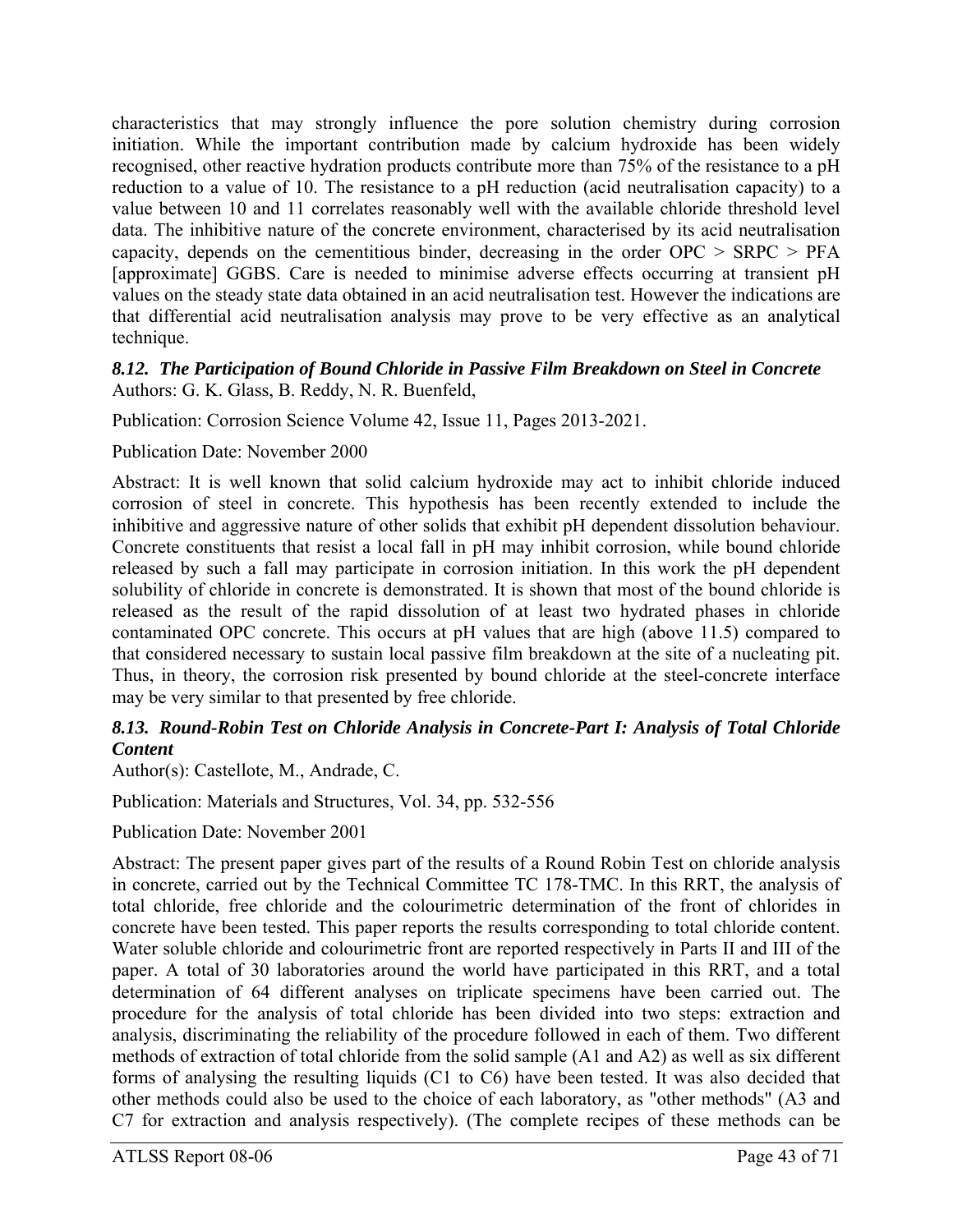found in Annex 1 of the paper.) The statistical treatment of the data has been carried out according to the International Standard ISO 5725-1981 (F) for the determination of the reliability of testing methods: "Determination of the repeatability and reproducibility by Round Robin tests". As a final result the methods of extraction and analysis recommended for total chlorides have been the following: C1-C1, A2-C4., A2-C7, A3-C4. and A3-C7.

### *8.14. Round-Robin Test on Chloride Analysis in Concrete-Part II: Analysis of Water Soluble Chloride Content*

Author(s): Castellote, M., Andrade, C.

Publication: Materials and Structures, Vol. 34, pp. 589-598

Publication Date: December 2001

Abstract: In Part I of this paper, general trends in the realization of this Round Robin Test on chloride analysis in concrete (carried out as part of the work developed by the Technical Committee TC 178-TMC), as well as the results corresponding to total chlorides were given. The present paper reports the results corresponding to the extraction of water soluble chlorides. Results concerning the determination of the penetration front of chlorides by colourirnetric techniques will be given in Part III. A total of 30 different laboratories around the world have participated in this Round Robin Test. All of them have performed analyses of total chlorides, having performed 64 different determinations of total chlorides in triplicate specimens. Among them, 20 laboratories have analysed water soluble chlorides. The total number of different determination of free chlorides, in triplicate specimens, has been of 37. Concerning the colourimetric method, 7 laboratories have taken part in the determinations, being the total number of different determinations of the colourimetric front, of 10. Two different methods of extraction from the solid sample (B1 and B2) have been tested. It was also decided that other methods could also be used to the choice of each laboratory, as "other methods" (I33). (The complete recipes of these methods can be found in Annex 1. The statistical treatment of the data has been carried out according to the International Standard ISO 5725-1981 (F) for the determination of the reliability of testing methods: "Determination of the repeatability and reproducibility by Round Robin tests". Finally, it has been concluded that both methods, B1 and B2, are reliable enough to extract water soluble chlorides from concrete. However the method that each laboratory currently uses (other methods) is not recommendable.

*8.15. A Method of Ranking the Aggressive Nature of Chloride Contaminated Concrete*  Authors: G. Sergi, G. K. Glass,

Publication: Corrosion Science Volume 42, Issue 12, , Pages 2043-2049.

Publication Date: December 2000

Abstract: In this work, previously reported titration data obtained on cement pastes and concretes are analysed. It is postulated that the inhibitive nature of concretes may be quantified by titrating a ground suspension to the endpoint indicated by phenolphthalein while the aggressive chloride content may be determined from the soluble chloride at the endpoint of this titration. Thus, the aggressive nature of chloride contaminated concrete may be ranked using the ratio of the extracted chloride to acid neutralisation capacity. Not only is there a theoretical justification for this, but it is relatively simple to determine.

### *8.16. Chloride-Induced Corrosion of Reinforced Concrete Bridge Decks*  Author(s): Mumtaz Kassir, Michel Ghosn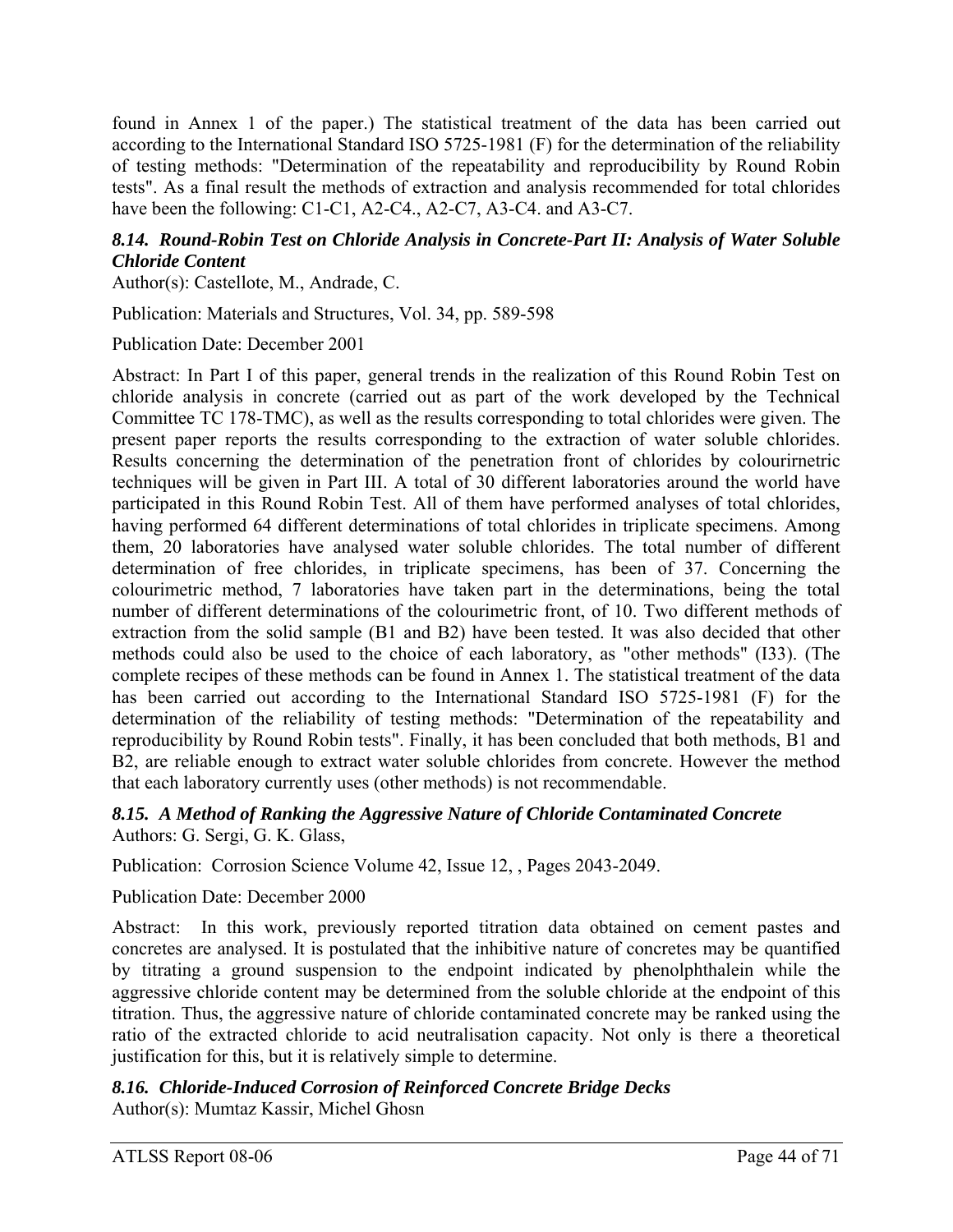Publication: Cement and Concrete Research, Vol. 32, No. 1, pp. 139-143

Publication Date: January 2002

Abstract: A closed-form solution is developed to predict the corrosion initiation time of reinforced concrete bridge decks using measured time varying surface chloride accumulations. The data base for the surface chlorides are core measurements at a shallow depth below the surface of 15 bridge decks in the snow belt region. The data base was collected during the bridges' biennial inspections over a period of 15 years. Regression analysis is used to represent the surface chlorides by an exponential variation with time. The time predicted to initiate corrosion is computed for different values of the effective diffusion coefficient and the concrete cover thickness. The results are compared to the constant surface accumulation model commonly used in the literature. As expected, the corrosion initiation based on constant chloride accumulation at the surface is faster (in some case by up to 100%) than the initiation time calculated from actual chloride concentration data. Such results are useful for the realistic estimation of the service lives of bridge decks and for scheduling bridge deck maintenance and rehabilitation programs.

### *8.17. Analysis of Total Chloride Content in Concrete Recommendation*  Author(s): RILEM Technical committee 178

Publication: Materials and Structures, Vol. 35, No. 253, pp. 583-585

Publication Date: November 2002

Abstract: The present recommendation is the result of a Round-Robin Test on chloride analysis in concrete, carried out by the Technical Committee TC 178-TMC. A total of 30 laboratories around the world have participated in this RRT and 64 different analyses on triplicate specimens for three different chloride contents have been carried out. The procedure for the analysis of total chloride has been divided in two steps: extraction and quantification, being able to discriminate the reliability of the procedure followed in each of them. Two different methods of extraction of total chloride from the solid sample as well as six different forms of analysing the resulting liquids have been tested. It was also decided that other methods could also be used to the choice of each laboratory. The complete recipes and results including the statistical analysis can be found in [1]. Other round-robin tests can be found in [2, 3], being presently one the largest ever performed.

#### *8.18. Analysis of Water Soluble Chloride Content in Concrete Recommendation*  Author(s): RILEM Technical committee

Publication: Materials and Structures, Vol. 35, No. 253, pp. 586-588

Publication Date: November 2002

Abstract: As chloride ions in concrete are partially bound with the solid phases, only the socalled free chlorides are a risk of reinforcement corrosion. However, there are experimental difficulties of an accurate measurement of either bound or free chlorides due to: a) their relation is not constant as it evolves with time and temperature; b) there are no reliable analytical methods of quantification of bound chlorides. For free chlorides, it is generally accepted that the squeezing of hardened pastes of concretes gives the best approximation to the chloride ionic concentration existing in capillary pores [1-5]. Due to the complexity of this technique, and to its difficulty to be applied to concrete samples, methods based on leaching have been tried [6, 7]. The present recommendation is the result of a Round Robin Test on chloride analysis in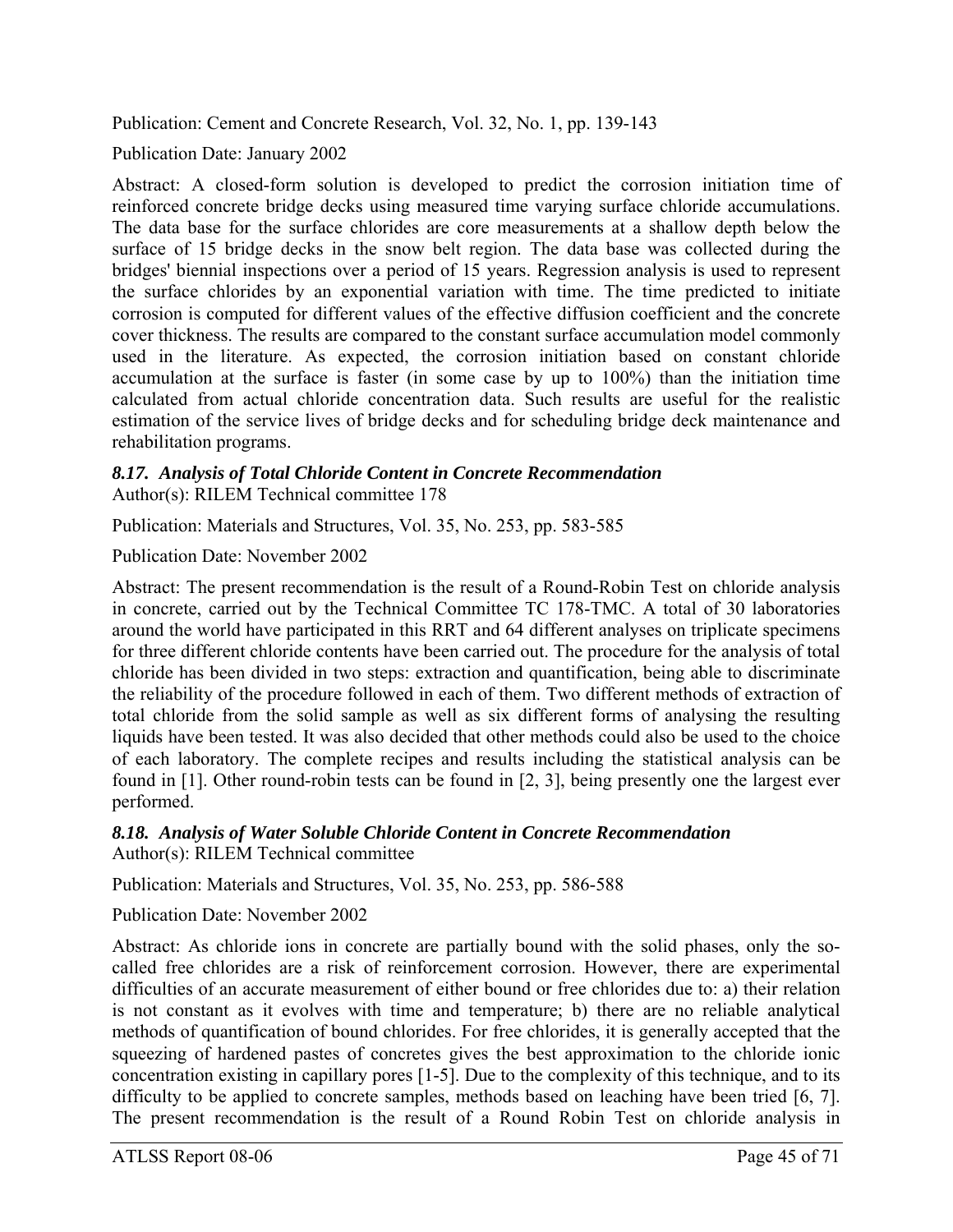concrete, carried out by the Technical Committee TC 178-TMC. A total of 20 laboratories around the world have participated in this part of the RRT, making a total of 37 determinations of free chlorides in triplicate specimens for three different chloride concentrations. Two different methods of extraction of water soluble chlorides from the solid sample [6] and [7] were tested, taking as the target values those obtained by squeezing the powdered samples by applying high pressure. It was also decided that other methods could also be used to the choice of each laboratory. The complete recipes and all the results including the statistical analysis can be found in [8]. As a final result, the two methods proposed were considered to be a suitable reference for extracting water soluble chlorides. However, provided that the method given in [6] is easier to perform, it has been considered to take it as the reference method for extraction of free chlorides, and is the only one described in the present recommendation.

### *8.19. Prediction of Chloride Ions Ingress in Uncracked and Cracked Concrete*

Author(s): Mohamed Boulfiza, Koji Sakai, Nemkumar Banthia

Publication: Materials Journal, Vol. 100, No. 1, pp. 38-48

Publication Date: January 2003

Abstract: The ingress of chloride ions into concrete plays a crucial role in reinforcing bar corrosion and, hence, for the durability and life of a structure. The problem is more acute once cracking has occurred. This paper presents mathematical models and numerical simulations for water movement and chloride ions ingress by diffusion and advection in cracked and uncracked concrete under saturated or unsaturated conditions. It has been shown that water movement at a crack is very sensitive to its saturation level and chloride ions ingress is also significantly affected by the presence of cracks. Empirical equations for the determination of chloride ions diffusion coefficients have also been proposed for a wide range of w/c ratios based on a comprehensive database and sample design nomographs for concrete cover shown.

# *8.20. A Method for Measuring the Chloride Threshold Level Required to Initiate Reinforcement Corrosion in Concrete*

Author(s): Nygaard, P. V., Geiker, M. R.

Publication: Materials and Structures, Vol. 38, pp. 489-494

Publication Date: May 2005

Abstract: Information on the chloride threshold level that is necessary to initiate corrosion of steel reinforcement in concrete is required for service life calculations and performance testing of concrete. This paper proposes a method for determining the chloride threshold level causing the corrosion of steel in concrete. The method takes into account the need for accelerated chloride ingress and limitation of possible corrosion of steel parts not intended to act as anode.

### *8.21. Potentiostatic Study of Reinforcing Steel in Chloride Contaminated Concrete Powder Solution Extracts*

Author(s): Chetan Kapat, Bulu Pradhan, B. Bhattacharjee

Publication: Corrosion Science, Vol. 48, No. 7, pp. 1757-1769

Publication Date: July 2006

Abstract: This paper presents the findings of an experimental investigation of potentiostatic study on reinforcing steel in chloride contaminated concrete powder solution extracts. Various zones of corrosion for the steel reinforcement at various chloride levels have been identified. In addition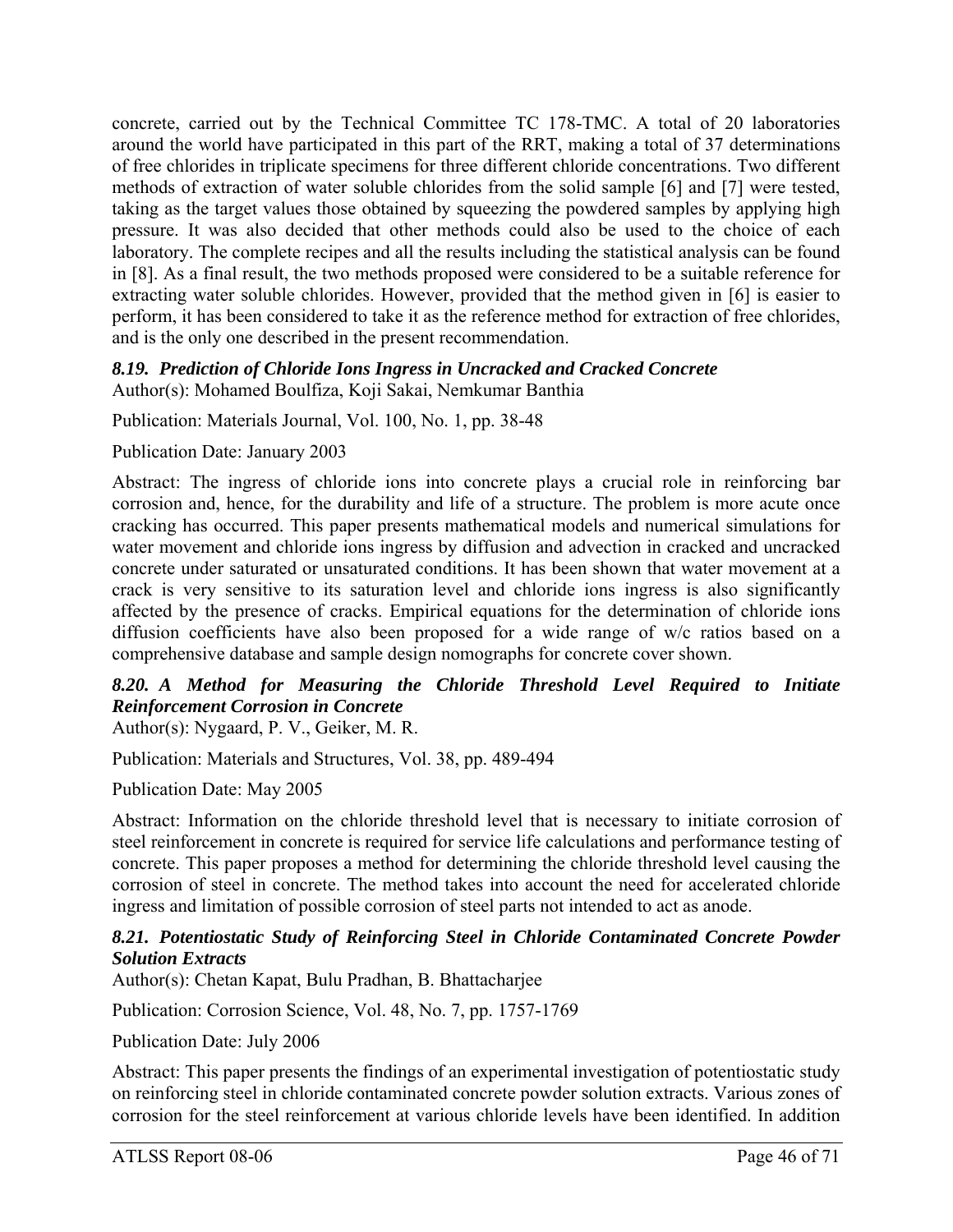the chloride concentration and pH value of these solutions were also measured. The major test variables include steel type, w/c ratio, cement content, and admixed chloride content.

### *8.22. Round-Robin Test on Methods for Determining Chloride Transport Parameters in Concrete*

Author(s): Castellote, M., Andrade, C.

Publication: Materials and Structures, Vol. 39, pp. 955-990

Publication Date: October 2006

Abstract: This paper presents the results of a Round-Robin Test on methods for determining chloride transport parameters in concrete, carried out by the Technical Committee TC 178-TMC: ''Testing and Modelling Chloride Penetration in Concrete'' in which 27 different laboratories around the world have participated, using 13 different methods, in triplicate specimens, for 4 different mixes of concrete cast with different binders. Four different groups of methods have been tested: Natural diffusion methods (D), Migration methods (M), Resistivity methods (R) And Colourimetric methods (C). The statistical treatment of the data has been carried out according to the International Standard ISO 5725-2:1994 for the determination of the accuracy (trueness and precision) of measurement methods and results. Part 2: Basic method for the determination of the repeatability and reproducibility of a standard measurement method. In order to make an evaluation of these methods, four indicators have been identified and within each of them, several sub-indicators have been assigned. According to this system of classification, the methods have been classified following each indicator (trueness, precision, relevance and convenience), and also globally, by assigning different factors of importance, F.I., to the different indicators.

### *8.23. Methods of Obtaining Pore Solution from Cement Pastes and Mortars for Chloride Analysis*

Author(s):L.J. Buckley, M.A. Carter, M.A. Wilson, J.D. Scantlebury

Publication: Cement and Concrete Research, Vol. 37, No. 11, pp. 1544-1550

Publication Date: August 2007

Abstract: Two techniques for the recovery of pore solution from cement mortars are examined: pore solution expression and miscible displacement using a high pressure permeameter. In the former, the pore solution is expressed from the mortar by crushing; in the latter, it is eluted from the mortar over 30 min by miscible displacement with water. Experimental results are presented for a range of cement pastes and mortars into which known amounts of chloride ion have been incorporated by using sodium chloride solution as the mix water. The results show that both eluted and expressed solutions exhibit a decrease in chloride ion concentration as the cement matrix ages, with the elution method showing a greater sensitivity to mix composition. Both methods show a decrease in chloride concentration as the water: cement ratio of the mix is increased. Overall, the high pressure elution method is capable of recovering a significantly higher proportion of the incorporated chloride. The application of these techniques to pore solution analysis is discussed.

*8.24. Chloride-Induced Corrosion in Insufficiently Grouted Post Tensioned Concrete Beams*  Author(s): Ha Minh, Hiroshi Mutsuyoshi, Hirotsugu Taniguchi,

Publication: Journal of Structural Engineering, Vol. 20, No. 1, pp. 85-91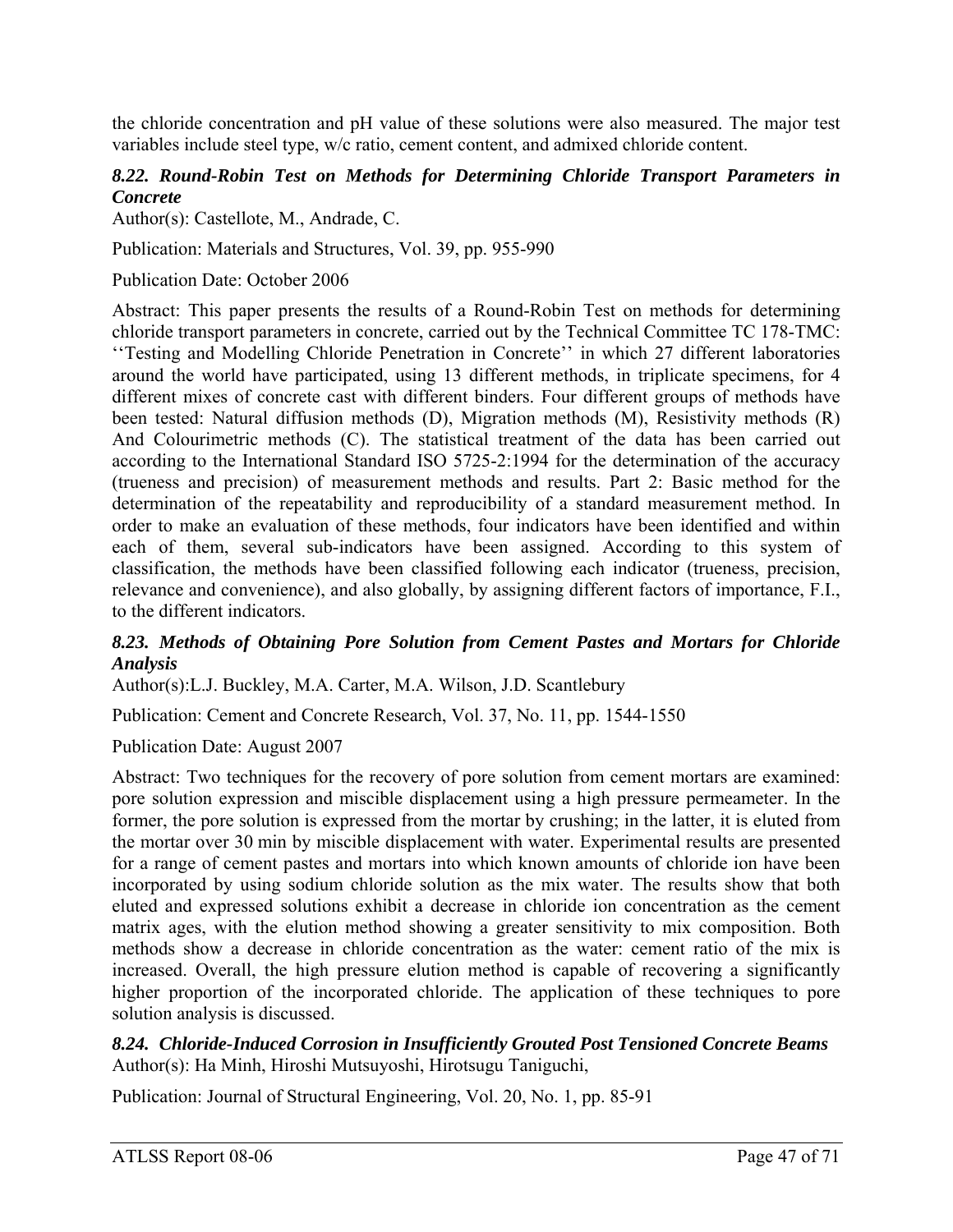#### Publication Date: January 2008

Abstract: An experimental program was carried out to clarify the effect of chloride-induced corrosion on posttensioned concrete (PC) beams under different grout conditions using the electrically accelerated corrosion testing method. A series of accelerated corrosion tests were performed to evaluate the influence of insufficient grout condition on corrosion of sheath and prestressing tendon. The radial pressure surrounding the sheath during the corrosion process was also investigated. After a period of accelerated corrosion, the mechanical behavior of the deteriorated PC beams was clarified through loading tests. Prestressing tendon corrosion and its correlation with beam load-carrying capacity was also investigated. The results of the experiments demonstrate a significant influence of corrosion of sheath and prestressing tendon on load-carrying capacity of PC beams. The width of the corrosion crack in PC beams increases with grout filling level inside the sheath. The presence of water inside the sheath leads to increased rates of corrosion of the sheath and prestressing tendon, resulting in an earlier deterioration in the load-carrying capacity of PC beams.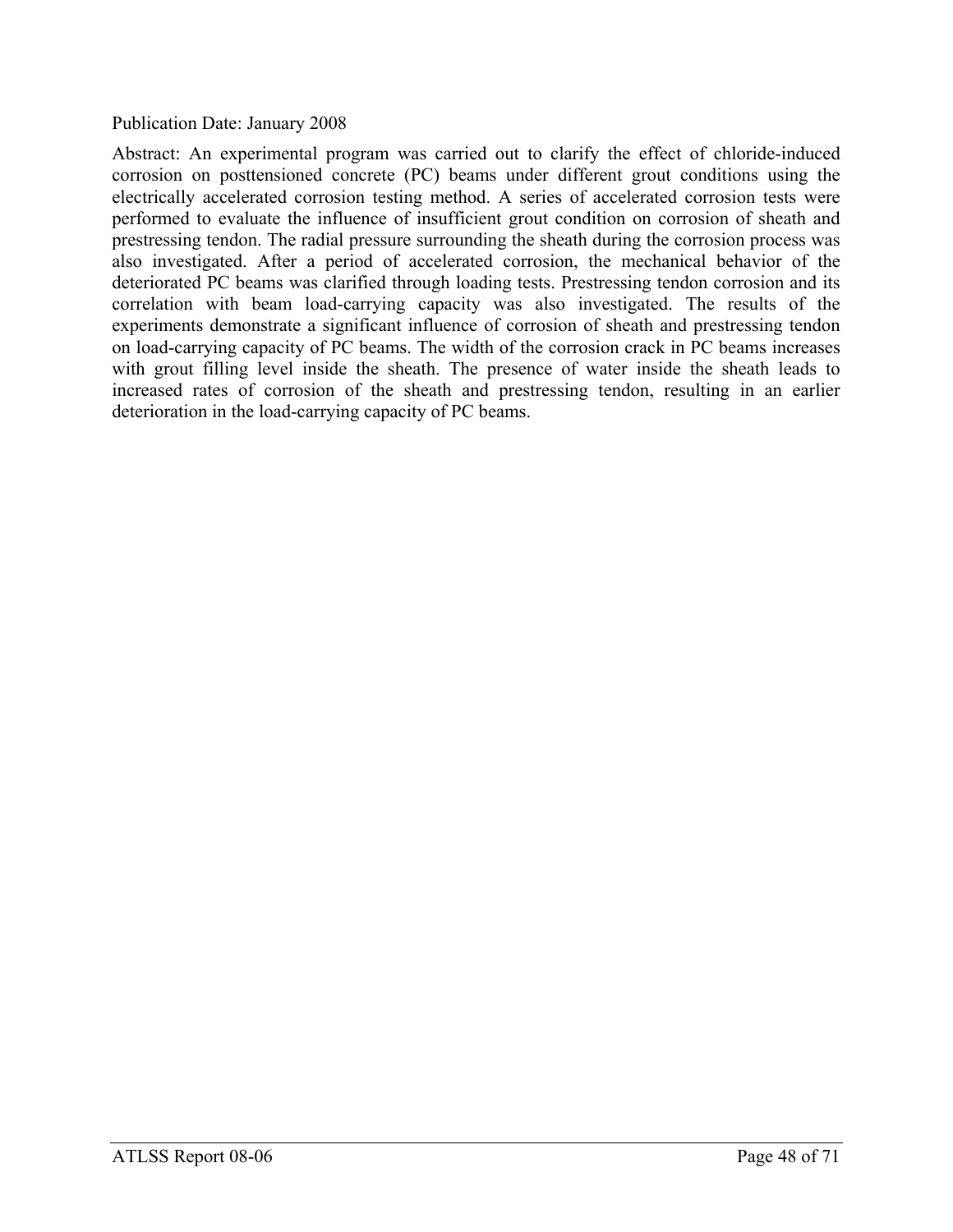### **9. Publications Related to Carbonation of Concrete**

This chapter summarizes the effects of carbonation on concrete members.

#### *9.1. Damage Caused By Carbonation of Reinforced Concrete*  Author(s): L.J.Parrott

Publication: Materials and Structures, Vol. 23, No. 135, pp. 230-234

Publication Date: May 1990

Abstract: Damage that can result from the carbonation of concrete cover and subsequent corrosion of the reinforcement is outlined. The factors influencing carbonation and corrosion are briefly reviewed. Measurement methods for field and laboratory assessments of carbonation, corrosion and damage are described. These methods are linked to a simple classification system for carbonation-induced damage and recommendations for further action.

# *9.2. Nonlinear Coupling of Carbonation and Chloride Diffusion in Concrete*

Author(s): W. Puatatsananon, V. E. Saouma

Publication: Journal of Materials in Civil Engineering, Vol. 17, No. 3, pp. 264-275

Publication Date: May 2005

Abstract: External reinforced concrete elements exposed to chloride and/or  $CO<sub>2</sub>$  will eventually have a lower pH, which in turn will depassivate the reinforcement and initiate corrosion, thus causing spalling. This paper seeks to address the complex multiphysics nature of concrete environmental damage, which is governed by coupled nonlinear partial differential equations. Heat, relative pore humidity, chloride, and carbonation are all implemented in a two-dimensional coupled nonlinear finite-difference code. Coupling between carbonation and chloride diffusion is explored in the context of both homogeneous and heterogeneous concrete models. Numerical simulations results are presented.

#### *9.3. The Experimental Investigation of Concrete Carbonation Depth*  Author(s): Cheng-Feng Chang, Jing-Wen Chen

Publication: Cement and Concrete Research, Vol. 36, No. 9, pp. 1760-1767

Publication Date: September 2006

Abstract: Phenolphthalein indicator has traditionally been used to determine the depth of carbonation in concrete. This investigation uses the thermalgravimetric analysis (TGA) method, which tests the concentration distribution of Ca(OH)2 and CaCO3, while the X-ray diffraction analysis (XRDA) tests the intensity distribution of Ca(OH)2 and CaCO3. The Fourier transformation infrared spectroscopy (FTIR) test method detects the presence of C–O in concrete samples as a basis for determining the presence of CaCO3. Concrete specimens were prepared and subjected to accelerated carbonation under conditions of 23 °C temperature, 70% RH and 20% concentration of CO2. The test results of TGA and XRDA indicate that there exists a sharp carbonation front. Three zones of carbonation were identified according to the degree of carbonation and pH in the pore solutions. The TGA, XRDA and FTIR results showed the depth of carbonation front is twice of that determined from phenolphthalein indicator.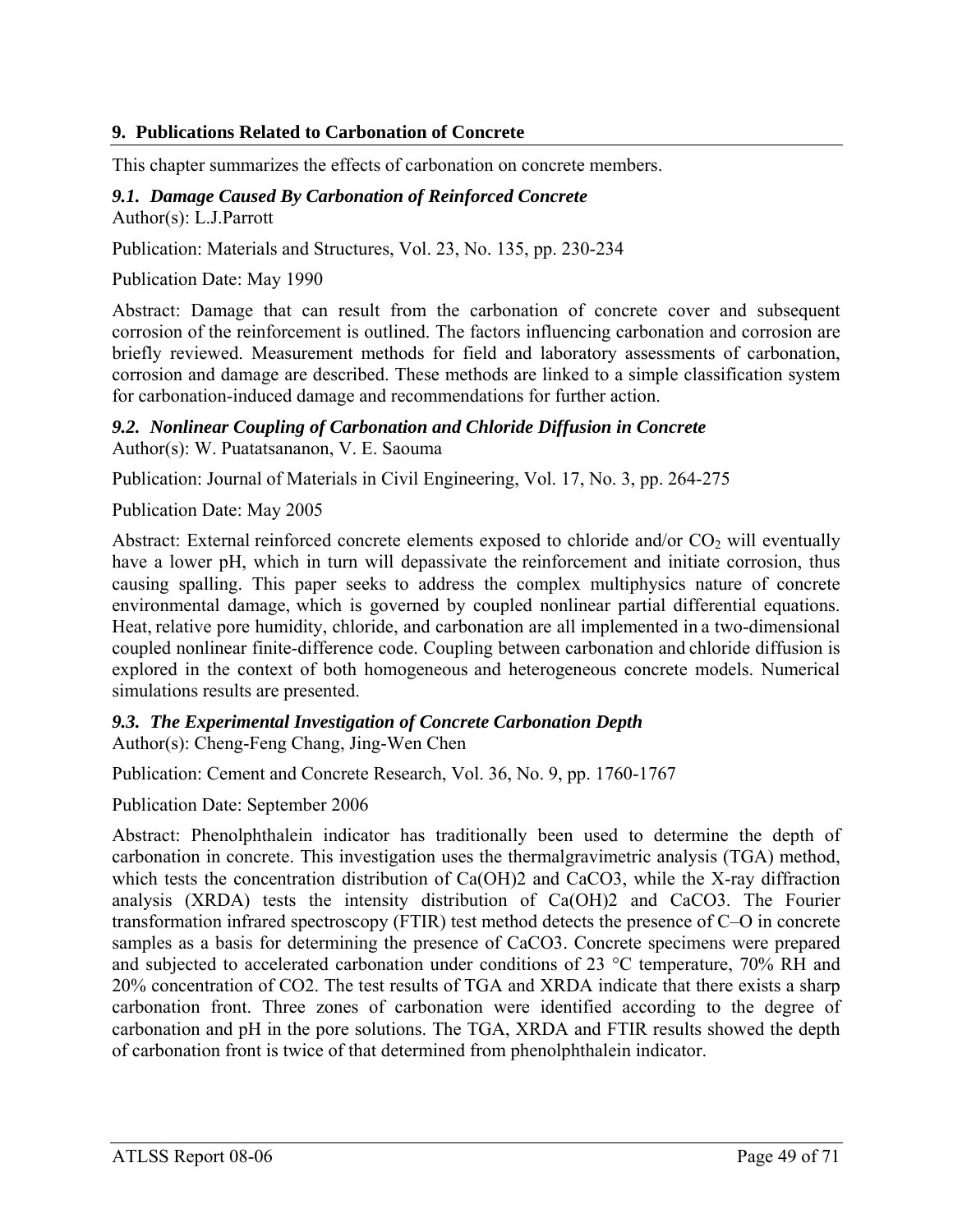### *9.4. Performance of a Penetrating Corrosion Inhibitor in Concrete Affected by Carbonation-Induced Corrosion*

Author(s): R. Heiyantuduwa, M. G. Alexander, J. R. Mackechnie

Publication: Journal of Structural Engineering, Vol. 18, No. 6, pp. 842-850

### Publication Date: November 2006

Abstract: The performance of an organic, penetrating corrosion inhibitor in reducing the rate of corrosion and delaying the onset of corrosion in carbonated concrete was investigated. Laboratory trials were undertaken on specimens treated with the corrosion inhibitor before and after accelerated carbonation. Corrosion monitoring was undertaken for 11 months measuring corrosion rate, rebar potential, and resistivity. Results indicate that the penetrating corrosion inhibitor is capable of reducing corrosion rates and delaying the onset of corrosion under carbonation conditions. The effectiveness of the inhibitor was also assessed on site structures exhibiting severe carbonation-induced corrosion. Corrosion monitoring on site was done for a period of nine months. Findings from site studies confirmed that surface application of the corrosion inhibitor significantly reduced the corrosion rate of reinforcement embedded in carbonated concrete when compared with untreated elements.

#### *9.5. Accelerated Protocol for Measurement of Carbonation Through a Crack Surface*  Author(s): Laura Sullivan-Green, William Hime, Charles Dowding

Publication: Cement and Concrete Research, Vol. 37, No. 6, pp. 916-923

Publication Date: June 2007

Abstract: This paper introduces a method for accelerating experiments to quantify gaseous carbonation of cementitious materials through a sheltered crack surface. To date the majority of measurements of carbonation have focused upon the determination of the carbonation reaction through an open material face with no restriction to gaseous exposure. Experiments to determine the extent of carbonation through a crack surface can verify the extent to which restrictions of gaseous exposure can alter rates of carbonation into the crack surface as well as the depth into the crack to which the reaction occurs. The paper demonstrates that with experimental data the accelerated protocol can produce differences in outcomes in time intervals that are short relative to those in which the reaction occurs naturally. The experiment conducted to demonstrate the viability of the accelerated protocol involved measuring differences in the penetration of carbonation into the crack surface that resulted from differences in crack width. A byproduct of this experiment was a measurement of the depth into the crack (from the material face) to which carbonation occurs. It is not the intent of the paper to develop a theory of rates of carbonation, but rather to demonstrate that statistical differences are obtainable with the accelerated protocol

### *9.6. Permeability Characteristics of Carbonated Concrete Considering Capillary Pore Structure*

Author(s): Ha-Won Song, Seung-Jun Kwon

Publication: Cement and Concrete Research, Vol. 37, No. 6, pp. 909-915

Publication Date: June 2007

Abstract: During carbonation process, the calcium phases present in cement are attacked by  $CO<sub>2</sub>$ and converted into CaCO<sub>3</sub> and the permeability of concrete is changing due to the change in porosity. The rate of carbonation depends upon porosity and moisture content of the concrete.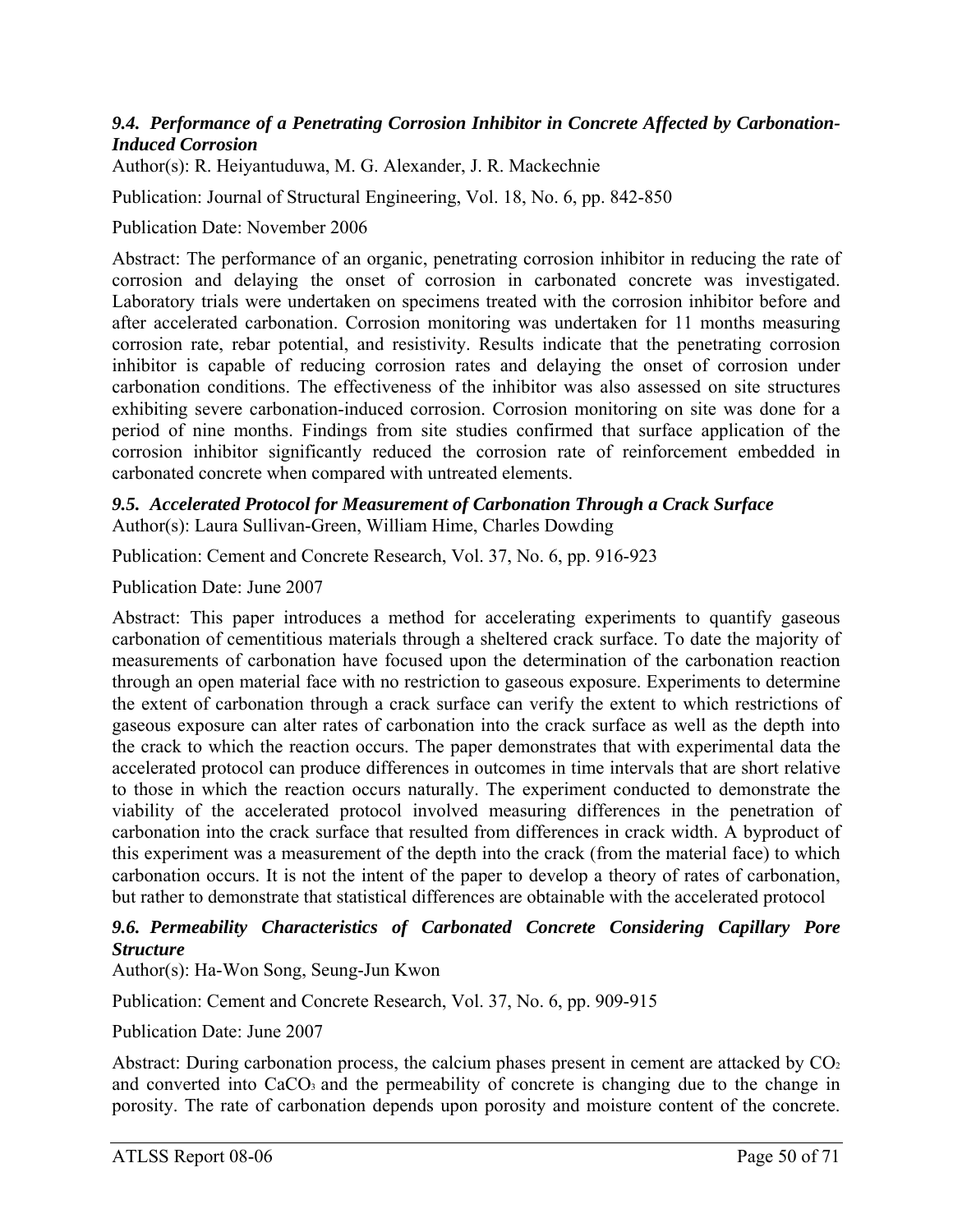Especially in underground reinforced concrete structures, the interior portion of concrete surface may be exposed to carbonation and the exterior portion of concrete surface exposed to wet soil or underground water. As carbonation proceeds from outer surface into internal portion of concrete, microstructure is also changed continuously from outer surface into internal portion of concrete. Even the deteriorations in the structures due to the carbonation have been reported more, research on permeability characteristics of concrete considering carbonation and micro-structural information is very scarce. In this study, the permeability coefficient in carbonated concrete is derived by applying a capillary pore structure formation model in carbonated cement mortar and assuming that aggregates do not affect carbonation process in early-aged concrete as a function of porosity. The permeability obtained from the micro-level modeling for carbonated concrete is verified with the results of accelerated carbonation test and water penetration test in cement mortar.

### *9.7. Measurement Methods of Carbonation Profiles in Concrete: Thermogravimetry, Chemical Analysis and Gammadensimetry*

Author(s): Géraldine Villain, Mickaël Thiery, Gérard Platret

Publication: Cement and Concrete Research, Vol. 37, No. 8, 1182-1192

Publication Date: August 2007

Abstract: This paper deals with two experimental methods to determine carbonation profiles in concrete. Gammadensimetry is a non-destructive test method able to measure the total penetrated CO2 and to monitor the carbonation process during laboratory accelerated tests. The second method is thermogravimetric analysis (TGA) supplemented with chemical analysis (CA): as TGA is performed on a small mortar sample not representative of the whole tested concrete, CA is needed to proportion the sample cement content, the sand content and to correct the TGA results becoming thus representative of the concrete mix. Consequently, TGA-CA gives accurate quantitative profiles in carbonated cementitious materials. Results are reported for an ordinary Portland cement paste, and three concrete mixes, containing siliceous or calcareous aggregates. The CO2 mass loss due to carbonation occurs from 530 to 950 °C, which overlaps the temperature range of the calcareous aggregate dissociation. To solve the problem, the origin of CaCO3 is carefully analyzed. Calcium carbonate ensuing from C–S–H carbonation dissociates in a lower temperature range than the more stable one ensuing from portlandite carbonation and from limestone, which enables C–S–H carbonation to be distinguished from calcareous aggregates. Therefore, TGA-CA allows the CaCO3 ensuing from C–S–H carbonation to be measured and to calculate the portlandite degraded by carbonation. Thus, the total calcium carbonates profiles can be deduced even when calcareous aggregates is present in the concrete mix.

### *9.8. Effect of Carbonation on Concrete Bridge Service Life*

Author(s): Lakshmy Parameswaran, Ram Kumar, G. K. Sahu

Publication: Journal of Structural Engineering, Vol. 13, No.1, pp. 75-82

Publication Date: January 2008

Abstract: An increase in the number of distressed bridges and the limited financial resources emphasize the need for an efficient bridge management system (BMS) for India. Assessment of the remaining life of bridges becomes an essential step in BMS, which involves modeling of complex deterioration mechanisms in concrete due to chemical attacks, such as carbonation, chloride, sulfate, and so on. Lack of information on material properties used in bridge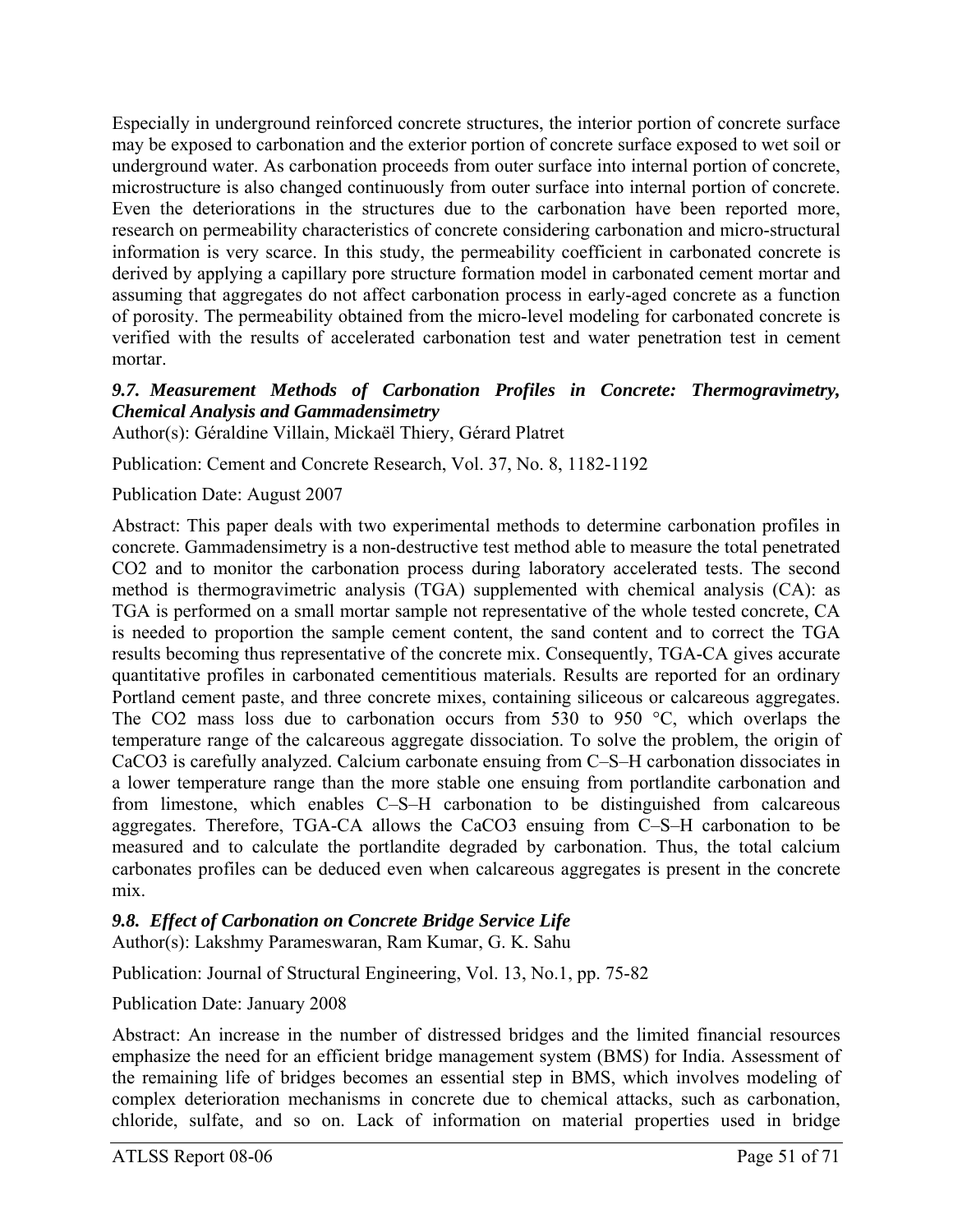construction, construction techniques, exposure condition, and maintenance quality adopted make the remaining life assessment of bridges more complicated. Therefore, a parametric study has been carried out to understand the deterioration of concrete bridges due to carbonation. Effect of carbonation on the initiation and propagation time of corrosion was also included in the study. Based on the study, modifications are suggested in the clauses of Indian concrete bridge design standard IRC: 21 (2000) so as to enhance the service life of bridges.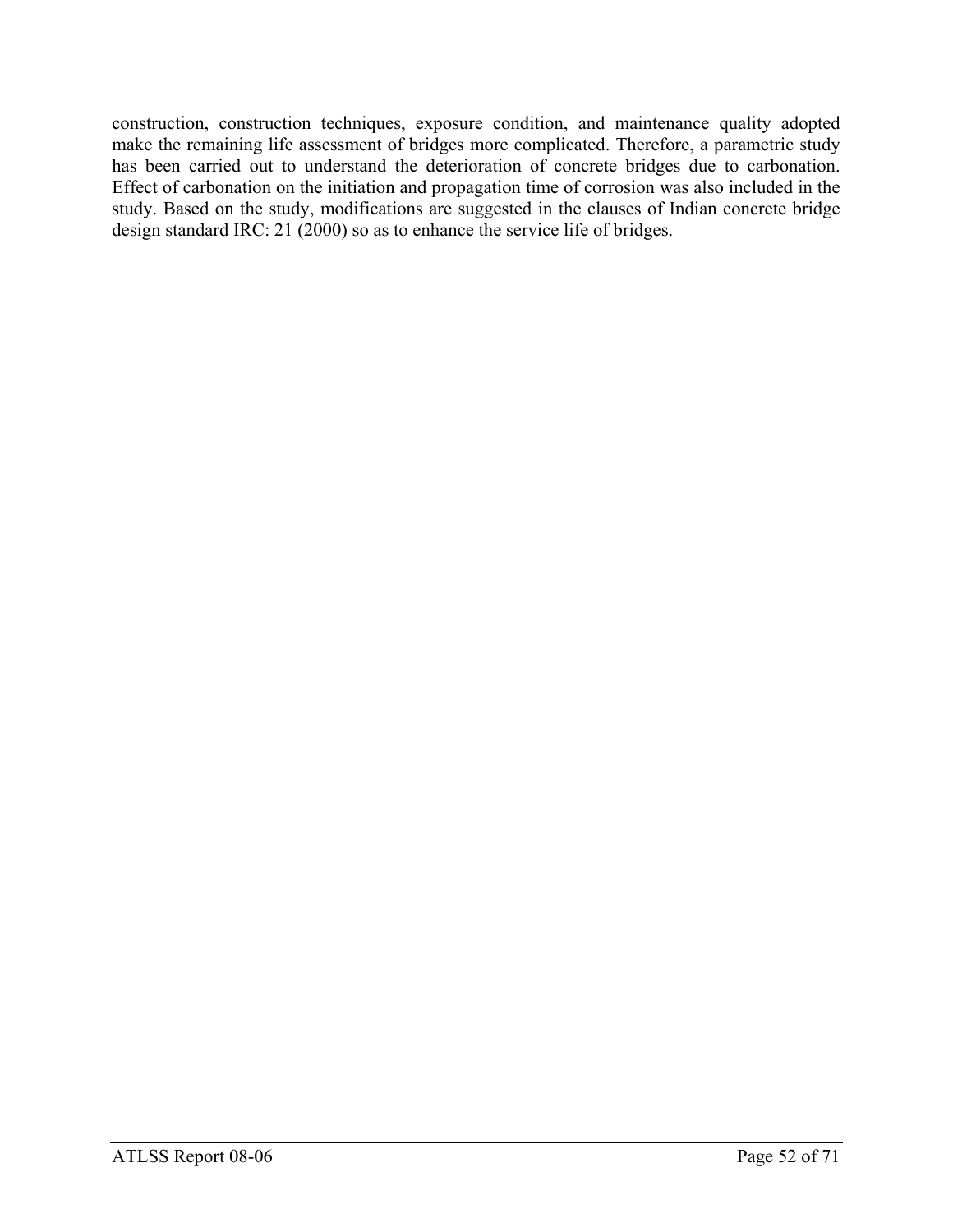### **10. Non-Destructive Evaluation Techniques**

### *10.1. Nondestructive Techniques to Investigate Corrosion Status in Concrete Structures*  Author(s): Nicholas J. Carino

Publication: Journal of Structural Engineering, Vol. 13, No. 3, pp. 96-106

Publication Date: August 1999

Abstract: A critical step in selecting the most appropriate repair strategy for a distressed concrete structure is to determine the corrosion status of reinforcing bars. Because of the complexity of the corrosion process, it is prudent to involve personnel who are experienced in the corrosion of steel in concrete. The corrosion engineer may employ a variety of tools to help make an assessment of the corrosion conditions. This paper provides an overview of the corrosion of steel in concrete and presents some nondestructive electrochemical tools that are commonly used in corrosion investigations. The objective is to provide the repair specialist with basic information to allow effective communication with the corrosion engineer. Electrochemical principles involved in the corrosion of steel in concrete are reviewed. Subsequently, the half-cell potential method, the concrete resistivity test, and the linear polarization method are discussed. The principles of operation and the inherent limitations of these methods are emphasized.

#### *10.2. Corrosion Detection of Steel Cables using Time Domain Reflectometry*  Author(s): Wei Liu, Robert G. Hunsperger, Michael J. Chajes

Publication: Journal of Structural Engineering, Vol. 14, No. 3, pp. 217-223

Publication Date: May 2002

Abstract: Corrosion of steel cables and reinforcing steel in concrete structures is a major cause of structural deterioration. The current methods for corrosion detection suffer from several significant drawbacks. In this paper, a nondestructive evaluation technique is developed that is capable of determining the location and severity of corrosion of embedded or encased steel rebar and cables. This technique utilizes time domain reflectometry (TDR), which has been traditionally used to detect electrical discontinuities in transmission lines. By installing a sensor wire alongside the steel reinforcement, the reinforcement can be modeled as an asymmetric, twin-conductor transmission line. Physical defects of the reinforcement, such as abrupt pitting corrosion, general surface corrosion, and grouting voids, will change the electromagnetic properties of the line. They can be modeled analytically, and identified using TDR. TDR measurement results from several fabricated bridge cable sections with built-in defects are reported. Based on the initial results, the TDR corrosion detection method has proven to be more robust than the existing methods, because it allows one to detect, locate, and identify the extent of corrosion damage.

### *10.3. Location of Prestressing Steel Fractures in Concrete*

Author(s): H. Scheel, B. Hillemeier

Publication: Materials Journal, Vol. 15, No. 3, pp. 228-234

Publication Date: May 2003

Abstract: The remanent magnetism method allows the identification of potentially unsafe conditions in pretensioned and posttensioned concrete structures by locating fractures in the prestressing steel. This nondestructive method identifies fractures of single wires, even when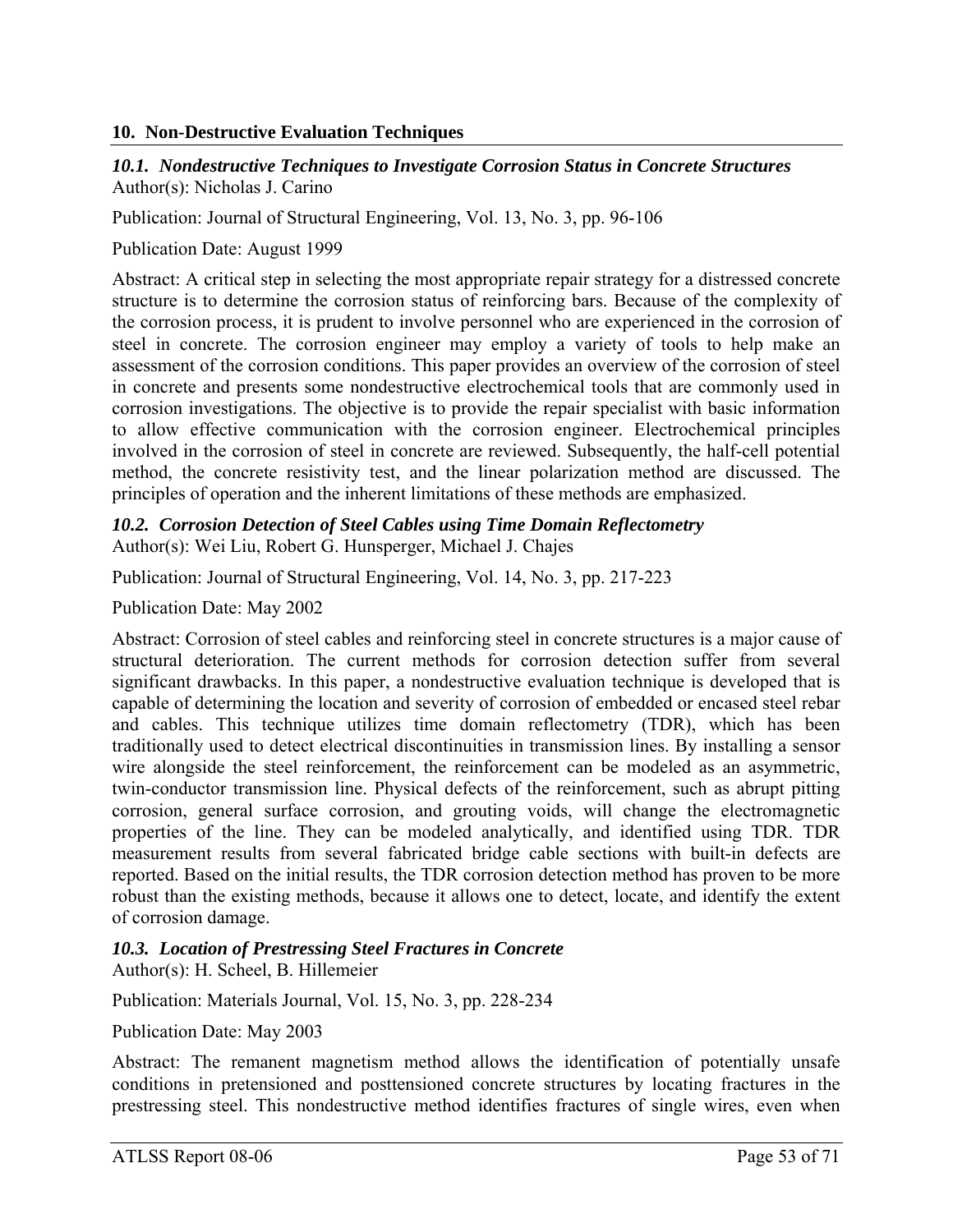they are bundled with intact wires. The magnetic field of tendons is measured at the concrete surface, once they have been premagnetized with an electromagnet. Fractures produce characteristic magnetic leakage fields, which can be measured with appropriate sensors at the concrete surface. The parameters associated with fractured wires have been quantitatively identified in the laboratory and have been confirmed in the field. The knowledge of these parameters allows us to draw conclusions about the reduction of a cross-sectional area or the number of fractured wires in a tendon. The method has been successfully applied outside of the laboratory on full size bonded and unbonded posttensioned structures.

*10.4. Pro's and Con's of Half-Cell Potentials and Corrosion Rate Measurements*  Author(s): Thomas Frølund, Oskar Klinghoffer, Henrik E. Sørensen,

Publication: Structural Faults + Repairs, International Conference, London, U.K

Publication Date: July 1st-July 3rd 2003

Abstract: Half-cell potentials and corrosion rate measurements are compared and evaluated. The paper presents four different on-site cases. The first example is from a bridge pillar exposed to deicing salts. This example shows a good correlation between corrosion rate and half- cell potential mapping. The second is a dry structure where high half-cell potentials were measured and shown to be directly misleading, while the corrosion rate provided the reliable results. In the third testing case very low half-cell potentials were measured in a wet structure, and shown not to be a reliable indicator of the corrosion activity, again indicated accurately by the determination of corrosion rate. The last example is an underground parking with leaking water/ de-icing salts from the above street. In this case the half -cell potentials indicated high corrosion risk while the corrosion rate is rather low. In all cases the actual corrosion was documented by exposing the reinforcement during visual inspection.

### *10.5. Half-Cell Potential Measurements - Potential Mapping on Reinforced Concrete Structures*

Authors: Elsener, B., with contributions from C. Andrade, J. Gulikers, R. Polder and M. Raupach

Publication: Materials and Structures, volume 36, pp. 461-471

Publication Date: September 2003

Abstract: This RILEM Technical Recommendation intends to provide the background, a description of the application and guidelines tbr the interpretation of half-cell potential measurements on reinforced concrete structures. It covers both: point measurements (mostly used during inspection, thus in the project phase of a restoration) and potential mapping.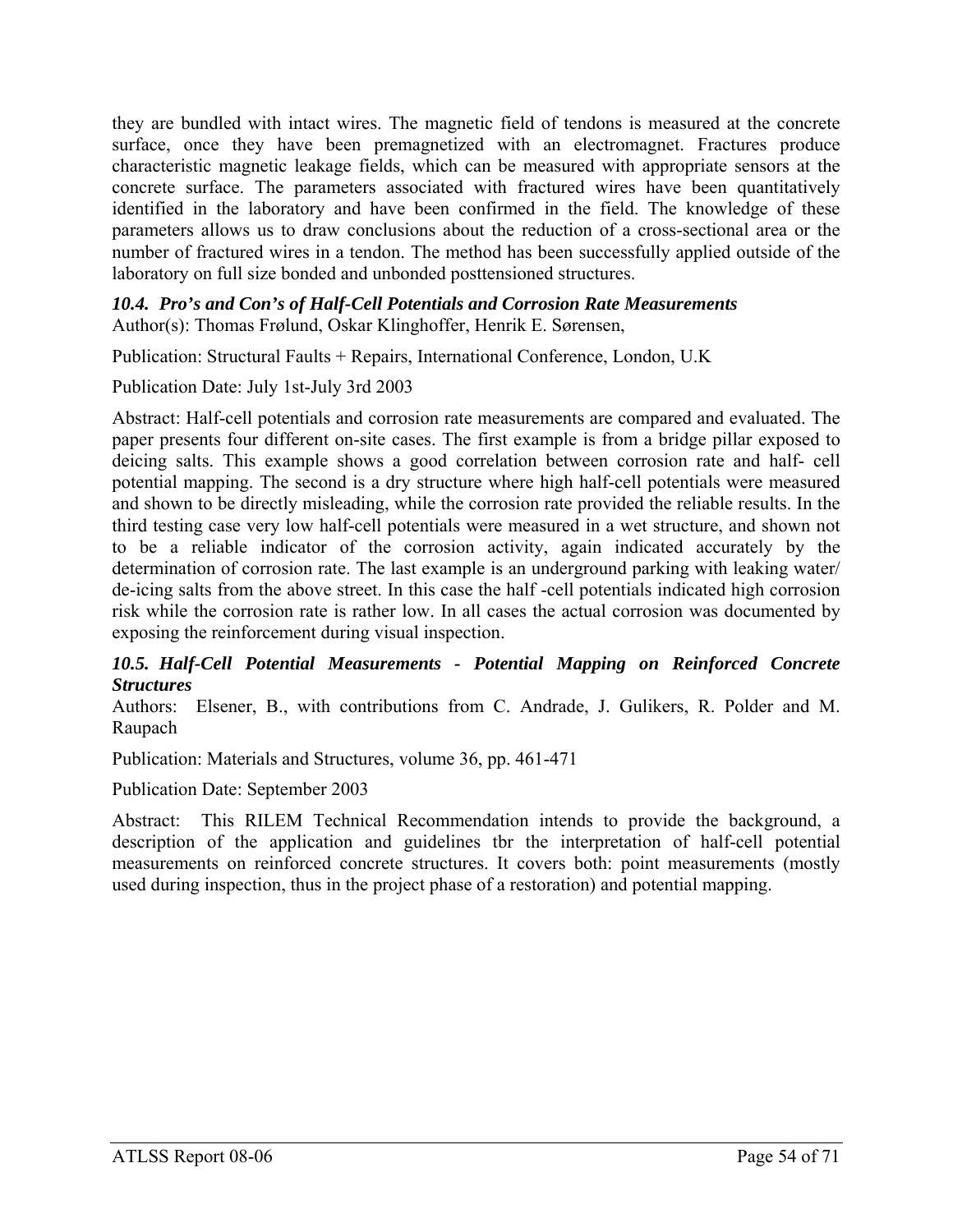### **11. Summary of Strand Corrosion Indicators**

Corrosion of steel in concrete is caused by two electrochemical reactions: an anodic reaction, capable of producing electrons, and oxidizing iron, and a cathodic reaction, capable of consuming electrons [ACI 222R]. In general an appropriately made concrete is very alkaline (basic) exhibiting a high pH. As a result the electrochemical reaction typically results in the formation of iron oxides or hydroxides which form a protective layer around the steel. This protective layer is fairly stable if the concrete maintains a high pH and is not subjected to external attack by environmental or chemical products.

Inevitably the concrete mix may be poorly designed, the concrete member may be subjected to harsh environments, or the surfaces may be exposed to chemical attack. This results in a decrease in the pH, the loss of the protective layer, and corrosion of the reinforcement. Based on a literature review corrosion of prestressing strand in concrete bridge beams can be associated with many conditions. The most common conditions that affect bridge beams include:

- Chloride Attack
- Carbonation of the Concrete

A brief summary of each condition on the cause of corrosion is discussed in the following sections.

### *11.1. Chlorides*

The most common cause of initiation of corrosion of steel in concrete is the presence of chloride ions. The source of chlorides may be attributed to admixtures, contaminants, marine environments, industrial brine, or deicing salts. The process by which chlorides initiate corrosion of steels is well described in ACI 222R. In brief, when chloride ions reach the steel the previously described protective layer is lost. The pH around the steel decreases, the chloride ions react with the ferrous ions and diffuse away from the steel. Once they reach an area of high pH iron hydroxide is formed and the chloride is released allowing it to migrate back to the steel. The process is repeated thus leading to continued oxidation of the iron and significant corrosion.

The process by which the steel loses its protective film is termed depassivation. This can occur locally due to the ingress of chlorides or over a large region due to acidification of the area around the steel as a result of chemical reactions with the carbon dioxide present in the atmosphere.

Chlorides may be present in the concrete, as result of the use of contaminated ingredients in the manufacture of the concrete mix, or as result of an external contamination prior to construction. This has become less of a problem in recent years as knowledge of the corrosion process is more widely understood.

Chlorides may also be transmitted to the concrete through exposure to water, marine environments, or to the use of de-icing salts (NaCl, CaCl<sub>2</sub> and MgCl<sub>2</sub>) a necessary practice in cold climates. Leaking from construction joints also contributes to increase in surface chloride concentration. The presence of waterborne chlorides results in a saturation of the concrete pores with an acidic solution. This leads to a decrease in the alkalinity of the concrete and the propagation of oxidation of the steel.

The propensity and rate at which surface chlorides are transferred is directly related to the porosity of the concrete. The volume of the pore solution is directly proportional to the porosity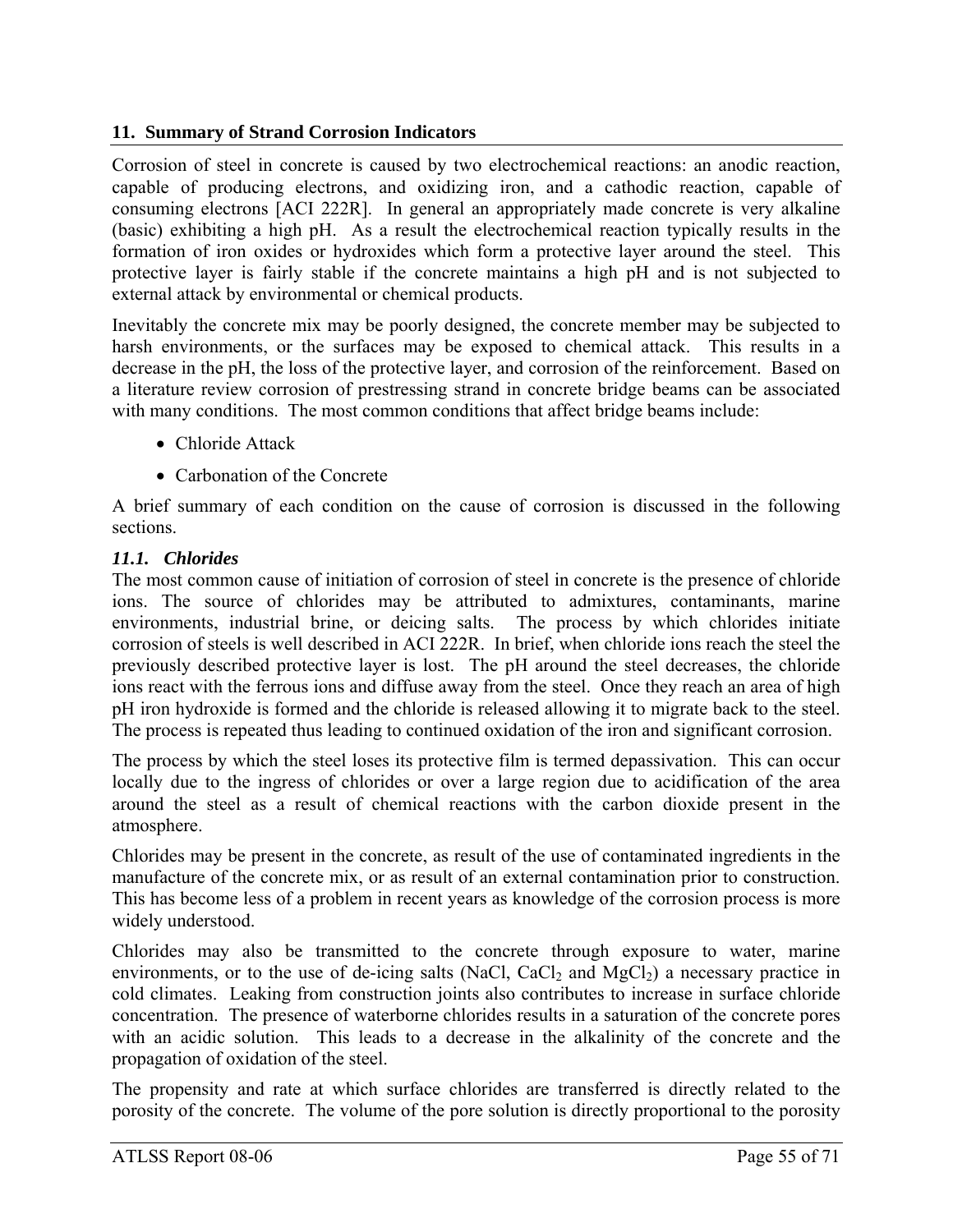of the concrete. A greater porosity would lead to ingress of chloride ions at a higher rate. The concrete may become porous due to carbonation or it may be manufactured with significant porosity due to the use of low strength cement or inadequate curing. The quality of concrete and the thickness of concrete cover are of vital importance in providing protection to steel against initiation of corrosion.

Most reliability analyses have assumed that the corrosion rate is constant during the corrosion propagation period. However it is expected that the formation of rust products on the steel surface will reduce the diffusion of the iron ions away from the steel surface. Also the area ratio between the anode and cathode is reduced. This suggests that the corrosion rate will reduce with time namely, rapidly during the first few years after the initiation but then more slowly as it approaches a nearly uniform level.

# 11.1.1. **Chloride Measurement Techniques**

There are a variety of methods established for measuring the level of chlorides within the concrete. Chlorides are present in concrete as both free chlorides in the pore solution and as bound chlorides within the cement paste products. It is often assumed that the main contribution to corrosion is in the form of the free chlorides present in the pore solution. Research by G.K. Glass et. al. in 2000 (Section 8.12. ) has shown that the bound chloride is rapidly released as the pH decreases in the pore solution. Based on the results of his research the *total* chloride content is recommended as an indicator for determining the potential for corrosion.

The two common methods of measuring the total chloride measurement in the United States are defined in ASTM C1152 Standard Test Method for Acid-Soluble Chloride in Mortar and Concrete and AASHTO T-260 Sampling and Testing for Chloride Ion in Concrete and Concrete Raw Materials. The methods measure the total soluble chloride in the concrete by pulverizing a 10g sample such that it is able to pass through a fine sieve (No.20 sieve for ASTM, No.50 sieve for AASHTO). Both methods allow the use of potentiometric titration to determine the chloride content. The AASHTO method provides an additional approach using Atomic Absorption (procedure B). The chloride content is measured and reported as either a percent chloride by mass of cement or by mass of concrete. The amount can also be quantified as pounds of chloride per cubic yard of concrete. Assuming an air dry density of normal weigh concrete of 3815lb/yd<sup>3</sup> and cement content of 658lbs per cubic yard, the weight of chloride can be found directly from the percentages.

Other methods exist for measuring the chloride content of concrete. These include rapid methods such as the one developed by the Strategic Highway Research Program SHRP-S-328. New methods have also been recommended to increase the repeatability and reproducibility of determination of chloride content. RILEM Technical Committee TC 178-TMC conducted a round robin test series involving 30 laboratories from around the world conducting over 64 analyses in triplicate. The result of the study was that determination of chloride content can be repeatable and reproducible. Based on the investigation a new method was recommended and is outlined in reference 8.17. The method is similar in concept to the ASTM and AASHTO methodologies however it varies enough that it would likely produce more accurate results. Nevertheless due to the standardization of the AASHTO method in the U.S., it is the recommended method for use by PennDOT.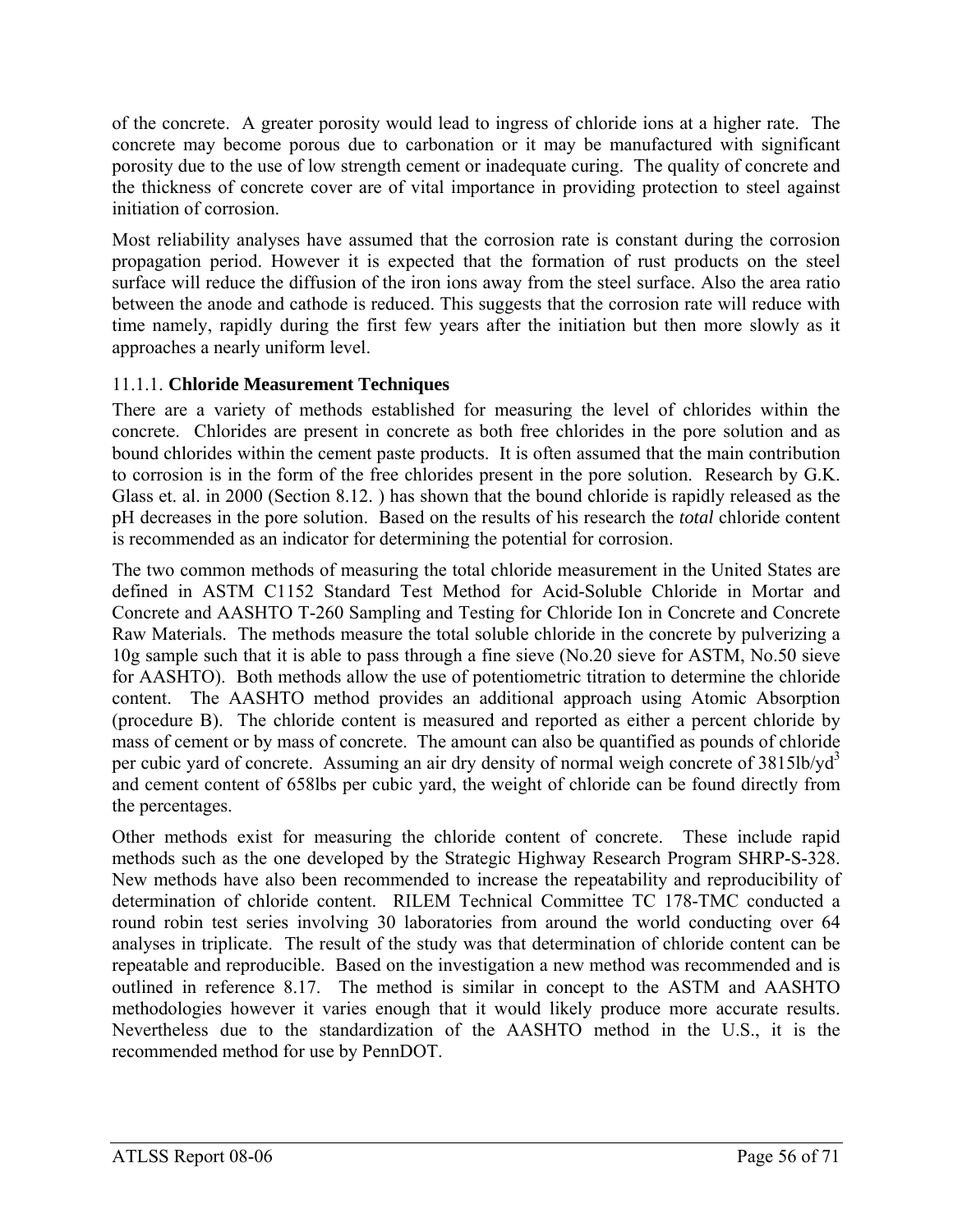### 11.1.2. **Chloride Threshold Levels**

Corrosion is thought to be a concern if the total acid soluble chloride is above a threshold value. As noted in ACI 222R two threshold ranges are commonly used. They are defined below with respect to chloride percent by mass of cement, percent by mass of concrete, and lbs of chloride per cubic yard of concrete. The conversions between the values are made assuming an air dry density of normal weigh concrete of  $3815$ lb/yd<sup>3</sup> and cement content of 658lbs per cubic yard.

### **Comite Euro-International du Beton (CEB) Threshold:**

- $\bullet$  0.40% Cl<sup>-</sup> by mass of cement
- 2.4 lbs of Cl<sup>-</sup> per cubic yard concrete
- $\bullet$  0.06% Cl by mass of concrete

### **United States Threshold:**

- $\bullet$  0.15% to 0.23% Cl by mass of cement
- $\bullet$  1.0 to 1.5 lbs of Cl per cubic yard of concrete
- Approximately 0.026% to 0.040% Cl by mass of concrete

Though ACI222R provides general recommendations on chloride threshold levels many conflicting studies exist on the appropriate value to use. A review by Glass and Bunefield in 1997 indicated that research studies have shown that the threshold value can vary from 0.17% to 2.50% Cl- by mass of cement. This range was based on a considerable number of variables in both the concrete and the methods used to generate corrosion.

While most prestressed concrete bridge beams are manufactured in a fairly consistent manner the constituents used in the concrete mix vary based on the era in which they were built. This is exemplified by the addition of plasticizers in the 1970s and today with viscosity modifying admixtures. As a baseline a value of 0.032% by mass of concrete is recommended in accordance with the research conducted by the ATLSS Center [reference 6.7. ]. This threshold value will be further validated through destructive testing of concrete samples from the beams recovered from over 30 years of service in PA.

### 11.1.3. **Chloride Penetration Resistance Determination**

In new concrete members or existing members that have not shown corrosion damage it may be important to assess the risk for chloride intrusion. Three test methods are commonly identified for determining the penetration resistance of concrete to chloride intrusion:

- AASHTO T259-02: Standard Method of Test for Resistance of Concrete to Chloride Ion Penetration
- AASHTO T277-05: Standard Method of Test for Electrical Indication of Concrete's Ability to Resist Chloride Ion Penetration
- ASTM C 1202 07: Standard Test Method for Electrical Indication of Concrete's Ability to Resist Chloride Ion Penetration

The most widely accepted method is AASHTO T-259. This test involves ponding a 3% solution of sodium chloride over a concrete sample for 90 days, allowing it to dry out then destructively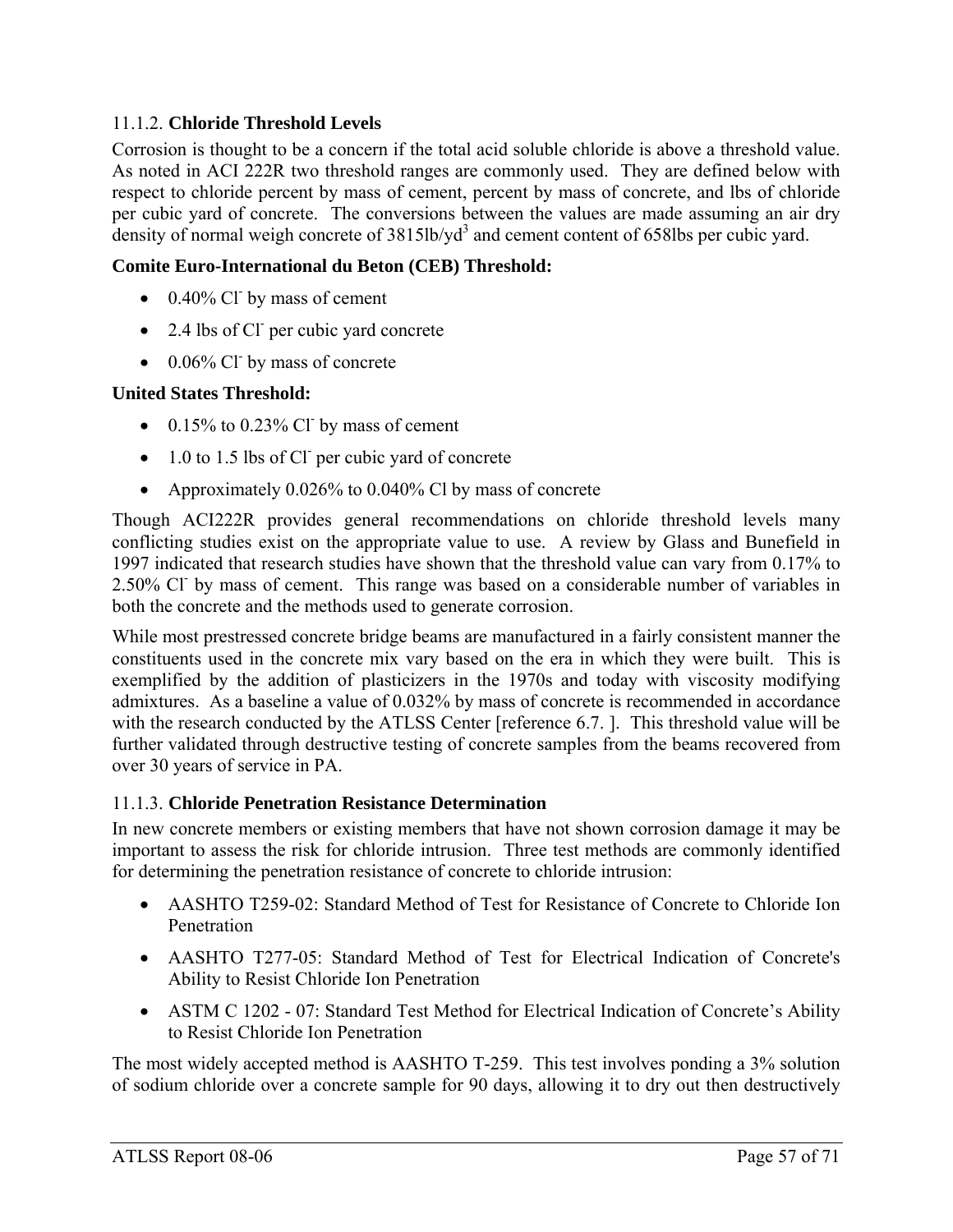determining the acid soluble chloride at various depths from the surface. Though this test accurately determines the propensity for chloride intrusion the test is costly and time consuming.

AASHTO T277 and ASTM C1202 provide rapid methods of assessing the chloride levels. These techniques involve measuring the amount of electrical current which passes through a 2in sample over a 6 hour period. While these methods provide a rapid measurement the results are sensitive to the type of concrete constituents used. Certain admixtures may allow much higher currents to pass through the sample giving a false indication of low penetration resistance. To properly correlate the information generated from the rapid tests with chloride penetration resistance a supporting ponding test should be conducted.

### 11.1.4. **Chloride Removal Techniques**

Techniques have been developed to remove chlorides from contaminated concrete members. This work has been largely conducted on slabs however the process can be extended to bridge beams as well. The process is known as Electrochemical Chloride Extraction or ECE. It involves passing a current between an external anode and the reinforcing steel. This causes the Chloride ions to move away from the steel to the external anode. The methodology is briefly discussed in reference 7.20.

# 11.1.5. **Rate of Corrosion with the Presence of Chlorides**

The corrosion rates of reinforcing steel in concrete depend on various factors. The most important ones, are moisture content of concrete, access to oxygen (permeability of concrete), and especially the presence of chloride ions in concrete. The corrosion rate increases with the increase in the chloride levels in the concrete. This is a result of an increase in conductivity of concrete as the chloride ions increase, and the chloride ions can also complex with ferrous ions to form a water soluble product that can accelerate corrosion rate. Corrosion rates decrease exponentially with time most probably due to the lack of electrolyte.

Researchers have developed a number of models which can be used to assess the diffusion of chlorides into concrete and the corresponding occurrence of corrosion. From these models the remaining service life of various members can be determined. The numerical background is well discussed in reference 3.1.

### *11.2. Carbonation*

Carbonation of concrete is the process by which atmospheric carbon dioxide  $CO<sub>2</sub>$  diffuses into the surface pores of concrete and decreases the pH of the pore solution. This front of decreased pH penetrates the concrete and results in the loss of the steel the protective layer allowing for the initiation of corrosion. Though carbonation is attributed to  $CO<sub>2</sub>$  gas, the reaction occurs in the pore solution. Thus carbonation is most likely to occur in concrete members subject to dry-wet cycles. In addition the presence of cracks and high porosity can accelerate the propagation of the carbonation front. Unlike chloride intrusion, carbonation of the concrete typically forms over the entire face of the member. As a result complete carbonation can result in large scale corrosion of large areas of the member at the same time.

For carbonation to occur the environment must have very high levels of carbon dioxide. The atmospheric concentration of carbon dioxide typically ranges from 0.02% to 0.06% in urban areas. At these levels carbonation is unlikely to occur. Levels may be elevated in particular regions such as industrial areas. Carbon dioxide from vehicle emissions is a possible cause of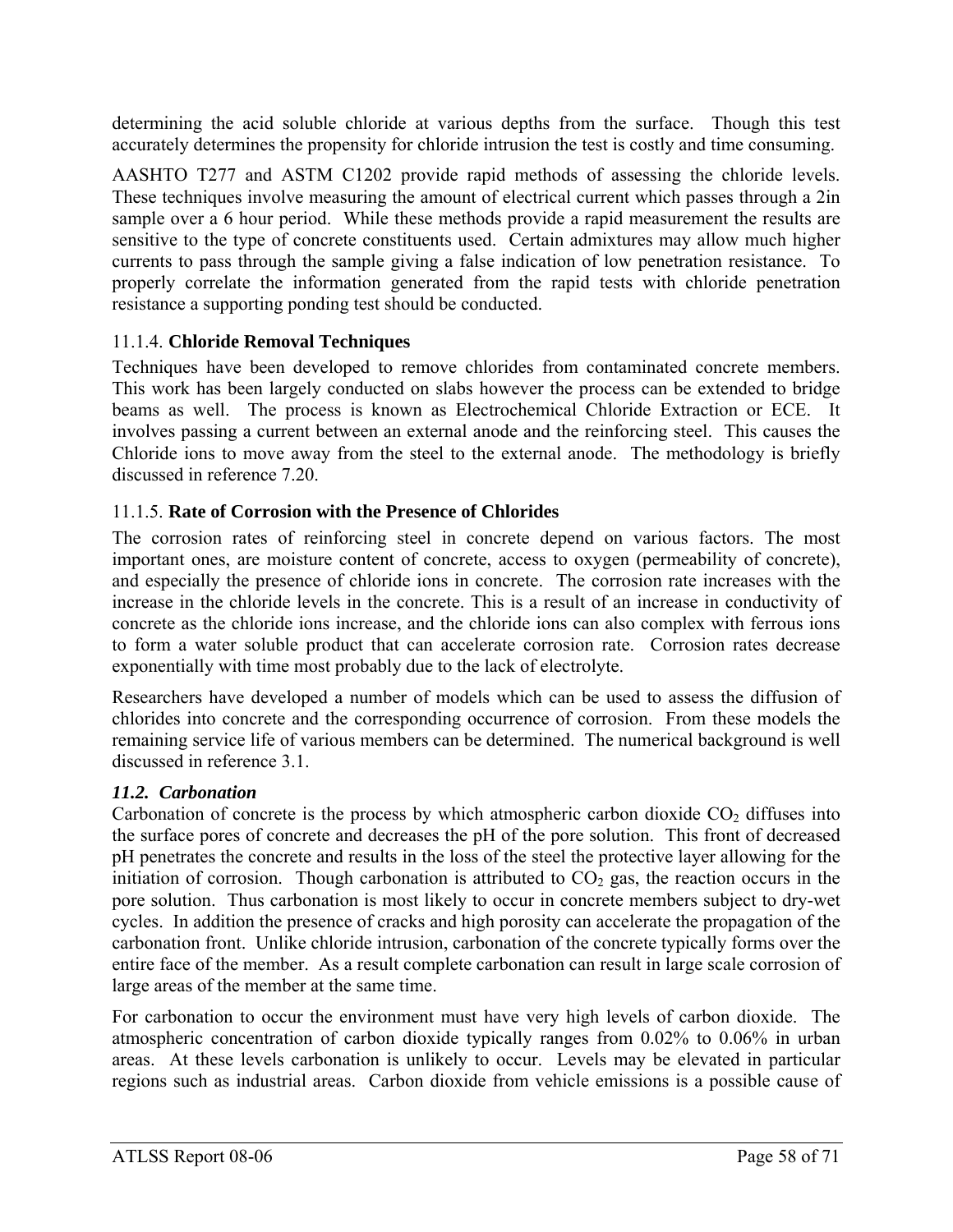carbonation of bridge beams. The concentration would need to be very high however since carbon dioxide is heavier than oxygen and would likely decrease above the roadway.

# 11.2.1. **Causes of Carbonation in Concrete Systems**

Parrott (9.1.) gave various reasons for carbonation to occur in concrete members which are stated below

- Compressive Strength of Concrete: Rate of carbonation depends on the compressive strength of the concrete. For example concrete with higher compressive strength has a higher resistance to carbonation than a lower compressive strength concrete.
- Water / Cement Ratio: The use of a low water cement ratio reduces the porosity of the concrete surface and restricts inward diffusion of carbon dioxide thus reducing the propensity for carbonation.
- Surface Moisture: The moisture condition of the concrete surface will also affect the rate of carbonation; at high moisture content the pores will be partially filled with water and restrict the ingress of carbon dioxide.
- Porosity: Inadequate early age curing of concrete can lead to rapid carbonation by causing a high porosity at the exposed surface
- pH of the Pore Solution: Corrosion of steel in concrete depends on the pH of the surrounding pore solutions. Carbonation is very sensitive to this pH. Corrosion initiates at a pH of about 11 in carbonated concrete but presence of chlorides can raise the threshold value.
- Relative Humidity: If the concrete around the steel remains dry (i.e. with an internal relative humidity below 70%) then the rate of corrosion will be negligible in the carbonated concrete. However the seasonal variations of climate will ensure that under external exposure conditions the relative humidity around the steel becomes high enough for corrosion during at least a part of each year.

# 11.2.1.1 Measurement of Carbonation Depth using Phenolphthalein

Carbon dioxide which penetrates the surface of concrete can react with alkaline components in the cement paste, mainly  $Ca(OH)$ <sup>2</sup> this is the carbonation of the concrete. This process leads to reduction of pH values of the pore solution to less than 9.0. The depth of carbonated concrete is called the depth of carbonation. The reduction of pH value can be made visible by the color change of a suitable indicator. A solution of 1% phenolphthalein in 70% ethyl alcohol is suitable for determining the depth of carbonation. Phenolphthalein turns non carbonated concrete red, and remains colorless in carbonated concrete. In order to measure the depth of carbonation in concrete specimens a slice is broken off thick enough to avoid any chance of carbon dioxide penetration from the end surface affecting the observed measurement from the side surfaces.

The indicator method does not make it possible, however, to determine whether the reduction of pH value may have resulted from influences other than the absorption of  $CO<sub>2</sub>$  (e.g.  $SO<sub>2</sub>$ , HCl or other acidic gases). The color change observed after spraying with phenolphthalein may be due to reactions observed on the newly created surfaces therefore proper handling of the pieces must be maintained prior to testing.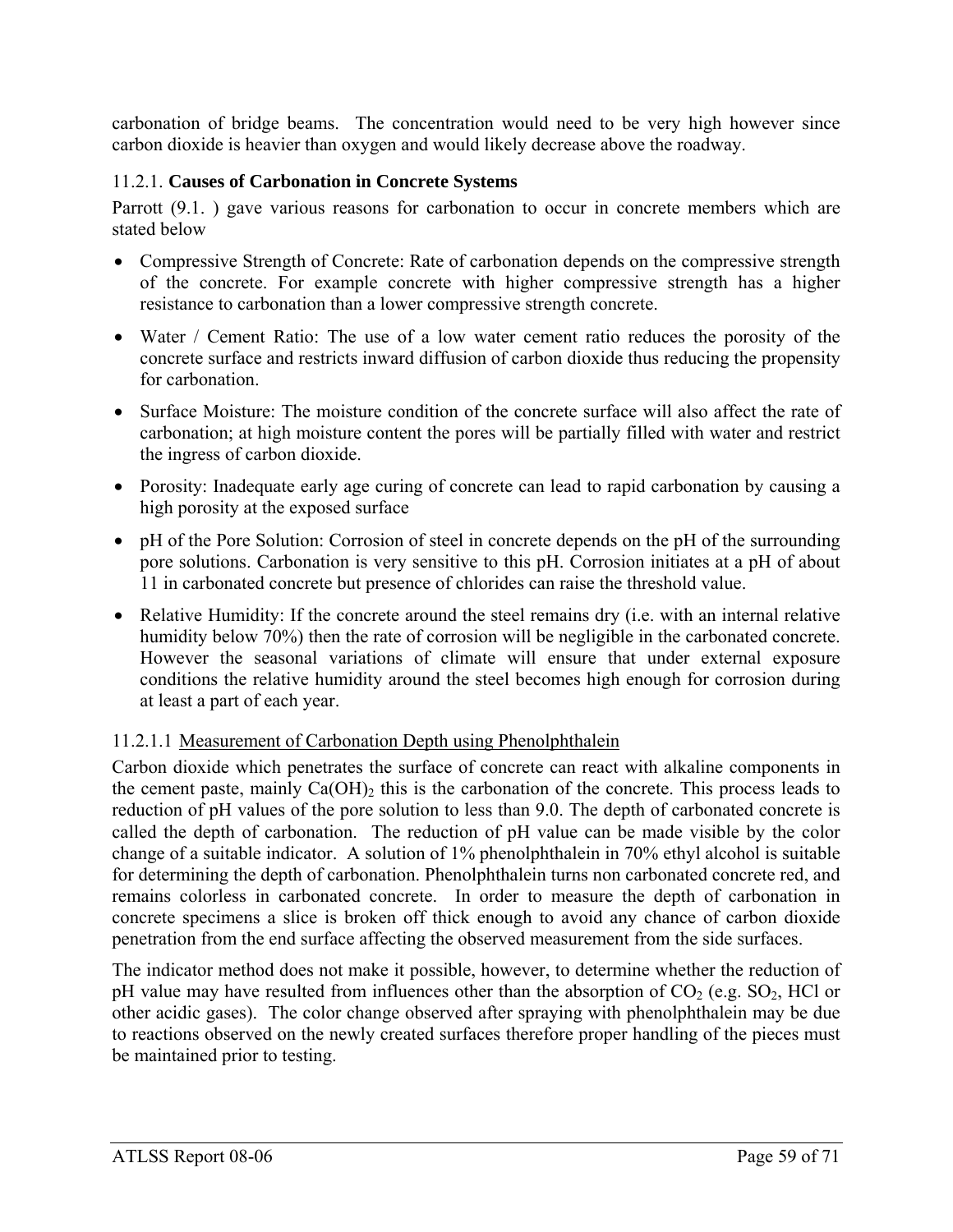## *11.3. Corrosion Measurement Methods*

The presence of corrosion or prestressing steel can be identified by a number of well established non destructive techniques. These techniques have been used by DOTs and inspectors for a number of years and have ASTM recommendations to support them.

### 11.3.1. **Delamination Determination**

The majority of methods involve determination of delaminations. The methods which are used for this purpose include:

- ASTM C597 Standard Test Method for Pulse Velocity Through Concrete
- ASTM C1383 Standard Test Method for Measuring the P-Wave Speed and the Thickness of Concrete Plates Using the Impact-Echo Method
- ASTM C4580 Standard Practice for Measuring Delaminations in Concrete Bridge Decks by Sounding
- ASTM D6087 Standard Test Method for Evaluating Asphalt-Covered Concrete Bridge Decks Using Ground Penetrating Radar

Based on field observations of beams in Pennsylvania corrosion damage can occur in the soffit, web, or top of the beam. The beams are often elevated and are not easily accessed. Furthermore, delamination is often associated with other forms of damage which are visually observable. Lastly, delamination of the tension zone, the underside of the beam, is not critical for strength determination. Thus assessment of delamination on the underside of the beam is not imperative. To examine this methodology the research program will examine the use of ASTM C4580 to determine delamination by sounding. If this indicates significant delamination then other methods may be used. GPR will be investigated if damage of the top flange is observed.

### 11.3.2. **Corrosion Potential Mapping**

An effective method for measuring the presence of active corrosion relies on the electrochemical process that occurs during corrosion. The method has been standardized as ASTM C876 Standard Test Method for Half-Cell Potentials of Uncoated Reinforcing Steel in Concrete. This method has been developed and used extensively for concrete reinforced with conventional reinforcing bars. The procedure involves measuring the voltage differential between an external half cell electrode and the embedded steel. The half cell electrode is composed of a copper electrode in a copper sulfate solution (CSE), silver / silver chloride (SCE), or mercury / mercury chloride.

For conventional steel in concrete a voltage potential of less than -350mV (CSE) is a strong indicator of corrosion activity. This value is not definitive for prestressing steels, for large concrete covers, or for concretes with certain constituents. Consequently it is recommended that a map of the potential of the beam be developed and that corrosion activity be identified by identifying large relative changes in potential over the surface. It is important to note that for some prestressed concrete beam applications the steel may be isolated from each other. For these conditions it is important to ground the half cell to each respective strand being investigated. Due to the damage involved in achieving a ground this approach may not be feasible beams when the strands are electrically isolated.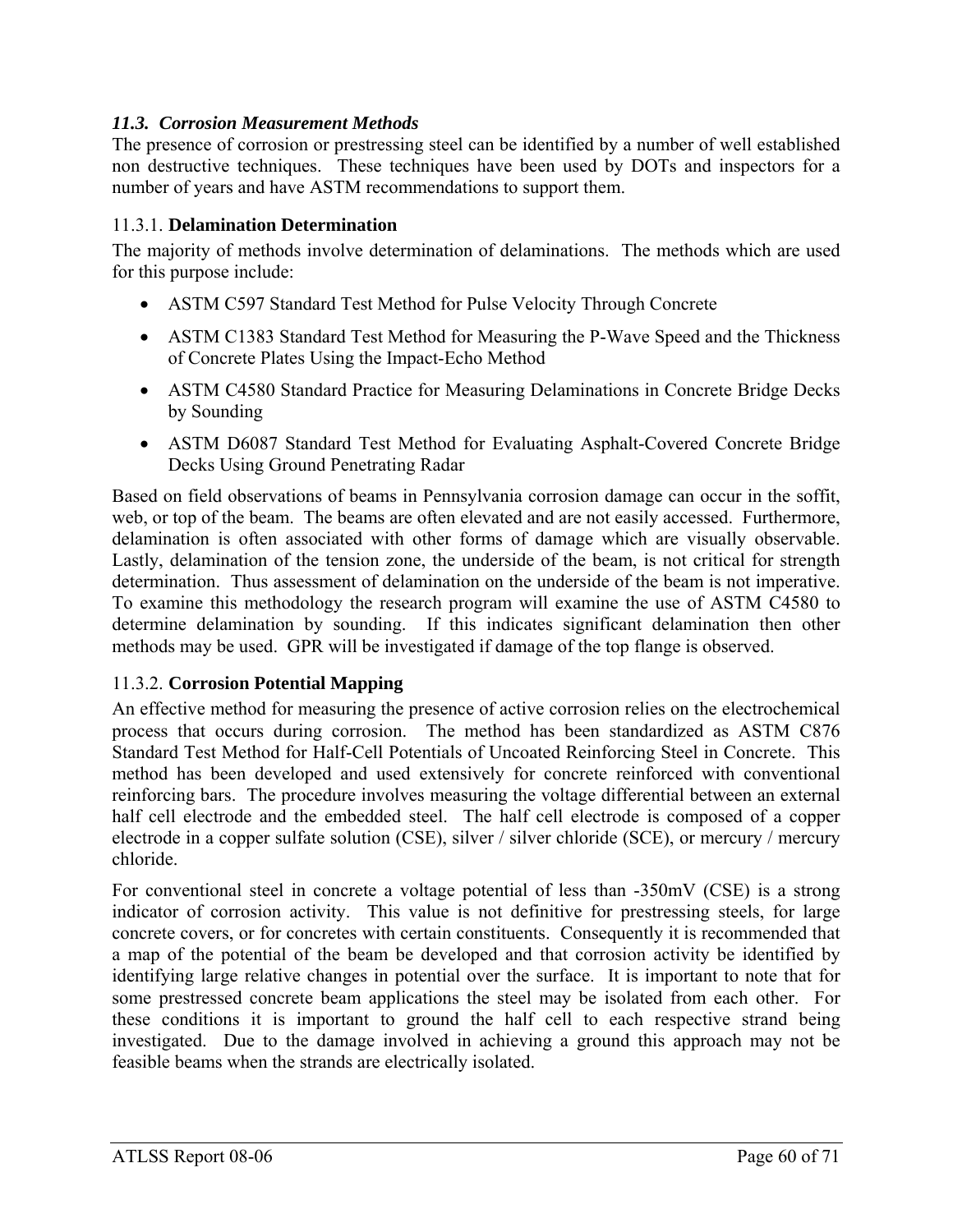### *11.4. Recommended Investigative Approach for PennDOT Study*

To assess the methods recommended by ACI 222R and NCHRP 558 sections of decommissioned bridge beams will forensically examined. The following techniques will be employed. The final recommendations will be developed and submitted for review as part of the PennDOT research project.

- Cover measurement of all strands
- Potential mapping in accordance with ASTM C876
- Visual inspection including mapping and description of crack size and dimension, spalls, delaminations.
- Delamination investigation using a sounding rod in accordance with ASTM C4580
- Comparison of visual inspection, sounding, and potential mapping to identify regions for coring.
- Carbonation testing on cores and drilled holes using Phenothalene
- Acid Soluble Chloride determination from cores above corrosion spots AASHTO T259.
- Petrographic analysis of concrete
- Strength assessment of concrete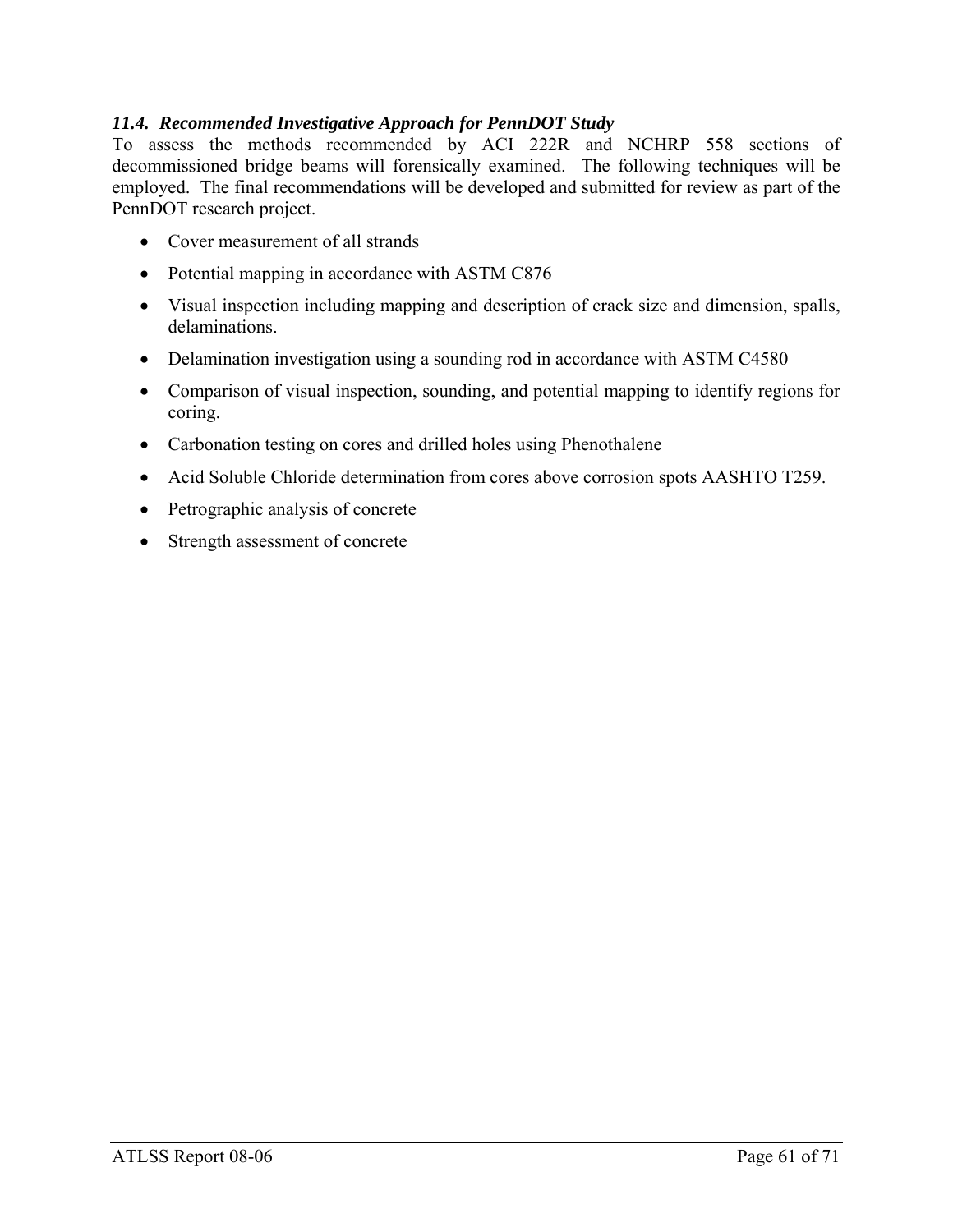### **12. PennDOT- Non-Composite Adjacent Prestressed Concrete Box Beam Bridges Survey**

In 2005, the fascia beam of Span 3 of an adjacent prestressed concrete box beam bridge that supports Route 1014 over I-70 collapsed. There was an extraordinary amount of damage to the fascia beam due to over-height vehicle collisions and long term corrosion of the prestressing strands. The damage to the beam was severe enough to result in failure under its own weight.

Due to this failure, PennDOT sent out a survey in 2006 to all fifty states and Ontario, Canada regarding this type of structure. The survey was created to obtain information about each state's experience with these bridges such as the number of bridges in the state, special inspections of these bridges, any and all closures /failures, and the factors that lead to these closures /failures. Twenty-three out of the fifty-one surveys were returned, six of which reported having a failure or closure. These six states were New York, Ohio, Florida, Indiana, Illinois, and Colorado.

#### *12.1. New York Bridges*

New York reported having four non-composite adjacent prestressed box girder bridges in the state system and 465 in the local system. They reported a bridge closure on the survey however follow-up with the DOT revealed that the bridge was only given a "yellow flag." Under a yellow flag the bridge is monitored closely for 1 year. The DOT noted that corrosion of strands has been observed and spalling and delamination has occurred with concrete falling on to travel lanes of Interstate below.

#### *12.2. Ohio Bridges*

Ohio department of transportation (ODOT) reported having 801 bridges of this type in the state system and 2,493 in the local system. They have only had one known failure in Cuyahoga County in Cleveland. The failure occurred in the fascia beam. Before the beam collapsed, the entire bottom had spalled off exposing all stands. Most of the strands were broken and hanging down to the water below. The strands that were not broken were drastically corroded. Six months before the beam collapsed, it was sagging as much as 6in. Images of the Cuyahoga County bridge before and after failure are illustrated in Figure 1.

ODOT conducts a condition rating of prestressed beams in accordance with the following rating definitions:

- 9 No noticeable or noteworthy deficiencies which affect the condition of the superstructure.
- 8 Minor problems noted. Minor deficiencies.
- 7 Minor cracking of beams spalling along edge.
- 6 Minor cracking. One or two strands exposed. Some joints between beams leaking with subsequent spalling.
- 5 Some beam end deterioration. 5 or 6 joints between beams leaking, spalling with 5 or 6 strands exposed. No broken strands.
- 4 Beam end deterioration. Many joints leaking. Spalling concrete. 10-20% strands exposed. 1 or 2 broken and hanging down.
- 3 25%- 50% strands exposed. 3-5 broken and hanging down.
- 2 Bridge critical. 50% 60% of strands exposed. At least 5 strands were broken and hanging down.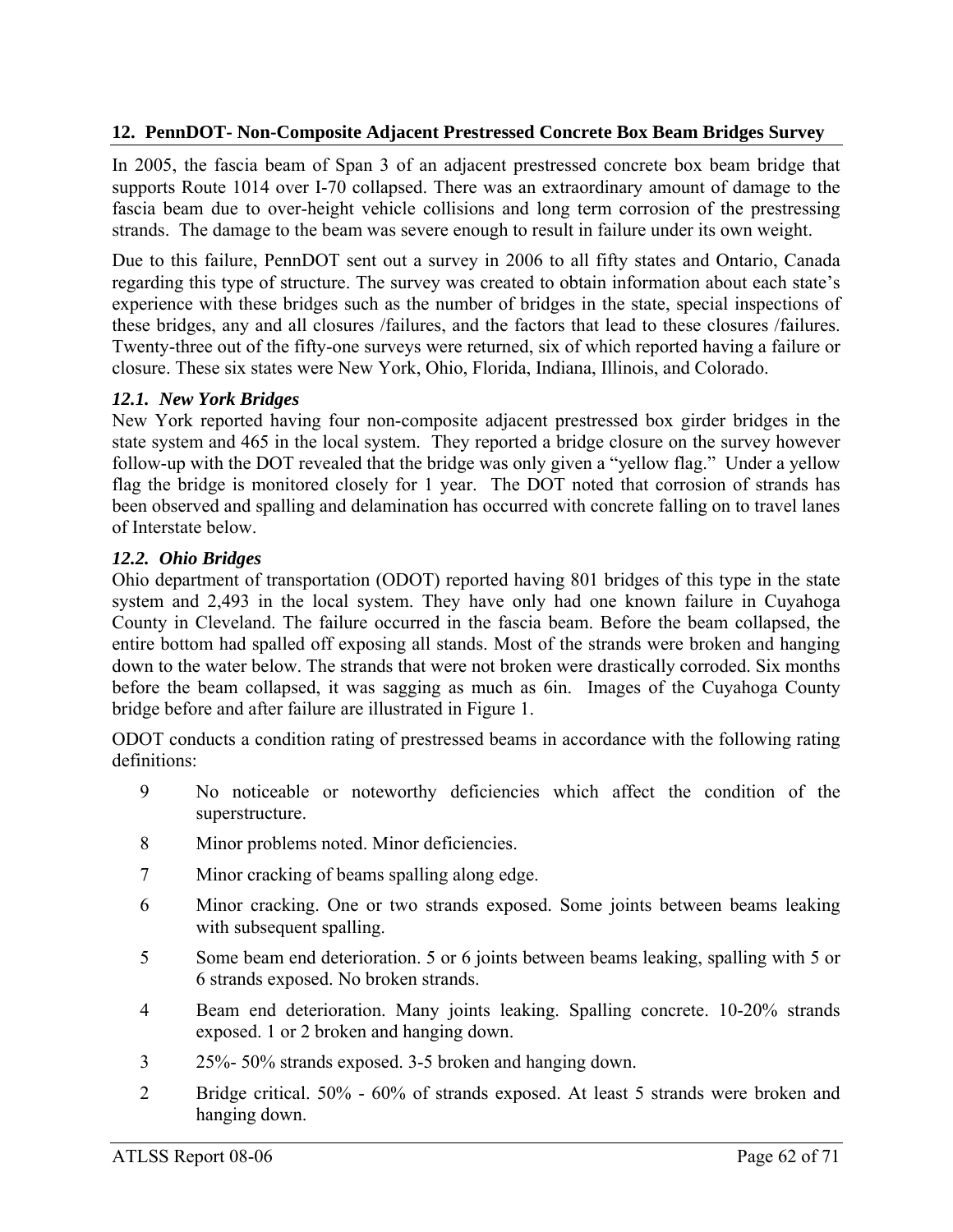- 1 Bridge closed. Many exposed strands. Several beams have noticeable sag.
- 0 Bridge closed. Nearly all strands are exposed. Many broken strands hanging down. Beams are sagging.



Figure 1: Cuyahoga County Bridge Failure

# *12.3. Florida Bridges*

Florida had no record of having any non-composite adjacent prestressed concrete box beam bridges. However, they have prestressed Sonovoid flat slab bridges which exhibit similar problems. These bridges are fabricated from precast prestressed concrete planks containing sonotube void forms (Figure 2). The planks are grouted between units and laterally posttensioned together as illustrated in Figure 3.

In their state system they have 328 of these structures and 1167 in their local system. Florida has reported having one closure in a local government bridge in South Florida. The bridge carried traffic over a canal that carried brackish water. The canal was used by jet skis which sprayed water on the underside of the structure. There was noted deterioration, spalling, and exposed prestressing strands in the inspection report. Due to the continuous water spray, with the prestressing strands exposed, corrosion was accelerated and resulted in broken strands. The bridge was closed as a result, and repairs were made.

Additional repairs are being made on these structures. Rehabilitation of three Sonovoid bridges was conducted by Bolton-Perez and Associates of Miami Florida in 2005. The repair consisted of replacing the transverse post-tensioning bars, grouting the transverse bars and joints between units, doweling hoops into the planks and adding a 5in composite concrete topping. The additional topping weight was accommodated by the additional strength provided by the composite action. Composite action was achieved by cleaning the surface of the beams and intentionally roughening them to  $\frac{1}{4}$  - in. transverse to the span. A detail of the deck replacement is illustrated in Figure 4.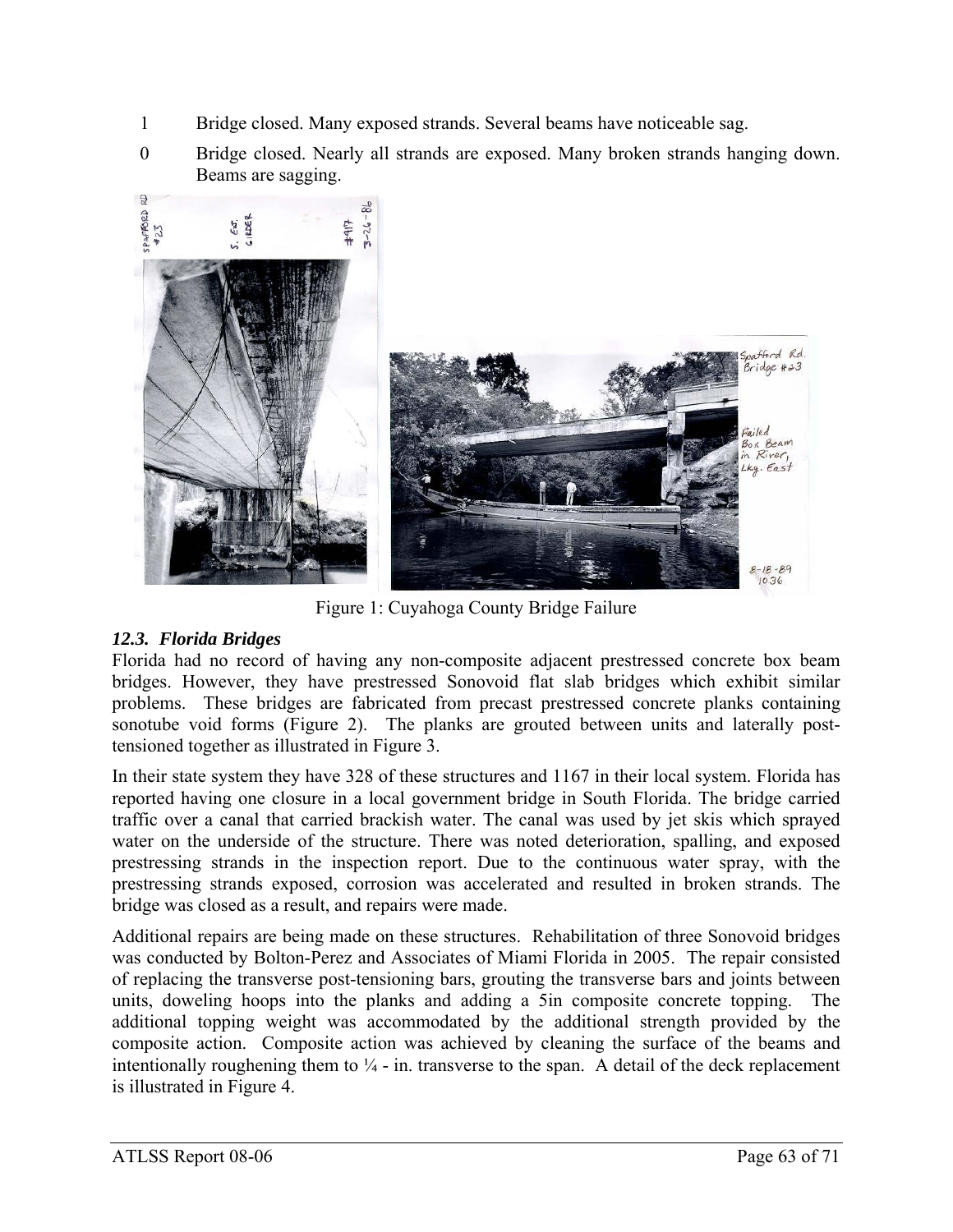

Figure 2: Sonovoid bridge deck



Figure 3: Miami-Dade Sonovoid Bridge Details (Courtesy Bolton Perez & Associates)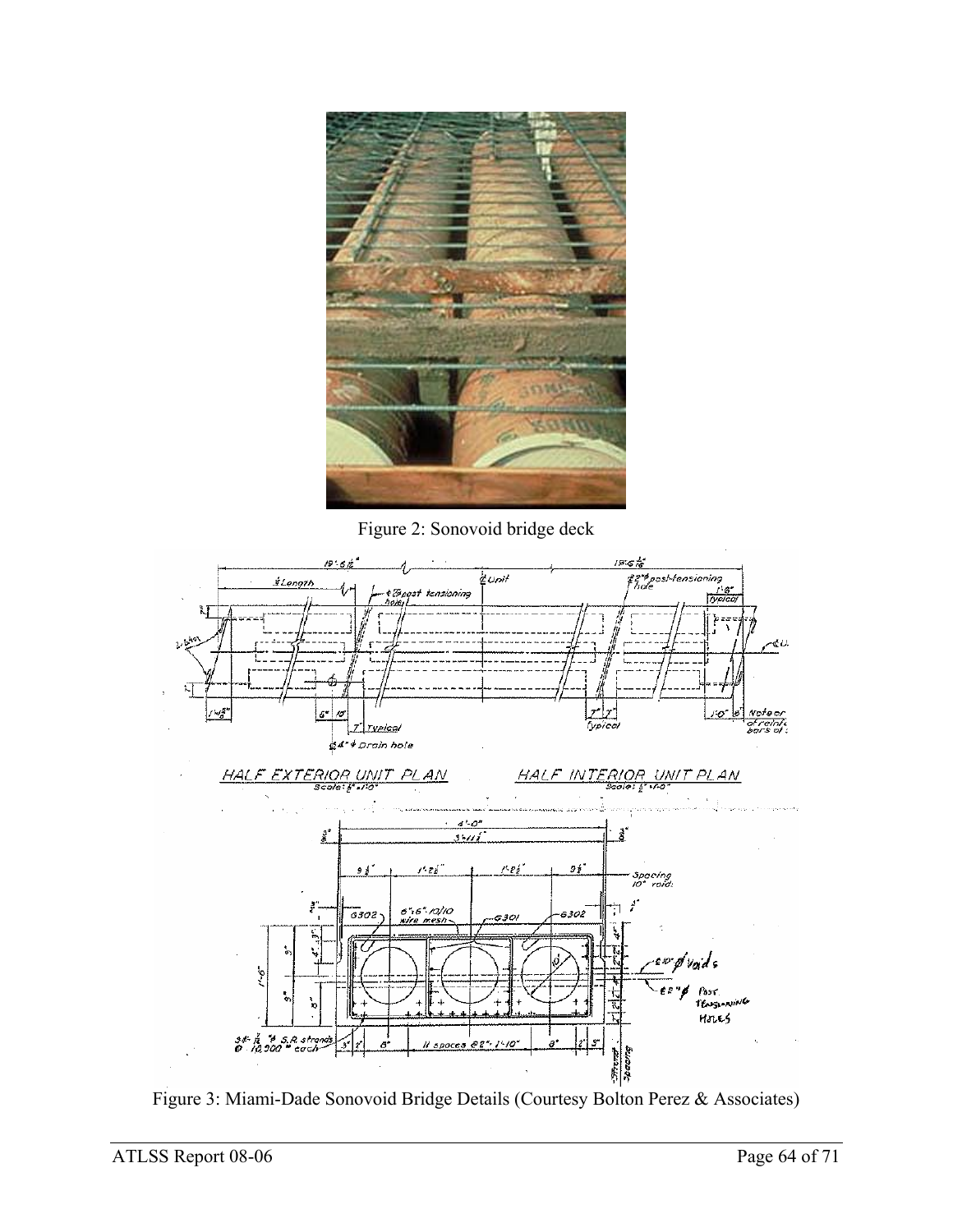

Figure 4: Sonovoid Bridge rehabilitation (Courtesy Bolton Perez & Associates)

# *12.4. Indiana Bridges*

Indiana has a total of 374 non-composite adjacent box beam bridges in their state system and 6905 in their local system. INDOT has recorded many failures occurring during the late 1970's and early 1980's. During the latter part of the 1970's, INDOT was having many problems with their box beam bridges that had asphalt overlay. The concrete on the top of the beams deteriorated so badly that the compressive strength was significantly reduced. As a result, the top flanges buckled resulting in significant flexural deformation.

In 1979 and 1980, INDOT removed all the asphalt on their non-composite box beam bridges. While doing this, they replaced any damaged box beams, and installed a reinforced concrete deck on top of the boxes. Dowels were installed in the box beam flange to ensure integrity and composite action with the newly placed slab. The new concrete slab eliminated seepage of road salts and water from the asphalt surface to the box beams thus eliminating further chloride attack.

The other problem identified with their box beam bridges was that water was trapped in the box voids. The water would freeze, which would cause it to expand, and "blow out" the bottom of the beams. This problem was rectified by drilling drain holes in the bottoms of the beams. INDOT has not reported having any additional problems since 1980 when a large number of box beam bridges were renovated.

### *12.5. Illinois Bridges*

Illinois has a total of 8148 adjacent box beam bridges, 621 of them in the state system with the remaining 7527 in the local system. IDOT has had many problems with single beam failures due to stand corrosion. In 1998, after IDOT suffered a collapse of the fascia beam in this type of bridge, they began surveying similar bridges statewide (Figure 5). The survey identified sixty structures that were in need of rehabilitation. All of these bridges had beams that had spalling, longitudinal cracks, and strand corrosion. After these bridges were examined, IDOT removed three beams from a bridge that had been in service for 30 years. The beams were then evaluated through numerous nondestructive and destructive tests. The test results showed that the transverse tie condition was critical. If the tie remains snug, then cracking in the longitudinal joint will have little effect on the stiffness of the beam. IDOT attempted to identify the condition due to corrosion of the prestressing stands in the three beams, unfortunately the testing was inconclusive.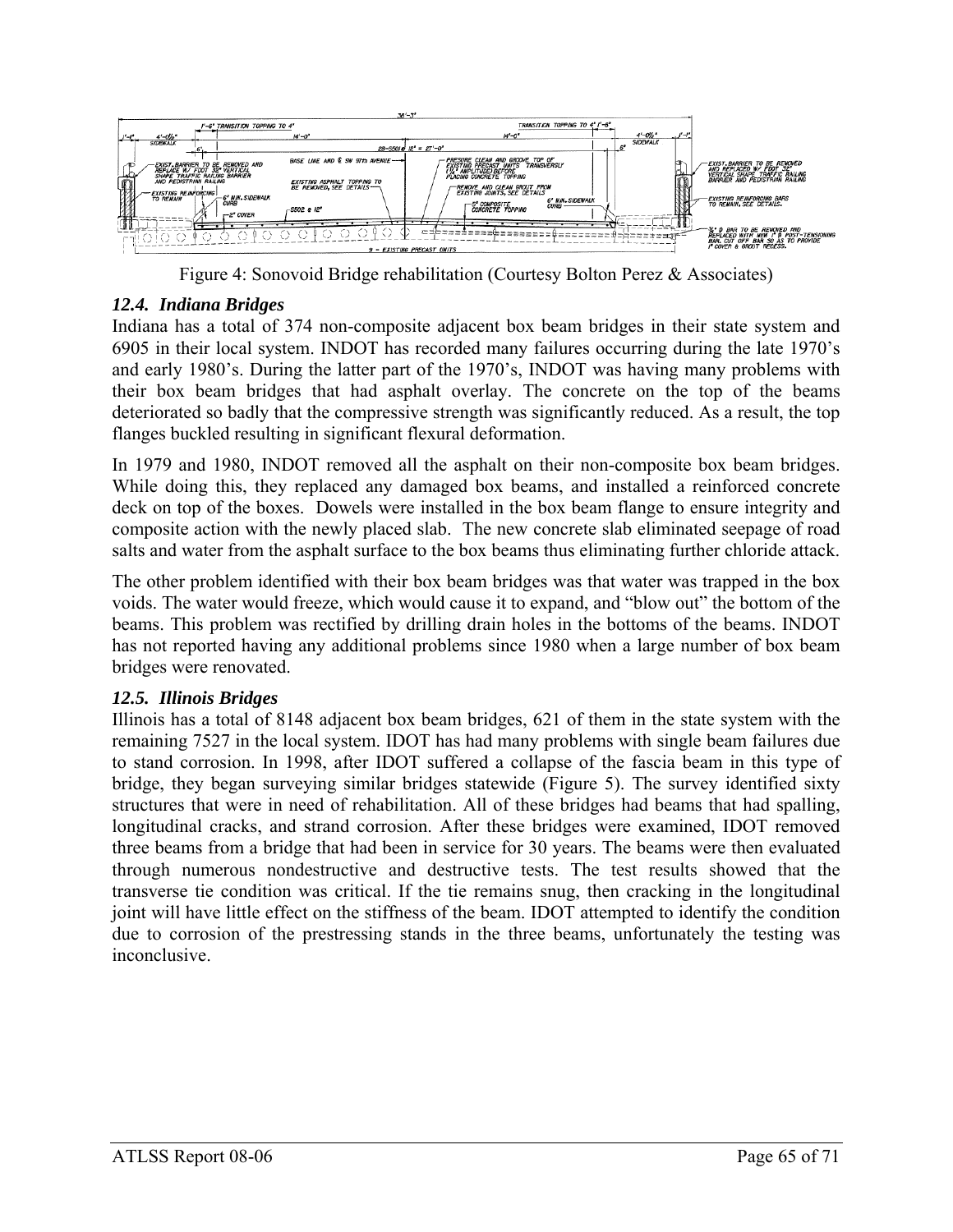

Figure 5: IDOT Structure 046-0055 Beam Failure [046-0055.ppt]

IDOT has a published element level assessment guideline for superstructure elements. The section on PS Concrete Elements is reproduced below. The guideline is divided into four condition states with 1 being good condition and 4 being poor condition.

**Condition State 1:** The element shows no deterioration. There may be discoloration, efflorescence, and/or superficial cracking but without affect on strength and/or serviceability. No rust stains visible. Feasible actions: 1) DN

**Condition State 2:** Minor cracks and spalls may be present and there may be exposed reinforcing with no evidence of corrosion. There is no exposure of the prestress system. Minor rust stains visible. Feasible actions: 1) DN, 2) Seal cracks and minor patch.

**Condition State 3:** Delaminations and/or spalls may be present. There may be minor exposure but no deterioration of the prestress system. Corrosion of non-prestressed reinforcement may be present but loss of section is incidental and does not significantly affect the strength and/or serviceability of either the element or the bridge. Minor impact damage may have occurred. Working flexural cracks and other miscellaneous cracks with medium rust staining. Structural analysis of more serious problems has found that deficiencies may remain in place until repaired. Feasible actions: 1) DN, 2) Clean steel and patch (and/or seal cracks), 3) Rehabilitate unit

**Condition State 4:** Delaminations, spalls and corrosion of non-prestressed reinforcement are prevalent. There may also be exposure and deterioration of the prestress system (manifested by loss of bond, broken strands or wire, failed anchorages, etc). There is sufficient concern to warrant an analysis to ascertain the impact on the strength and/or serviceability of either the element or the bridge. Damage due to vehicular collision that may have caused wires to be severed and/or large concrete section loss. Longitudinal joints may have failed. Visible rocking of members may be visible with the passage of live load. Temporary supports may have been installed following structural analysis to allow continual utilization of the structure. Feasible actions: 1) DN, 2) Rehabilitate unit, 3) Replace unit, *Note: For condition state 4, the quantity reported is to equal the entire beam length.*

### *12.6. Colorado Bridges*

Colorado reports that it has zero adjacent prestressed concrete box girder bridges in its state inventory and less than 10 bridges in its local inventory. Colorado Department of Transportation (CDOT) reported only one bridge closure which was the result of a vehicular impact.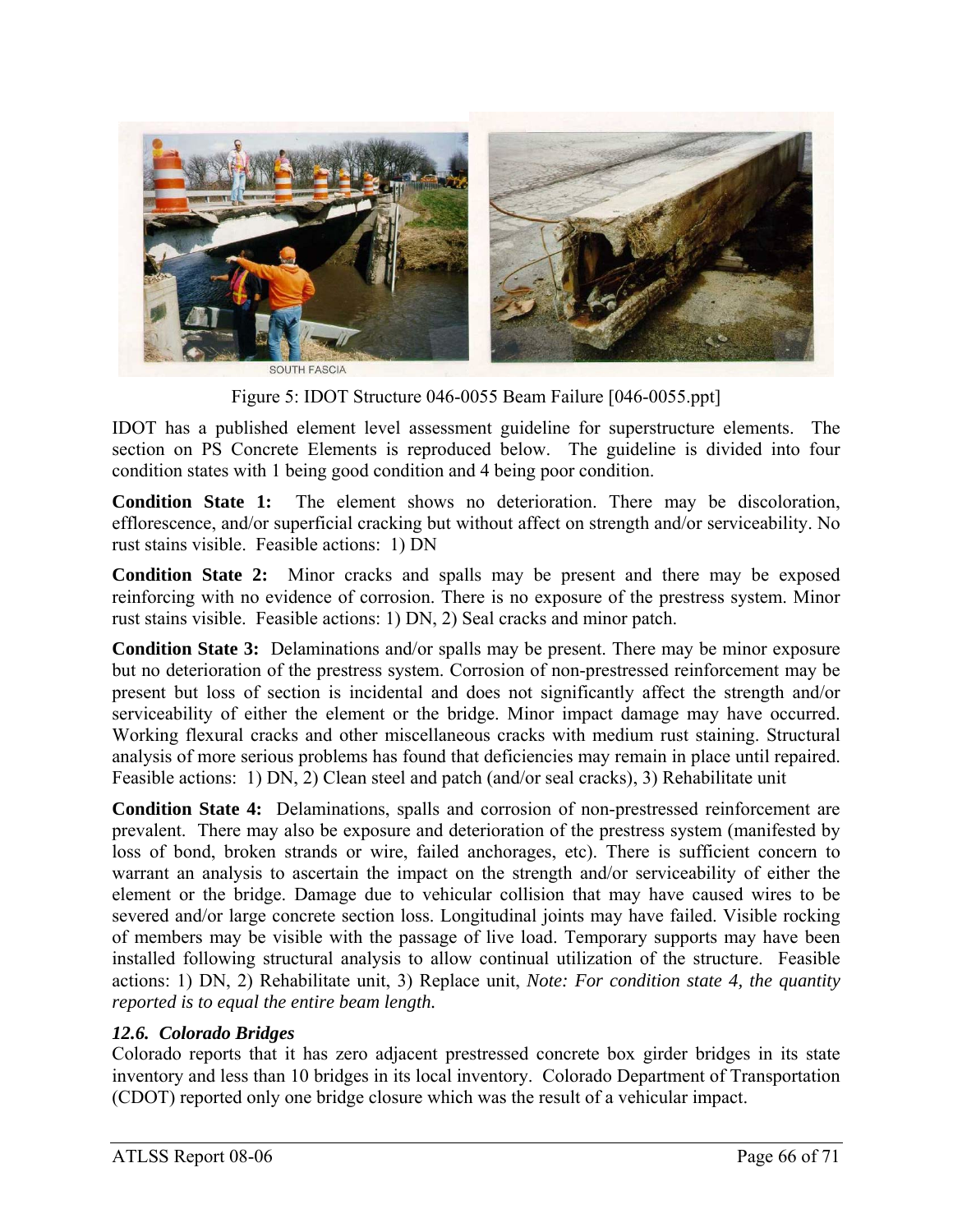The CDOT however has a published guideline which defines inspection conditions for Prestressed Concrete Box Beams. The report is titled:

Colorado Department of Transportation, "Pontis Bridge Inspection Coding Guide," Denver, CO, October, 1998.

The coding guide divides the condition assessment into four levels CS1 to CS4. With CS1 being good condition and CS4 being poor condition. An excerpt from the manual is provided in Figure 6.

| CDOT SUGGESTED CONDITION STATES FOR CRACKS IN                                                                                                                                                                                                                                                                                                                                                                                                                                                                       |  |                      |                                                                  |                |
|---------------------------------------------------------------------------------------------------------------------------------------------------------------------------------------------------------------------------------------------------------------------------------------------------------------------------------------------------------------------------------------------------------------------------------------------------------------------------------------------------------------------|--|----------------------|------------------------------------------------------------------|----------------|
| PRESTRESSED CONCRETE GIRDERS                                                                                                                                                                                                                                                                                                                                                                                                                                                                                        |  |                      |                                                                  |                |
| CSI.                                                                                                                                                                                                                                                                                                                                                                                                                                                                                                                |  | CSD                  | CS3                                                              | CS4            |
| $\leq 0.10$ mm                                                                                                                                                                                                                                                                                                                                                                                                                                                                                                      |  | $0.10 < W \le 0.25$  | $0.25 < W \le 0.76$                                              | $W > 0.76$ mm  |
| (50.004 in)                                                                                                                                                                                                                                                                                                                                                                                                                                                                                                         |  | (0.004 in)(0.009 in) | (0.009 in) (0.030 in)                                            | ( > 0.030 in ) |
|                                                                                                                                                                                                                                                                                                                                                                                                                                                                                                                     |  |                      |                                                                  |                |
|                                                                                                                                                                                                                                                                                                                                                                                                                                                                                                                     |  |                      | CDOT SUGGESTED CONDITION STATES FOR PERCENT LOSS OF BEARING AREA |                |
|                                                                                                                                                                                                                                                                                                                                                                                                                                                                                                                     |  |                      | LOSS OF BEARING AREA (%)                                         |                |
| PERCENT LOSS                                                                                                                                                                                                                                                                                                                                                                                                                                                                                                        |  | ≲ 10%                | $10 \leq k \leq 20$                                              | >20%           |
| CONDITION STATES                                                                                                                                                                                                                                                                                                                                                                                                                                                                                                    |  | 2                    | ٦                                                                | 4              |
| Condition State 1 The element shows no deterioration. There may be<br>discoloration, efflorescence, and/or superficial cracking but without effect<br>on strength and/or serviceability.<br>Feasible actions: 1)<br>DN<br>Condition State 2 Minor cracks and spalls may be present and there may be<br>exposed reinforcing with no evidence of corrosion. There is no exposure of<br>the prestress system.<br>Feasible actions: 1)<br>DN<br>2).<br>Seal cracks minor patch                                          |  |                      |                                                                  |                |
| Condition State 3 Some delaminations and/or spalls may be present. There may<br>be minor exposure but no deterioration of the prestress system. Corrosion of<br>non-prestressed reinforcement may be present but loss of section is<br>incidental and does not significantly affect the strength and/or<br>serviceability of either the element or the bridge.<br>Feasible actions: 1)<br>DN<br>2).<br>Clean steel & patch, (&/or seal)<br>Condition State 4 Delaminations, spalls and corrosion on non-prestressed |  |                      |                                                                  |                |
| reinforcement are prevalent. There may also be exposure and deterioration of<br>the prestress system (manifested by loss of bond, broken strands or wire,<br>failed anchorages, etc). There is sufficient concern to warrant an analysis<br>to ascertain the impact on the strength and/or serviceability of either the<br>element or the bridge.<br>Feasible actions: 1)<br>DN<br>2).<br>Rehab unit<br>3).<br>Replace unit                                                                                         |  |                      |                                                                  |                |



### *12.7. Pennsylvania Bridges*

According to the published sufficiency and condition rating database for state and locally owned bridges in Pennsylvania<sup>1</sup> as of December of 2007 there were 25,400 bridges in the state, 3239 of the bridges are classified as prestressed adjacent box girder bridges. One failure occurred at the

1

<sup>&</sup>lt;sup>1</sup> http://www.dot.state.pa.us/Internet/web.nsf/Secondary?OpenFrameset&Frame=main&src=InfoBridge?openform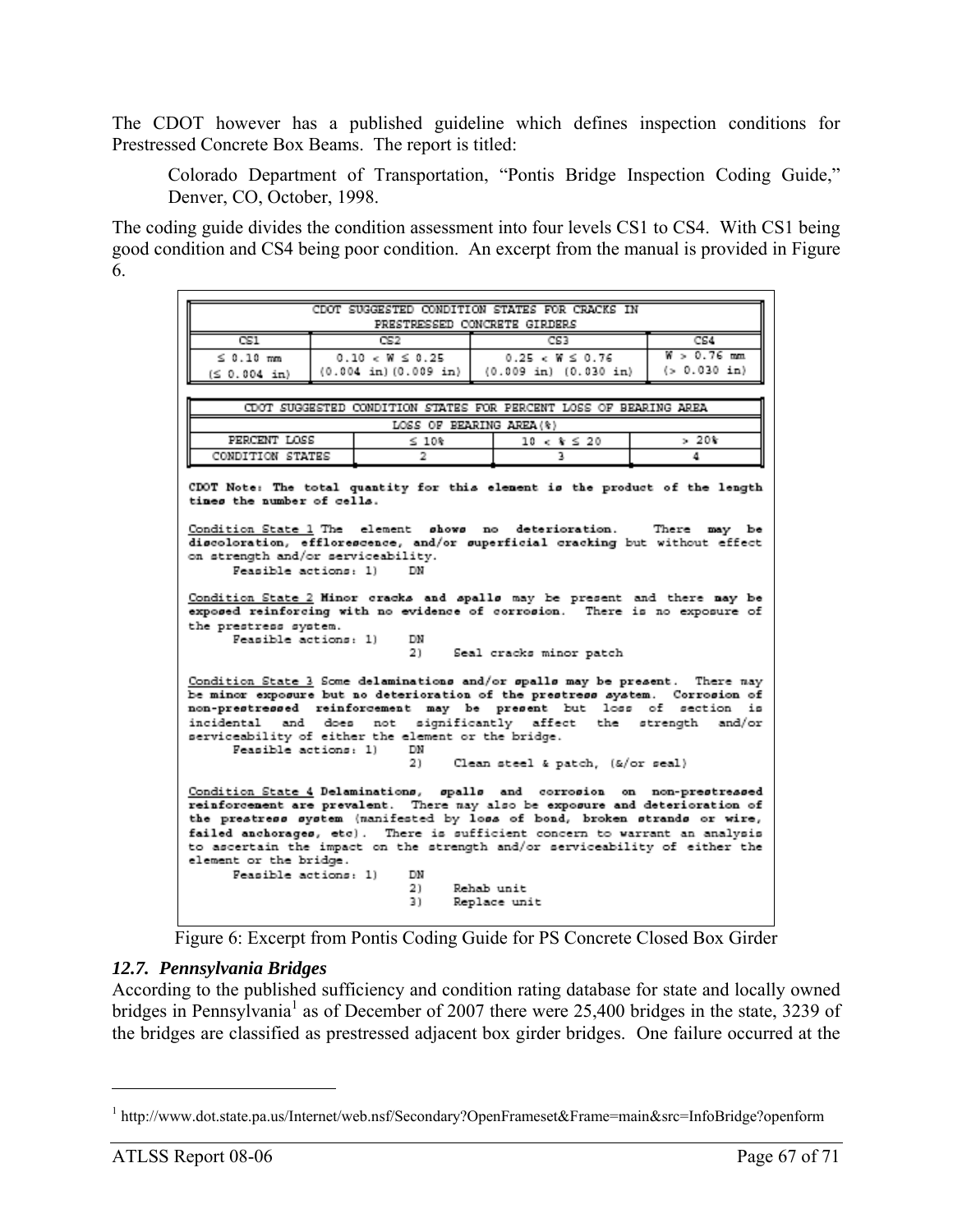Lake View Drive Bridge over Interstate 70 in 2005. Photos of the failure are included in Figure 7.



Figure 7: Span 3 failure from Pennsylvania Route 1014 over I-70

Pennsylvania Bridges are inspected in accordance with the requirements of PennDOT Bridge Safety Inspection Manual Publication 238. In this document each superstructure is rated on a scale of zero to nine. The general rating system for superstructures is based on the FHWA's Recording and Coding Guide for the Structural Inventory and Appraisal of the Nation's Bridges (FHWA Green Book). The condition levels are as follows

- $9 =$  Excellent Condition
- 8 = Very Good Condition
- 7 = Good Condition: Some minor problems noted
- 6 = Satisfactory Condition: Structural elements showing minor deterioration
- 5 = Fair Condition: Primary structural elements are sound but showing minor cracks and signs of deterioration
- 4 = Poor Condition: Deterioration of primary structural elements has advanced
- 3 = Serious Condition: Deterioration has seriously affected the primary structural components
- 2 = Critical Condition: Deterioration of primary structural components has advanced and bridge will be closely monitored, or closed, until corrective action can be taken.
- 1 = Imminent Failure Condition: Major deterioration in critical structural components. Bridge is closed but corrective action may put the bridge back into light service.
- $0 =$  Failed Condition: Bridge is out of service and beyond corrective action.

To provide clear guidelines for the inspection of Non-Composite Prestressed Concrete Adjacent Box Beams, PennDOT refined their condition rating system. The conditions are summarized in Figure 8. The table is reproduced from PennDOT Bureau of Design Bridge Management System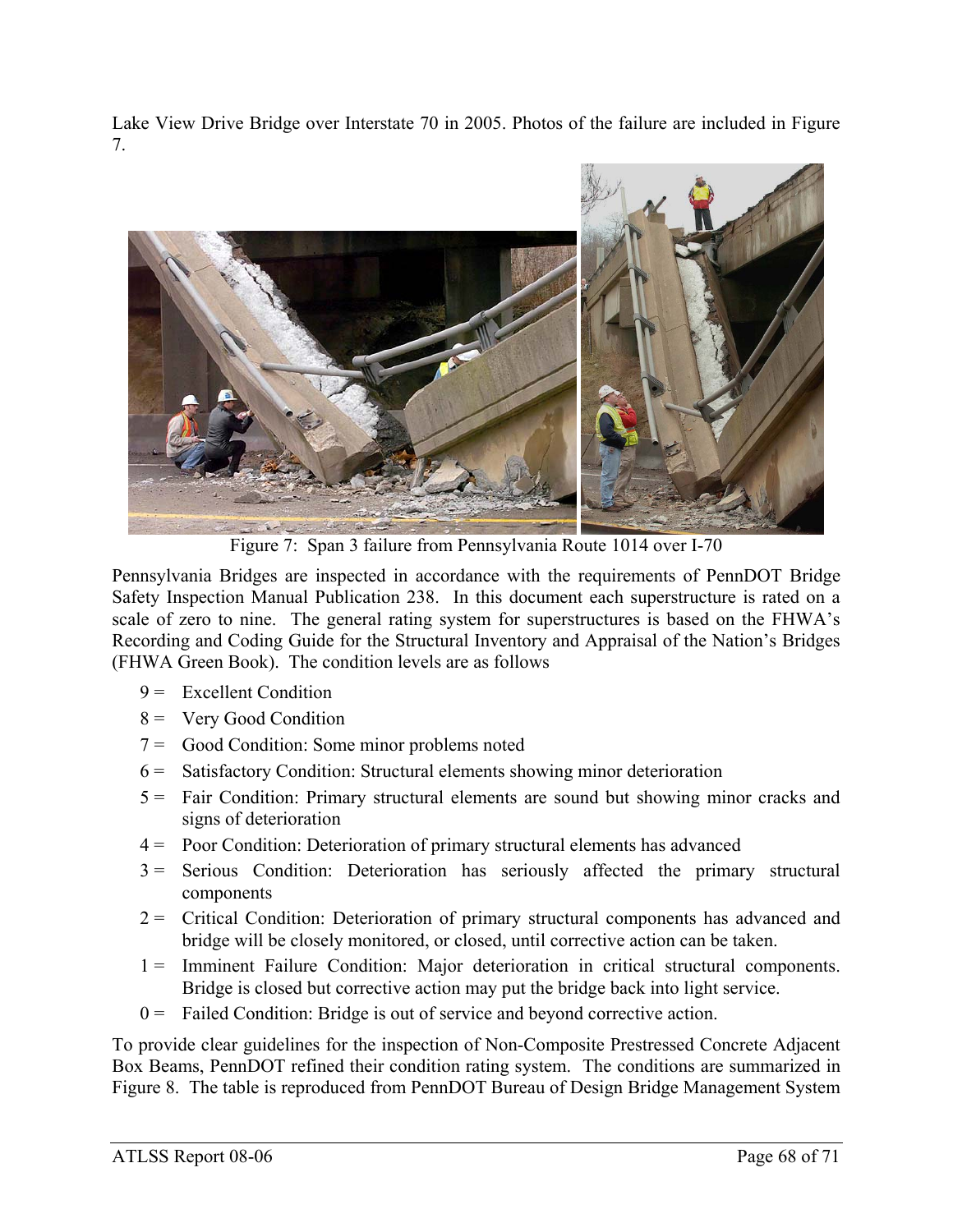2 Coding Manual, Publication 100A, July 2007. Under this classification any Bridge with a Condition Rating of 4 or less would deemed Structurally Deficient.

Of the 3239 adjacent box bridges in Pennsylvania two (2) were rated zero, one (1) was rated a one, thirty-one (31) were rated a two, 200 were rated a three, and 358 rated a four. Thus as of December 2007, 592 of the 3239 (or 18% of the) adjacent box beam bridges in Pennsylvania were structurally deficient.

| <b>Condition Rating</b> | Percent # Strands Exposed<br>(single beam) | Other Deterioration of P/S Concrete Beams |                                                                        |
|-------------------------|--------------------------------------------|-------------------------------------------|------------------------------------------------------------------------|
| 9 - Excellent           | 0%                                         |                                           | No cracks, stains or spalls                                            |
| 8 - Very Good           | 0%                                         |                                           | No cracks, stains or spalls                                            |
| 7 - Good                | 0%                                         |                                           | Map cracks and miscellaneous hairline<br>cracks                        |
| 6 – Satisfactory        | 0%                                         | Spalls                                    | Minor Spalls/Delaminations, < 5%                                       |
|                         |                                            | Cracks                                    | Map cracks and misc. hairline cracks                                   |
| $5 - Fair$              | $1 - 5%$                                   | Spalls                                    | Spalls/Delaminations, < 15%                                            |
|                         |                                            | Transverse Cracks                         | None                                                                   |
|                         |                                            | Longitudinal Cracks                       | Hairline longitudinal cracks in bottom<br>flange                       |
|                         |                                            | Longitudinal Joints                       | Leakage at joints with light efflorescence                             |
| 4 - Poor                | $6 - 15%$                                  | Spalls                                    | Spalls/Delaminations, 15 - 25%                                         |
|                         |                                            | <b>Transverse Cracks</b>                  | Hairline flexure cracks across bottom<br>flange                        |
|                         |                                            | Longitudinal Cracks                       | Minor efflorescence and/or minor rust<br>stains                        |
|                         |                                            | Longitudinal Joints                       | Heavy efflorescence and/or minor rust<br>stains                        |
|                         |                                            | Transverse Tendons                        | Loose or heavily rusted                                                |
|                         |                                            | Web Cracks                                | Initiation of vertical or diagonal cracks                              |
|                         |                                            |                                           | in P/S beam near open joints in                                        |
|                         |                                            |                                           | barrier (< 3" length)                                                  |
| 3 - Serious             | 15-20%                                     | Spalls                                    | Spalls/Delaminations, > 25%                                            |
|                         |                                            | <b>Transverse Cracks</b>                  | Open flexure cracks in bottom flange                                   |
|                         |                                            | Web Cracks                                | Vertical or diagonal cracks in P/S beam<br>near open joints in barrier |
|                         |                                            | Camber                                    | Sagging/Loss of camber                                                 |
|                         |                                            | Transverse Tendons                        | Broken or missing                                                      |
| 2 - Critical            | > 20%                                      | All                                       | Any condition worse than detailed                                      |
|                         |                                            |                                           | above                                                                  |

Figure 8: PennDOT Condition Rating for Non-Composite Adjacent PS Box Beams

To assist in determining load rating values for adjacent box girder bridges PennDOT issued a strike off letter (431-07-08) in September of 2007. The letter provides quantitative recommendations on how to account for strand exposure and corrosion in the load rating calculations. An excerpt from the strike-off letter is included in Figure 9. Note that in accordance with the recommendations provided by the ATLSS research center, strands above and adjacent to a longitudinal crack shall be discounted when estimating the remaining capacity of a deteriorated beam.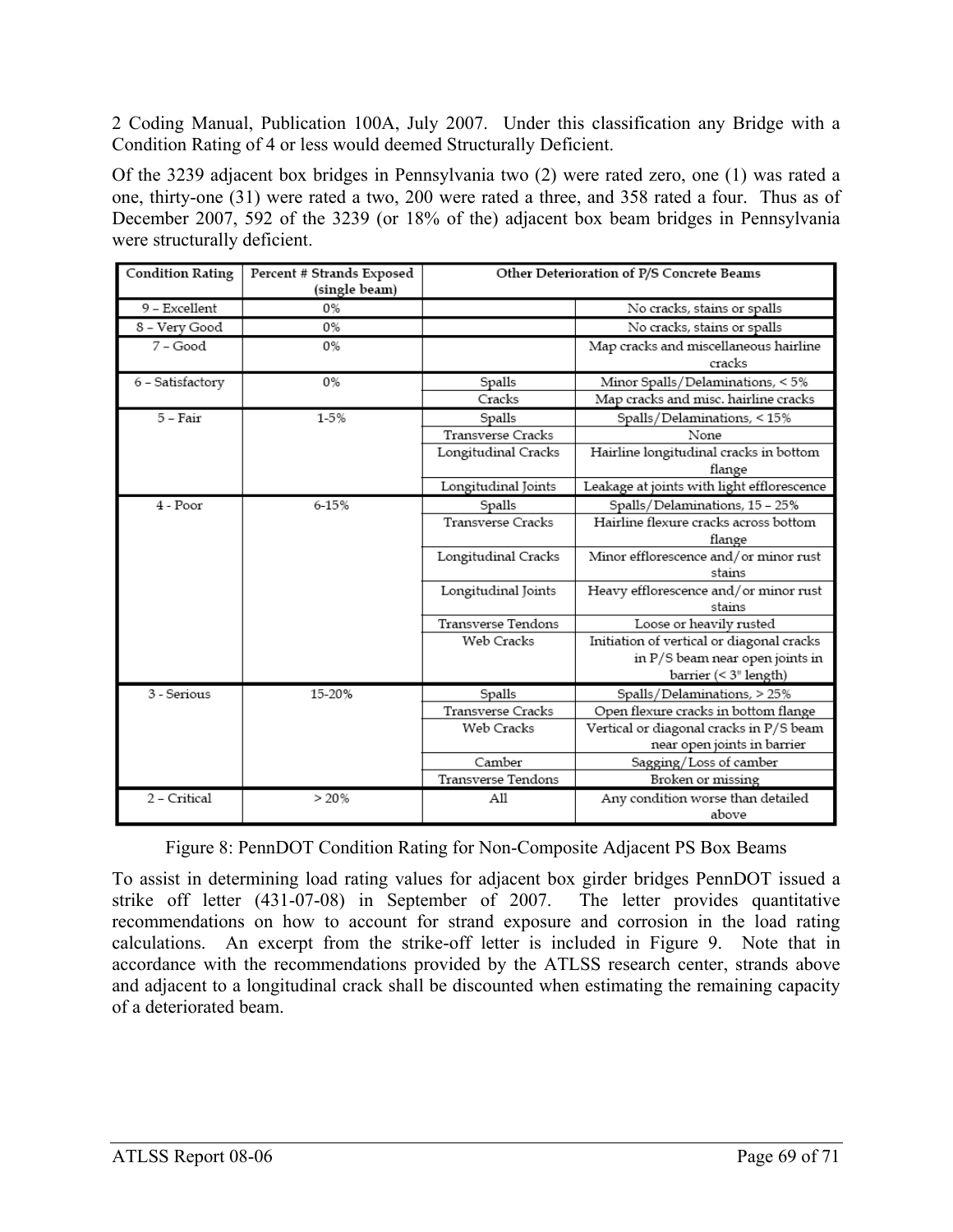| 6.6.3.3.1I ADJACENT NON-COMPOSITE PRESTRESSED CONCRETE<br><b>BOX BEAMS</b><br>Load ratings of beams with deteriorated and/or damaged<br>prestressing strands are to be based on the following procedures:<br>Visually observed strands + 25% - Deduct 100% of all<br>exposed strands plus an additional 25% (125% of the total area<br>of the exposed strands) from capacity calculations.<br>Strands adjacent to or intersecting a crack shall be considered<br>ineffective in the region immediately adjacent to the crack.<br>If significant strand loss is noted (>20%), especially for fascia | IC 6.6.3.3.11 Based on<br>limited research of beams<br>with longitudinal cracks in<br>the bottom flange, the<br>strand above the crack as<br>well as the two adjacent<br>lower layer stands may be<br>deteriorating. For this<br>condition, a parametric<br>study of strand loss should<br>be performed to determine |
|----------------------------------------------------------------------------------------------------------------------------------------------------------------------------------------------------------------------------------------------------------------------------------------------------------------------------------------------------------------------------------------------------------------------------------------------------------------------------------------------------------------------------------------------------------------------------------------------------|----------------------------------------------------------------------------------------------------------------------------------------------------------------------------------------------------------------------------------------------------------------------------------------------------------------------|
| beams, contact BQAD for further instructions.                                                                                                                                                                                                                                                                                                                                                                                                                                                                                                                                                      | the sensitivity of beam                                                                                                                                                                                                                                                                                              |
| * For beams with no exposed strands but which appear to have                                                                                                                                                                                                                                                                                                                                                                                                                                                                                                                                       | capacity to strand loss.                                                                                                                                                                                                                                                                                             |
| internal damage (as evidenced by bottom flange cracking with<br>rust and/or delamination), contact BQAD for further                                                                                                                                                                                                                                                                                                                                                                                                                                                                                | Because the live load                                                                                                                                                                                                                                                                                                |
| instructions.                                                                                                                                                                                                                                                                                                                                                                                                                                                                                                                                                                                      | portion of the total load                                                                                                                                                                                                                                                                                            |
| For fascia beams with Capacity/Dead Load $\leq 1.5$ or an                                                                                                                                                                                                                                                                                                                                                                                                                                                                                                                                          | carried by fascia beams is                                                                                                                                                                                                                                                                                           |
| Operating Rating < 1.5 based on a conventional analysis, an                                                                                                                                                                                                                                                                                                                                                                                                                                                                                                                                        | small, the load rating may                                                                                                                                                                                                                                                                                           |
| analysis that considers biaxial stresses will be performed by                                                                                                                                                                                                                                                                                                                                                                                                                                                                                                                                      | $be \geq 1.0$ and not reflect the                                                                                                                                                                                                                                                                                    |
| BQAD.<br>These analysis methods may also be applicable to other pre-                                                                                                                                                                                                                                                                                                                                                                                                                                                                                                                               | marginal capacity above<br>Thus when<br>dead load.                                                                                                                                                                                                                                                                   |
| stressed box beam bridges                                                                                                                                                                                                                                                                                                                                                                                                                                                                                                                                                                          | Capacity/Dead Load is $\leq$                                                                                                                                                                                                                                                                                         |
|                                                                                                                                                                                                                                                                                                                                                                                                                                                                                                                                                                                                    | 1.5, a more detailed analysis                                                                                                                                                                                                                                                                                        |
| ÷-<br>$\sim$ $\blacksquare$<br>001                                                                                                                                                                                                                                                                                                                                                                                                                                                                                                                                                                 | is required.<br>121.07.00                                                                                                                                                                                                                                                                                            |

Figure 9: Excerpt from PennDOT Strike-off letter 431-07-08

### *12.8. Adjacent PS Concrete Box Beams*

Of the 51 departments surveyed by PennDOT 22 responded. The results are summarized in Table 1. According to the responses, Prestressed Concrete Adjacent Box Beam Bridges are used throughout the country. However a greater concentration appears to exist in the Ohio, Indiana, Illinois, and Pennsylvania region. This may be due to the location of large bridge beam producers. For example both Spancrete and New Enterprise Stone and Lime were located in Western Pennsylvania during the construction boom of the 1950s and 1960s. Their geographic location would give them an ideal position for distribution in PA, OH, IN, and IL. Another possible reason for the high concentration may be attributed to regional construction practices. The adjacent beam construction method allows for almost a total precast solution. The construction method eliminates the need to place reinforcing steel and does not require a field placed concrete deck. This would greatly decrease construction schedules which may have been ideal during the construction boom.

It is apparent that where non-composite adjacent box beams are used deterioration is likely to occur. This is attributed to a series of conditions. First an asphalt wearing surface is commonly used without a waterproofing barrier. Thus road salts are able to seep onto the box beams. When the shear key is not completely consolidated the salts also seep onto the web and soffit of the box beams. Over time the chlorides from the road salts penetrate the beams and inevitably lead to corrosion of the strands. To prevent this behavior some transportation groups have removed the asphalt and cast a continuous concrete deck. While this adds a significant dead load the addition of a deck puts a halt to chloride transfer to the strands and greatly increases the service life of the bridge. This method has been successfully used by INDOT and PennDOT District 9.